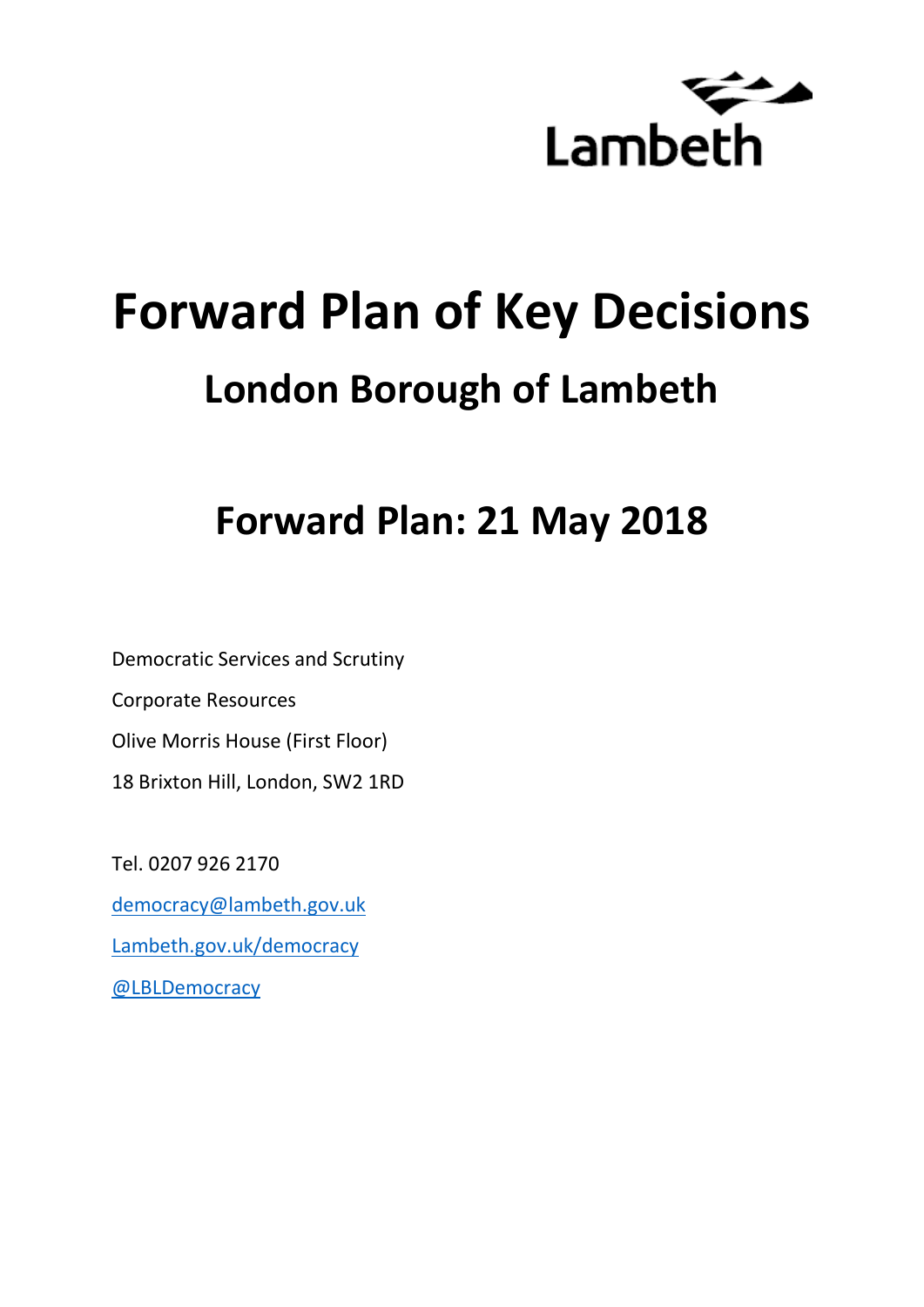#### **Notice of forthcoming Key Decisions**

Local authorities are required by law to give 28 days' notice of any key decisions to be made. The Forward Plan sets out information about the key decisions that Cabinet, individual Cabinet Members, Health and Wellbeing Board and the Better Places Joint Committee intend to make in forthcoming months. It ensures public notice of all key decisions is provided at least 28 days' in advance of the decision date.

The Forward Plan contains information about each forthcoming key decision and is published to the Council website every week, usually on a Friday.

#### **What is a Key Decision?**

The Lambeth Council Constitution defines a key decision as an executive decision that:

- 1) Requires an amendment to the Community Plan Outcomes Framework or requires a recommendation to Full Council to amend the Budget and Policy Framework.
- 2) Results in the local authority incurring expenditure, raising income or the making of savings in excess of £500,000.
- 3) Has a significant impact on:
	- a) communities living or working in an area comprising two or more wards in Lambeth;
	- b) the wellbeing of the community or the quality of service provided to a significant number of people living or working in an area; or,
	- c) Communities of interest.

The majority of key decisions are taken by the Cabinet or individual Cabinet Members (the Executive). Each Key Decision will be communicated via a comprehensive report which must be published at least five clear days before the decision is taken. Published reports can be accessed through [Decisions Online.](http://moderngov.lambeth.gov.uk/mgDelegatedDecisions.aspx?bcr=1&DM=0&DS=2&K=0&DR=&V=0) Cabinet reports will also be available in [Cabinet agenda](https://moderngov.lambeth.gov.uk/ieListMeetings.aspx?CommitteeId=225)  [packs,](https://moderngov.lambeth.gov.uk/ieListMeetings.aspx?CommitteeId=225) which are published five clear days before the meeting.

The Executive cannot consider key decisions that have not been included on the Forward Plan. However, the Council Constitution sets out procedures that can be used if a decision that has not been advertised on the Forward Plan must be taken immediately. Urgency procedures can only be used in exceptional circumstances. For further information on Access to Information procedure rules please see Part 3, Section 2 of the [Council](http://moderngov.lambeth.gov.uk/ieListMeetings.aspx?CId=738&info=1&MD=Constitution)  [Constitution](http://moderngov.lambeth.gov.uk/ieListMeetings.aspx?CId=738&info=1&MD=Constitution) or contact Democratic Services.

#### **What information is included on the Forward Plan?**

The Forward Plan gives information about:

- key decisions that are likely to be considered in forthcoming months
- the earliest date a key decision can be taken
- who will make a decision
- what consultation will be undertaken
- whether the forthcoming report is likely to include exempt or confidential information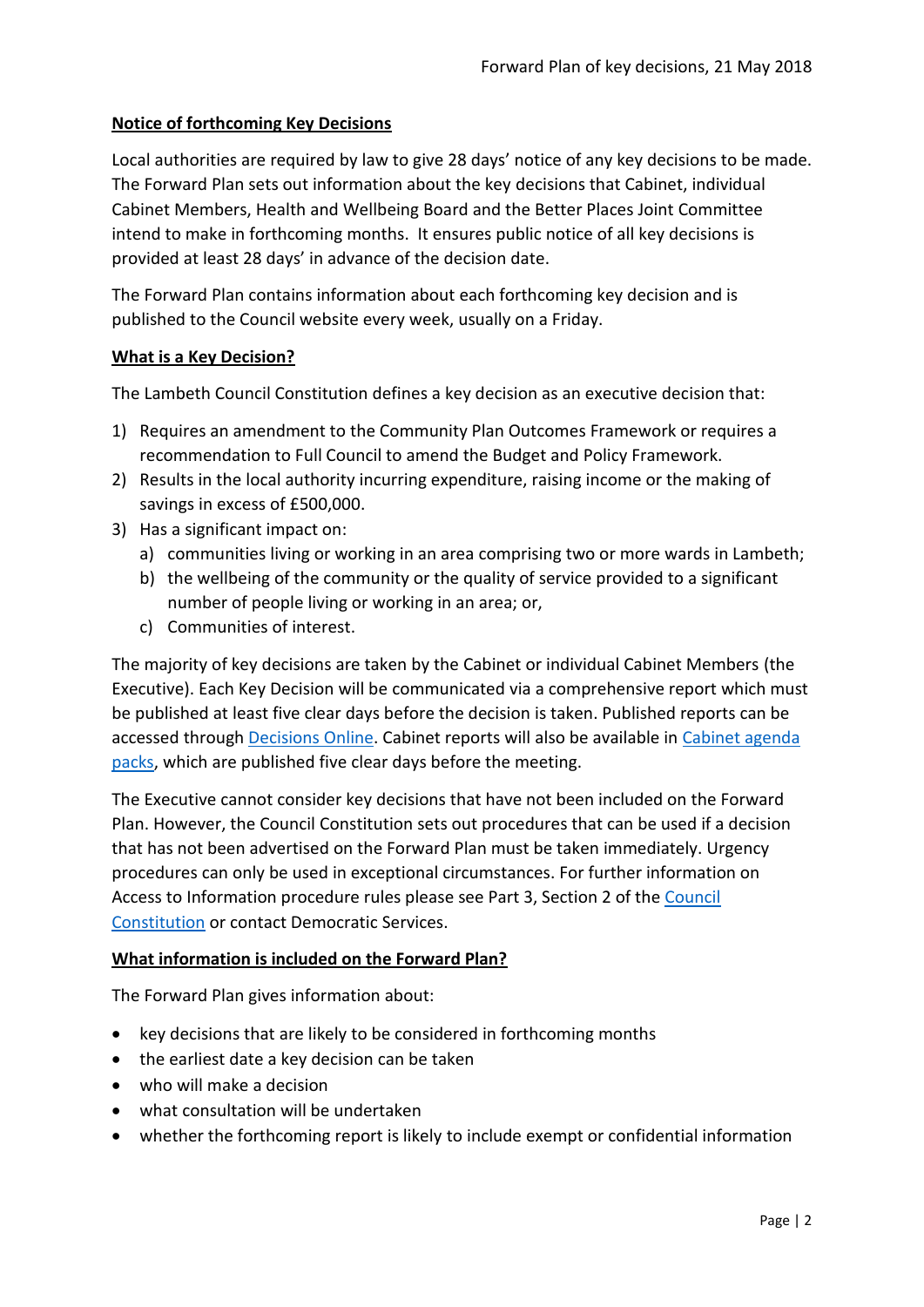- A list of background documents to be submitted to the decision maker for consideration in relation to the forthcoming decision
- who you can contact for further information

#### **Public representations and further information**

Each Forward Plan entry gives the name of the relevant officer to contact about that particular decision. Where possible, a contact name, e-mail address and telephone number are provided.

Members of the public can make representations about forthcoming decisions by:

- Contacting the Lead Officer responsible for the report
- Contacting the decision maker or relevant Cabinet Member (details can be found on the [council website\)](http://moderngov.lambeth.gov.uk/mgMemberIndex.aspx?bcr=1)
- Contacting Democratic Services

Any document listed in the Forward Plan can be requested via the Lead Officer or by contacting Democratic Services. The reader is encouraged to access any such documents electronically, however copies or extracts may be made available at the following address on request: Olive Morris House, 18 Brixton Hill, SW2 1RD.

When making representations, members of the public may submit to the decision maker any further documents relevant to the decision.

All decision dates given in the Forward Plan are subject to change. Therefore please ensure that you *always consult the latest version of the Forward Plan* for the most up to date information. Any further queries can be directed to Democratic Services.

#### **Notice of decisions likely to contain confidential or exempt information**

Local authorities are required to specify 28 days in advance of a Cabinet meeting all the reports that are likely to contain confidential or exempt information. Should this be the case, a private 'Part 2' report will be produced to accompany the main report, but will not be published. The public and press may also be asked to leave the Cabinet meeting for part of the proceedings. Any person is able to make representations if he or she believes the decision should instead be made in the open part of the meeting.

If you wish to make any such representation please contact Democratic Services. All representations will be documented in the relevant agenda a minimum of five clear days before the Cabinet meeting takes place. This will also include any response to the representations and a statement of the reasons why the meeting is be held in private.

For further information about exempt or confidential information please see the Access to Information Procedure Notes in Part 3, Section 2 of the [Council Constitution](http://www.lambeth.gov.uk/sites/default/files/ec-Council-Constitution-2014-15-approved-with-changes-November-2014.pdf) or contact Democratic Services.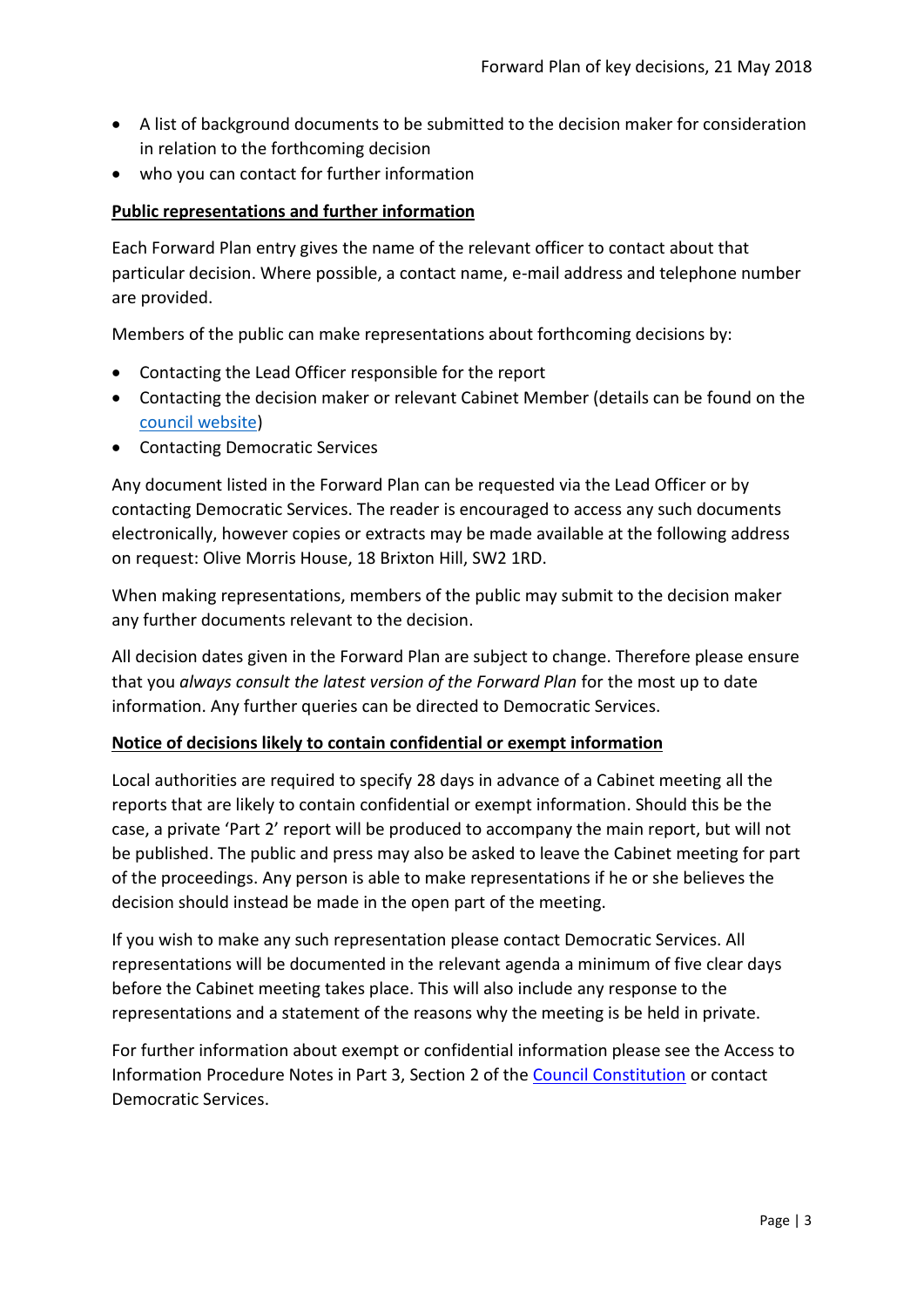| <b>Contents</b>                                                              |    |
|------------------------------------------------------------------------------|----|
| Lambeth Creative & Digital Industries Strategy for Growth                    | 8  |
| <b>Public Space Protection Order</b>                                         | 9  |
| South Lambeth Estate - Compulsory Purchase Order                             | 10 |
| Knights Walk Estate - Compulsory Purchase Order                              | 11 |
| Westbury Estate - Compulsory Purchase Order                                  | 12 |
| Jobs for All Scrutiny Commission                                             | 13 |
| July Finance Planning Report 2018 to 2021                                    | 14 |
| Server, Storage and Associated Services Contract                             | 15 |
| Oracle data archiving                                                        | 16 |
| Off-site processing for Housing Benefit and Council Tax Support assessments  | 17 |
| Delivery of Budget                                                           | 18 |
| Development Options Appraisal - Fenwick Estate                               | 19 |
| One Oracle Contract Extension                                                | 20 |
| The Nine Elms Vauxhall Development Business Case                             | 21 |
| Proposal regarding the site at the former Clapham Old Library                | 22 |
| <b>Upper Norwood Joint Library</b>                                           | 23 |
| Temporary Accommodation - Modular Construction on Council Owned Hostel Sites | 24 |
| Disposal of Land at Lollard Street - Former Ethelred Youth Centre Site       | 25 |
| Carmelita Centre and Orsett Street Lead Consultant Architect                 | 26 |
| Westbury Estate St James Development Agreement                               | 27 |
| Grant of Retained Right to Buy Receipts to the Guinness Trust                | 28 |
| ICT Desktop Refresh (formerly Hardware Refresh)                              | 29 |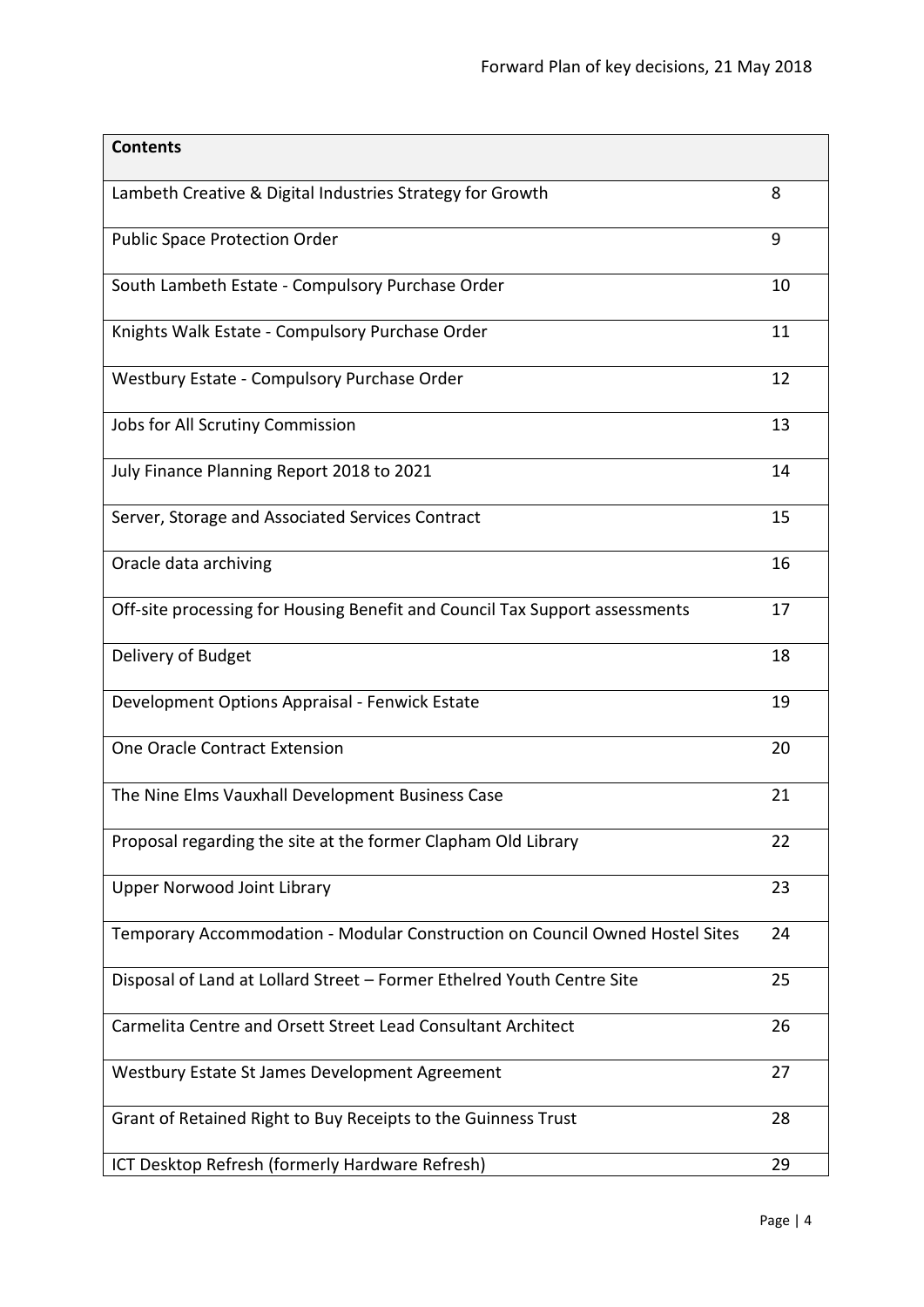| Tenancy Support Service - Single Homeless Project                                                                                                       | 30 |
|---------------------------------------------------------------------------------------------------------------------------------------------------------|----|
| Independent and Living Carers Partnership (ILCP) Contract Extension                                                                                     | 31 |
| Latch House offender service                                                                                                                            | 32 |
| <b>Tenancy Support Service</b>                                                                                                                          | 33 |
| Vulnerable Adults' Pathway                                                                                                                              | 34 |
| Care and Support at Extra Care Housing Schemes                                                                                                          | 35 |
| Works to Jubilee Primary School as part of the LEAP programme                                                                                           | 36 |
| Works to St Stephens C or E Primary School as part of the LEAP programme.                                                                               | 37 |
| <b>Commercial Waste Options</b>                                                                                                                         | 38 |
| <b>Garage Repairs Contract</b>                                                                                                                          | 39 |
| Asbestos Surveys and Removals                                                                                                                           | 40 |
| Floating car clubs                                                                                                                                      | 41 |
| Commencement of formal consultation on the proposed transfer of Lambeth HRA<br>properties in the London Boroughs of Bromley, Croydon, Merton and Sutton | 42 |
| <b>Consultancy Services for Lambeth</b>                                                                                                                 | 43 |
| Our Streets-The Neighbourhood Enhancement                                                                                                               | 44 |
| <b>Highways Services Contract</b>                                                                                                                       | 45 |
| Mental Health Accommodation and Community Support contract.                                                                                             | 46 |
| Extension to pilot level 3 specialist weight management service for children                                                                            | 47 |
| Gateway Mental Health Support Service                                                                                                                   | 48 |
| s75 partnership agreement with NHS Lambeth Clinical Commissioning Group                                                                                 | 49 |
| <b>Public Health Services</b>                                                                                                                           | 50 |
| Service to prevent and reduce female offending (South London Female Offending<br>Alliance)                                                              | 51 |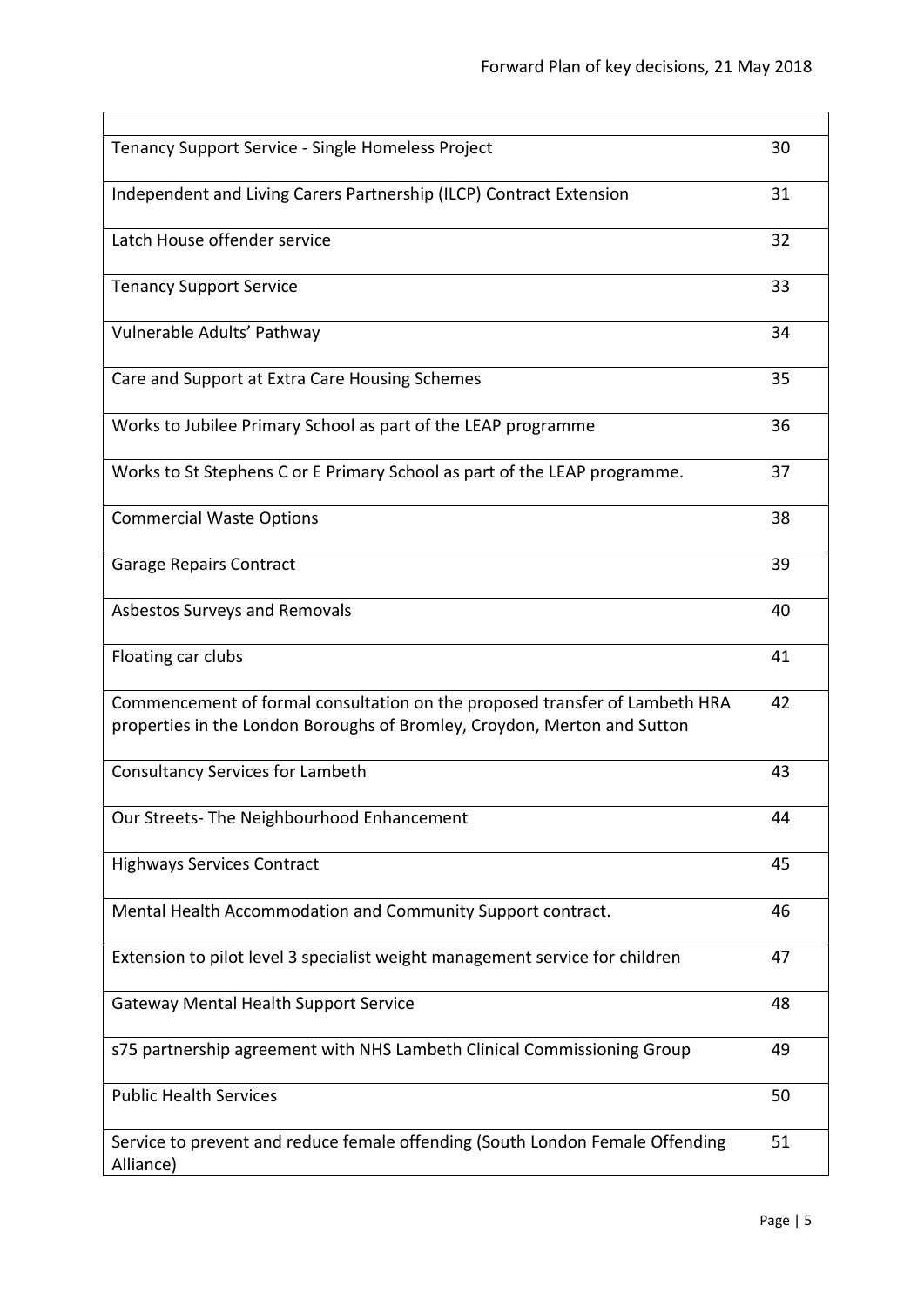| Contract extension request for Mental Health Adult Social care floating support;<br>supported accommodation services and the Living Well Partnership (LWP). | 52 |
|-------------------------------------------------------------------------------------------------------------------------------------------------------------|----|
| South Bank and Waterloo Neighbours (SoWN) draft neighbourhood plan submission<br>- legal compliance                                                         | 53 |
| <b>Basements Supplementary Planning Docuemtn (SPD)</b>                                                                                                      | 54 |
| Recommended CIL Allocation for the Stockwell, Vassall, Larkhall Co-operative Local<br>Investment Plan (CLIP)                                                | 55 |
| Transforming Waterloo (Waterloo Roundabout) Regeneration Project                                                                                            | 56 |
| Redevelopment of 114 - 118 Lower Marsh                                                                                                                      | 57 |
| Conversion of Brixton Recreation Centre storage space to work space                                                                                         | 58 |
| Oval and Prince's Co-operative Local Investment Plan                                                                                                        | 59 |
| <b>Future Use of International House</b>                                                                                                                    | 60 |
| Keybridge House, Phase II Land, affordable housing subsidy                                                                                                  | 61 |
| Norwood High Street site acquisition                                                                                                                        | 62 |
| Approval of Proposed Amendments to the Regulation 123 List                                                                                                  | 63 |
| Waterloo Works! Community Enterprise Hub Facility                                                                                                           | 64 |
| Advertising / Sponsorship Trial                                                                                                                             | 65 |
| Contract Award - Carnegie Building                                                                                                                          | 66 |
| London Eye S106 Agreement                                                                                                                                   | 67 |
| Establishing an integrated gateway for homeless 16-21 year-olds                                                                                             | 68 |
| Supported housing for young people aged 16-21                                                                                                               | 69 |
| Schools Broadband 1st Sept 2017 - 31st August 2020                                                                                                          | 70 |
| Woodmansterne Secondary Enabling Works and Minor Modifications to the Primary<br>School.                                                                    | 71 |
| Telferscot SEN Resource Base works                                                                                                                          | 72 |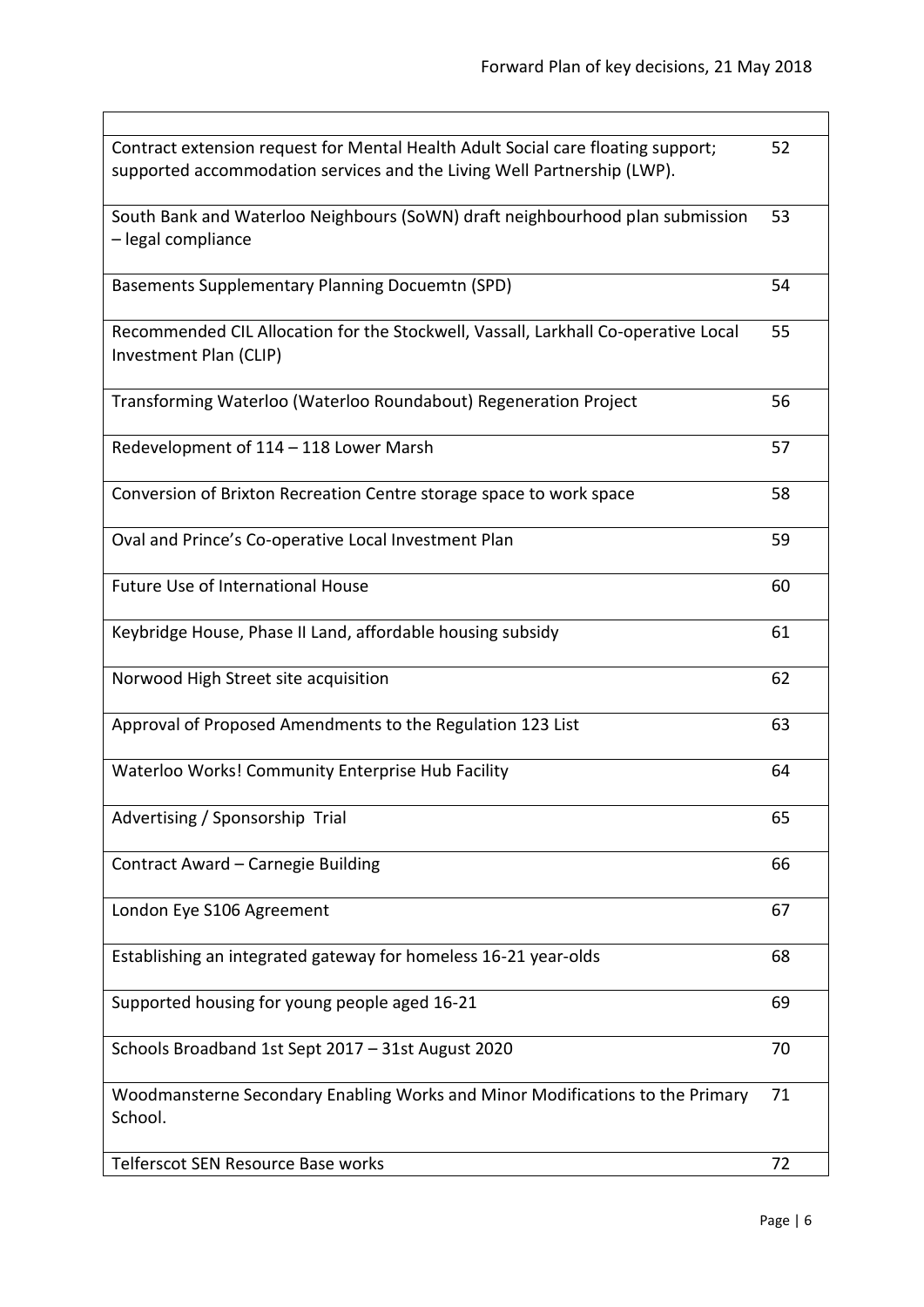| School admissions policy and arrangements for 2019/20 entry         | 73 |
|---------------------------------------------------------------------|----|
| Woodmansterne 5FE Secondary School and Sixth Form - Budget Increase | 74 |

 $\overline{\phantom{a}}$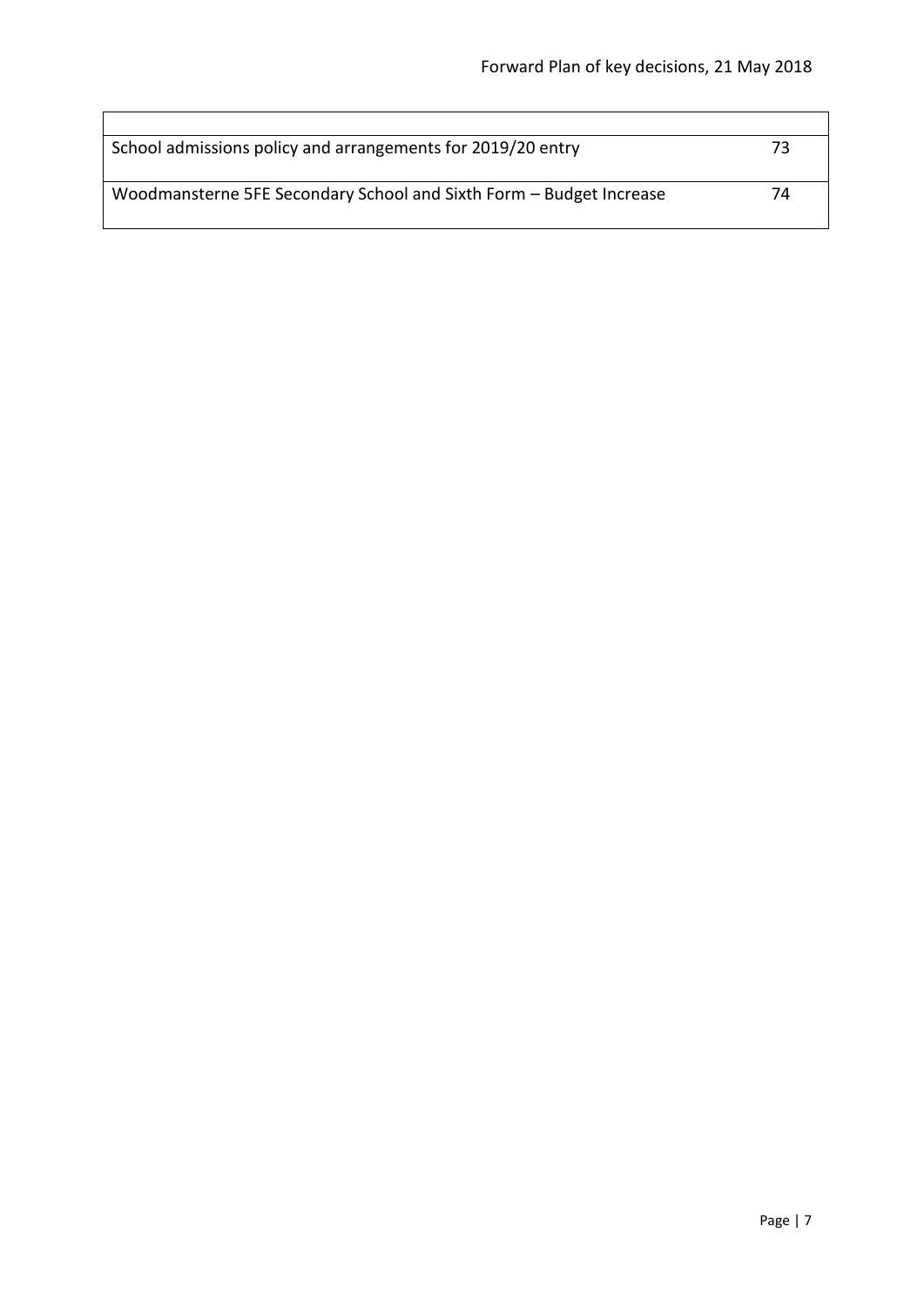<span id="page-7-0"></span>

| Decision: Lambeth Creative & Digital Industries Strategy for Growth                                                                                                                                                                                                                                                                                                                                |                               |  |
|----------------------------------------------------------------------------------------------------------------------------------------------------------------------------------------------------------------------------------------------------------------------------------------------------------------------------------------------------------------------------------------------------|-------------------------------|--|
| A cabinet decision is required to formally approve:                                                                                                                                                                                                                                                                                                                                                |                               |  |
| a) The Lambeth Creative & Digital Industries Strategy for Growth for publication                                                                                                                                                                                                                                                                                                                   |                               |  |
| b) That the review of the Local Plan reflects the commitments to supporting creative<br>and cultural growth and public art programming in line with the strategy<br>objectives and actions<br>c) To continue to work collaboratively with our communities and business partners in<br>delivering our priorities and achieving economic growth that benefits Lambeth's<br>residents and businesses. |                               |  |
| Ward(s) affected: All Wards                                                                                                                                                                                                                                                                                                                                                                        |                               |  |
| Exempt or confidential information:                                                                                                                                                                                                                                                                                                                                                                | <b>Consultation details:</b>  |  |
| Decision to be taken by:<br><b>Cabinet</b>                                                                                                                                                                                                                                                                                                                                                         | Decision date:<br>25 Jun 2018 |  |
| <b>Background documents:</b>                                                                                                                                                                                                                                                                                                                                                                       |                               |  |
| For further information about this key decision, please contact:<br>Matthew Blades, Business & Inward Investment Delivery Lead<br>mblades@lambeth.gov.uk                                                                                                                                                                                                                                           |                               |  |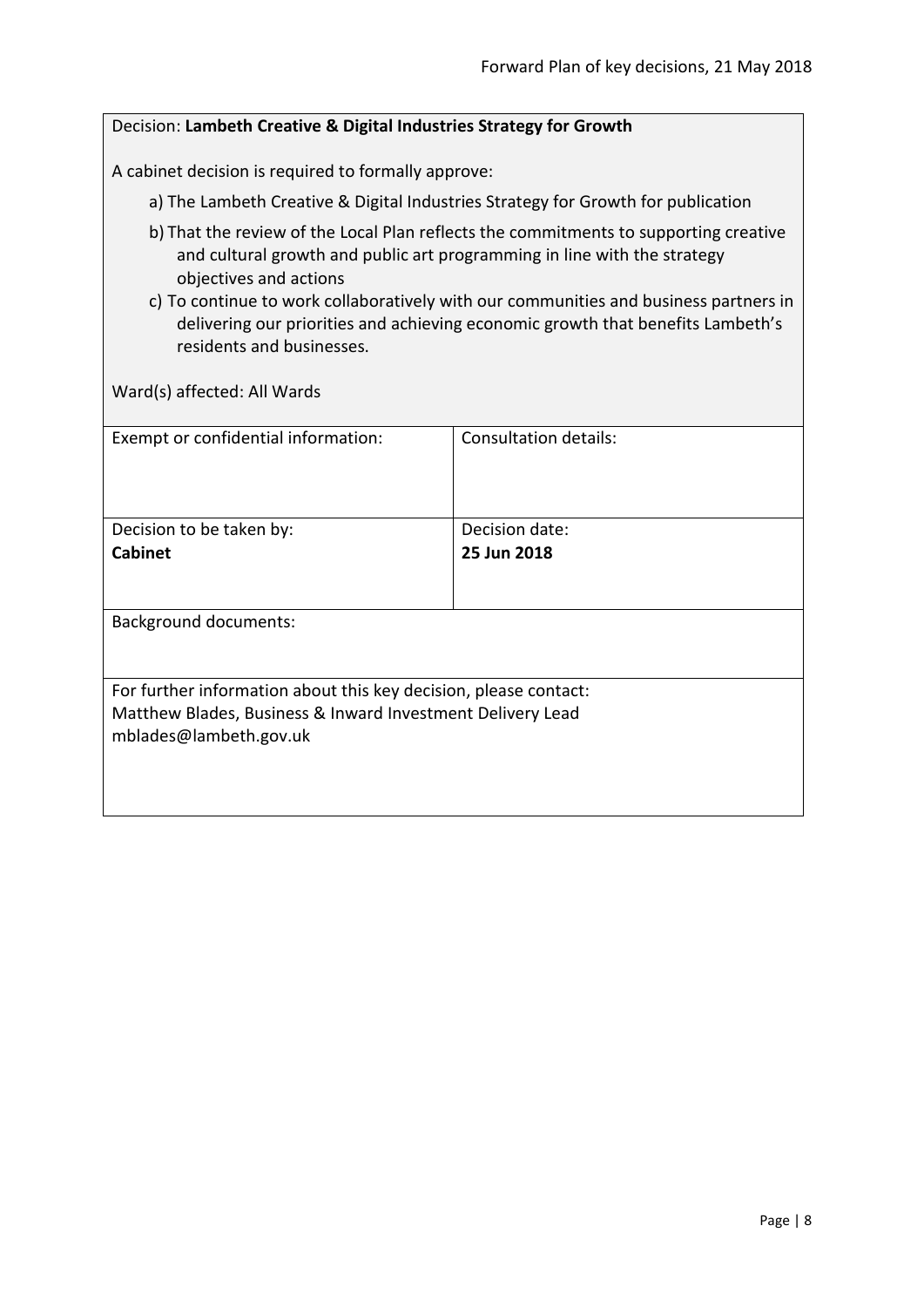#### <span id="page-8-0"></span>Decision: **Public Space Protection Order**

Report considering the results of the public consultation on the introduction of a Public Spaces Protection Order to restrict certain activities. Cabinet to make a decision based on the consultation on whether to introduce the proposed order.

| Exempt or confidential information:                                                                               | Consultation details:  |  |
|-------------------------------------------------------------------------------------------------------------------|------------------------|--|
| Decision to be taken by:                                                                                          | Decision date:         |  |
| <b>Cabinet</b>                                                                                                    | Not before 19 Mar 2018 |  |
|                                                                                                                   |                        |  |
| <b>Background documents:</b>                                                                                      |                        |  |
| <b>Public Space Protection Order</b>                                                                              |                        |  |
|                                                                                                                   |                        |  |
| For further information about this key decision, please contact:<br>Kristian Aspinall<br>kaspinall@lambeth.gov.uk |                        |  |
|                                                                                                                   |                        |  |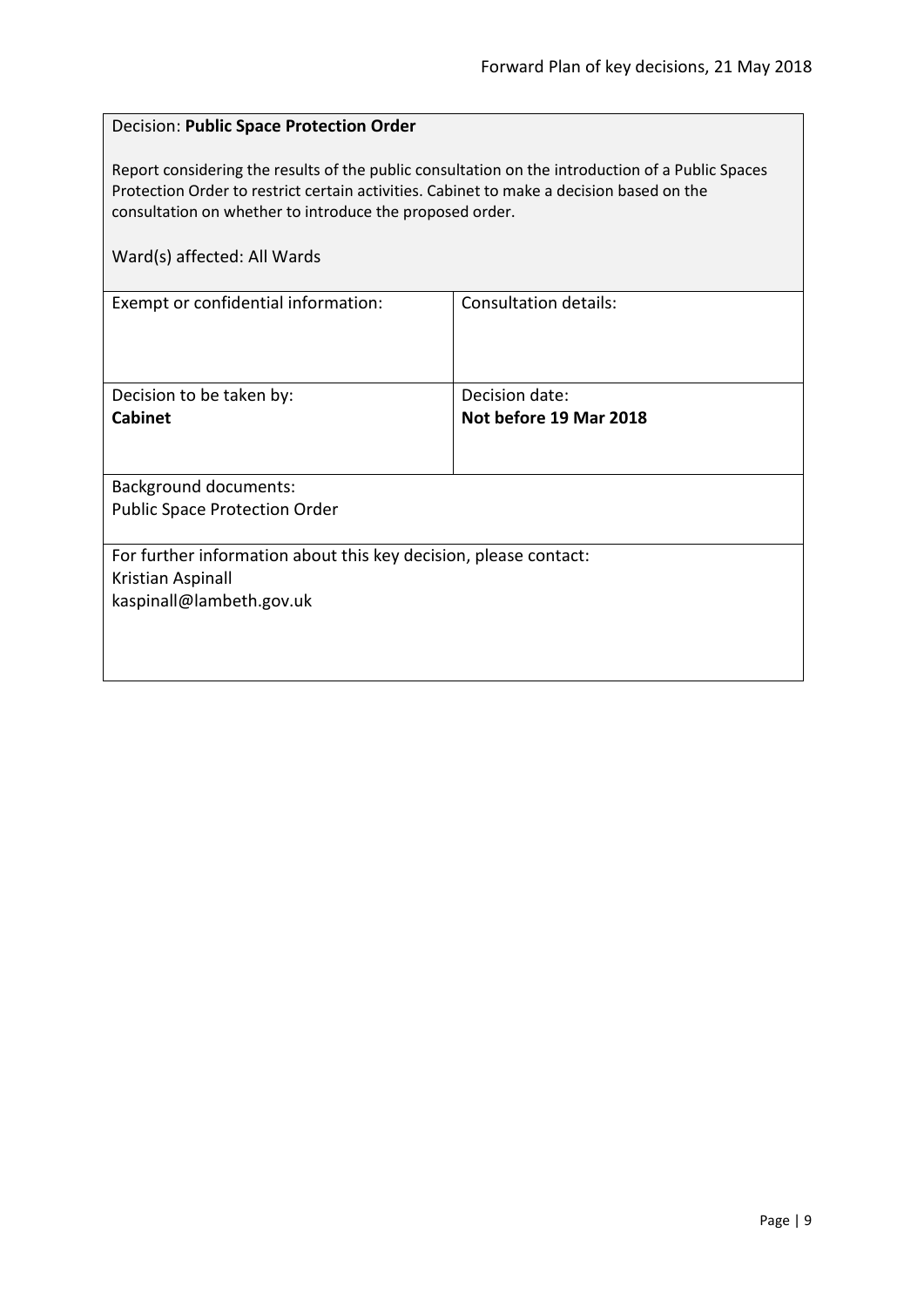#### <span id="page-9-0"></span>Decision: **South Lambeth Estate - Compulsory Purchase Order**

This report will recommend that Cabinet authorises that the council will make use of compulsory purchase order powers in order to progress the redevelopment of the South Lambeth estate.

| Ward(s) affected: Stockwell                                                           |                       |  |
|---------------------------------------------------------------------------------------|-----------------------|--|
| Exempt or confidential information:                                                   | Consultation details: |  |
| Decision to be taken by:                                                              | Decision date:        |  |
| <b>Cabinet</b>                                                                        | Not before 4 Sep 2017 |  |
|                                                                                       |                       |  |
| <b>Background documents:</b>                                                          |                       |  |
| Investing in better neighbourhoods and building the homes we need to house the people |                       |  |
| of Lambeth – South Lambeth - Compulsory Purchase Order                                |                       |  |
| For further information about this key decision, please contact:                      |                       |  |
| Julian Hart, Housing Regeneration Programme Manager                                   |                       |  |
| jhart@lambeth.gov.uk                                                                  |                       |  |
| Tel: 07799 775362                                                                     |                       |  |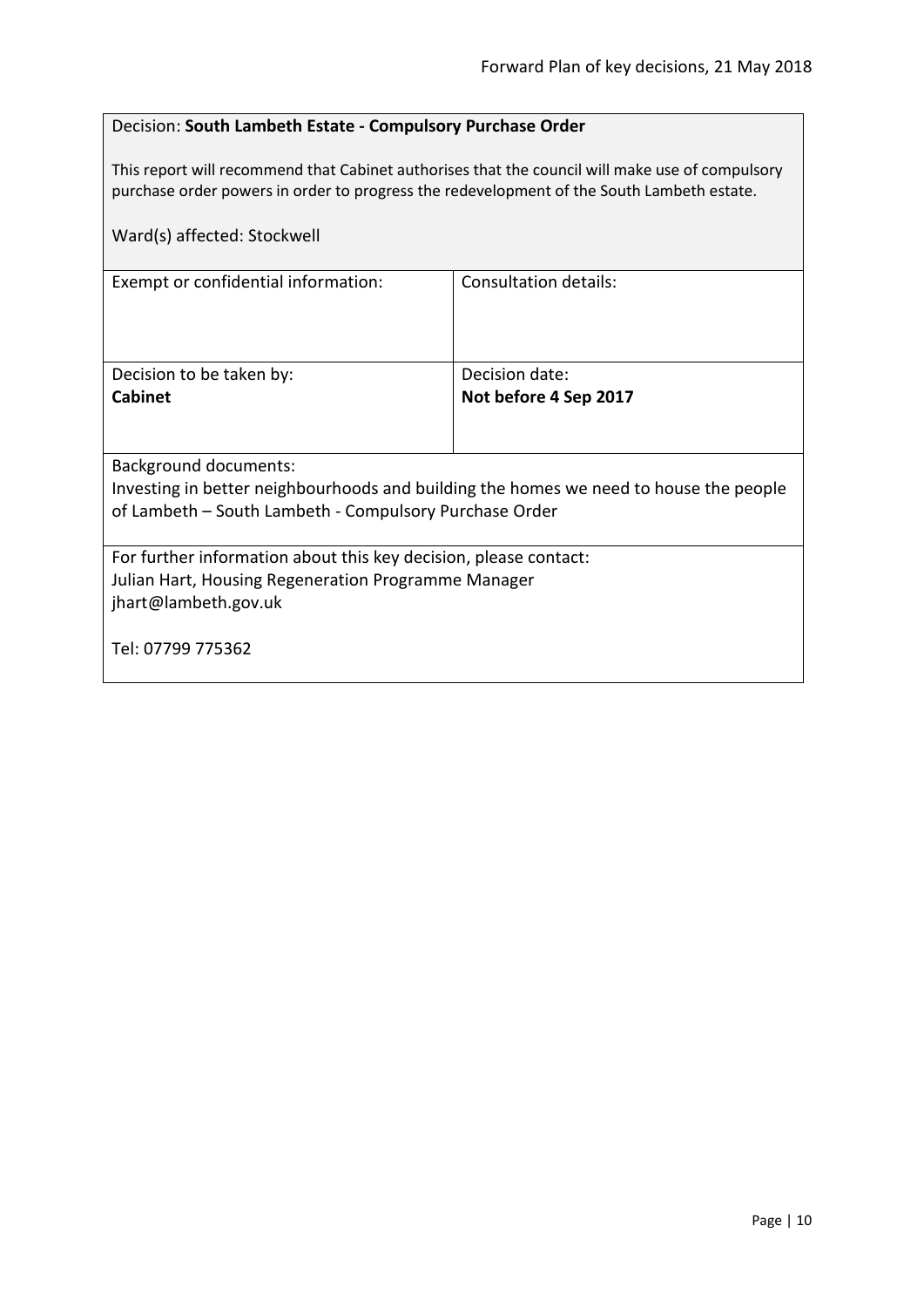#### <span id="page-10-0"></span>Decision: **Knights Walk Estate - Compulsory Purchase Order**

This report will recommend that Cabinet authorises that the council will make use of compulsory purchase order powers in order to progress the redevelopment of the Knight's Walk estate.

| Ward(s) affected: Prince's                                                                                                                                              |                       |  |
|-------------------------------------------------------------------------------------------------------------------------------------------------------------------------|-----------------------|--|
| Exempt or confidential information:                                                                                                                                     | Consultation details: |  |
| Decision to be taken by:                                                                                                                                                | Decision date:        |  |
| <b>Cabinet</b>                                                                                                                                                          | Not before 4 Sep 2017 |  |
| Background documents:<br>Investing in better neighbourhoods and building the homes we need to house the people<br>of Lambeth - Knights Walk - Compulsory Purchase Order |                       |  |
| For further information about this key decision, please contact:<br>Julian Hart, Housing Regeneration Programme Manager<br>jhart@lambeth.gov.uk                         |                       |  |
| Tel: 07799 775362                                                                                                                                                       |                       |  |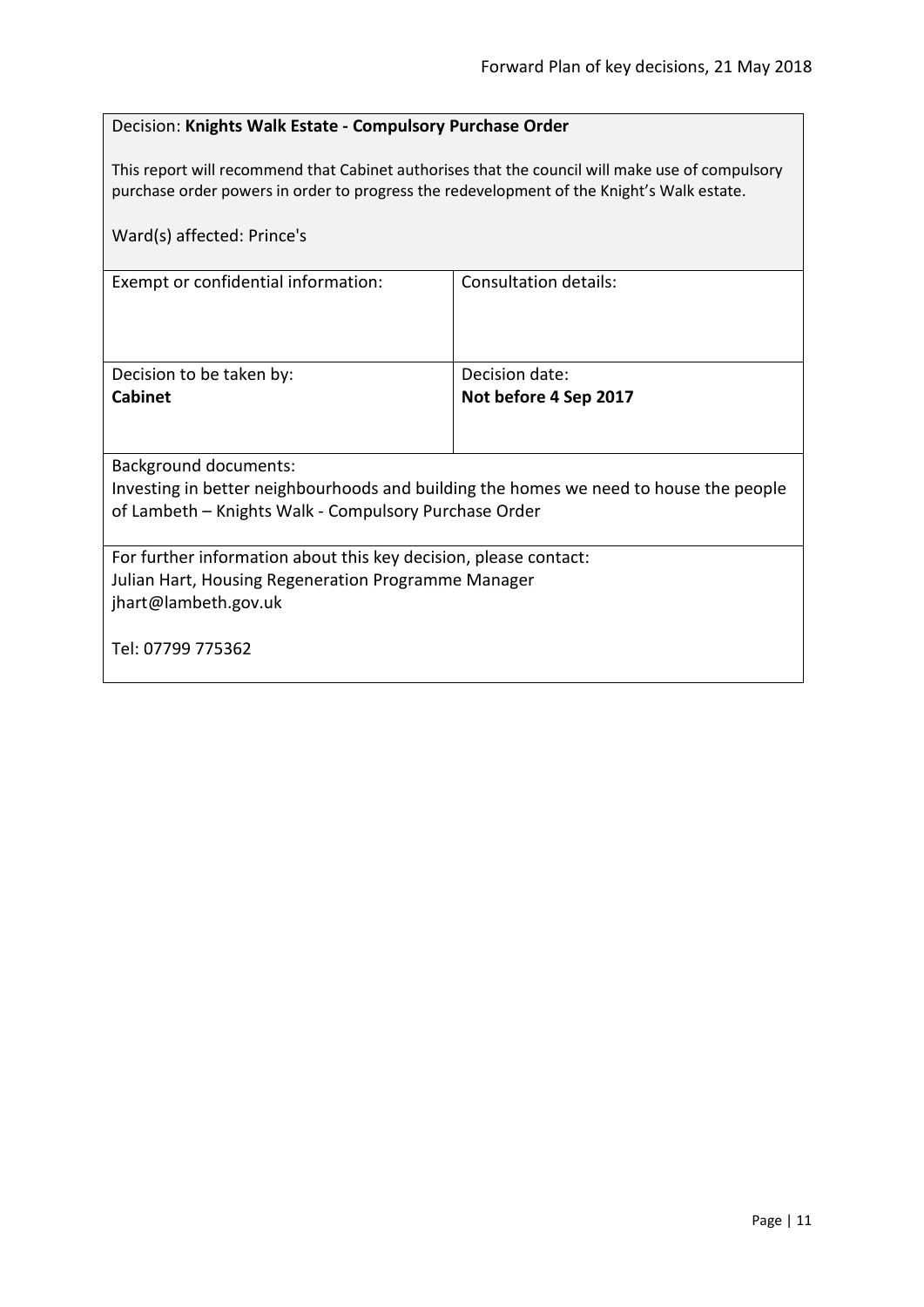#### <span id="page-11-0"></span>Decision: **Westbury Estate - Compulsory Purchase Order**

This report will recommend that Cabinet authorises that the council will make use of compulsory purchase order powers in order to progress the redevelopment of the Westbury estate.

| Ward(s) affected: Clapham Town                                                        |                       |
|---------------------------------------------------------------------------------------|-----------------------|
| Exempt or confidential information:                                                   | Consultation details: |
| Decision to be taken by:                                                              | Decision date:        |
| <b>Cabinet</b>                                                                        | Not before 4 Sep 2017 |
| <b>Background documents:</b>                                                          |                       |
| Investing in better neighbourhoods and building the homes we need to house the people |                       |
| of Lambeth - Westbury - Compulsory Purchase Order                                     |                       |
|                                                                                       |                       |
| For further information about this key decision, please contact:                      |                       |
| Julian Hart, Housing Regeneration Programme Manager                                   |                       |
| jhart@lambeth.gov.uk                                                                  |                       |
| Tel: 07799 775362                                                                     |                       |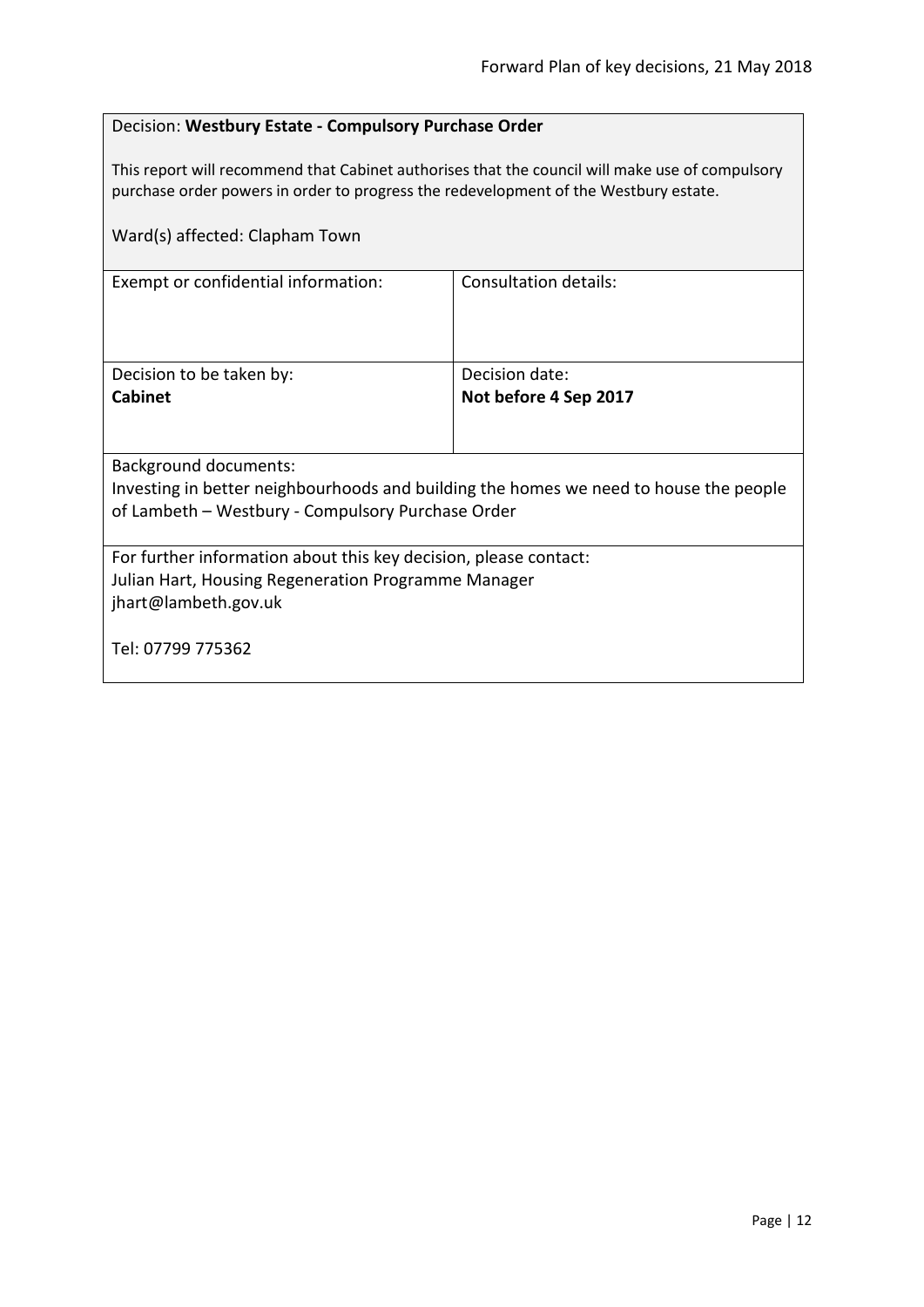#### <span id="page-12-0"></span>Decision: **Jobs for All Scrutiny Commission**

The scrutiny enquiry has sought to assess council policy and activities relating to helping people furthest from the labour market into work. The commission has in particular explored the role of individualised employment support interventions. The commission makes recommendations about opportunities that might expand or augment the range of support available.

The Cabinet report will consist of a cover report providing background, the Commission's final report (including a series of recommendations), and a departmental action plan responding to these recommendations, for which approval will be sought.

| Exempt or confidential information:                              | Consultation details:  |
|------------------------------------------------------------------|------------------------|
| Decision to be taken by:                                         | Decision date:         |
| <b>Cabinet</b>                                                   | Not before 16 Apr 2018 |
|                                                                  |                        |
| <b>Background documents:</b>                                     |                        |
| Jobs for All Scrutiny Commission                                 |                        |
| For further information about this key decision, please contact: |                        |
| Elaine Carter, Lead Scrutiny Officer                             |                        |
| ecarter@lambeth.gov.uk                                           |                        |
| Democratic Services, Room 200, Lambeth Town Hall, SW2 1RW        |                        |
| Tel: 020 7926 0027                                               |                        |
|                                                                  |                        |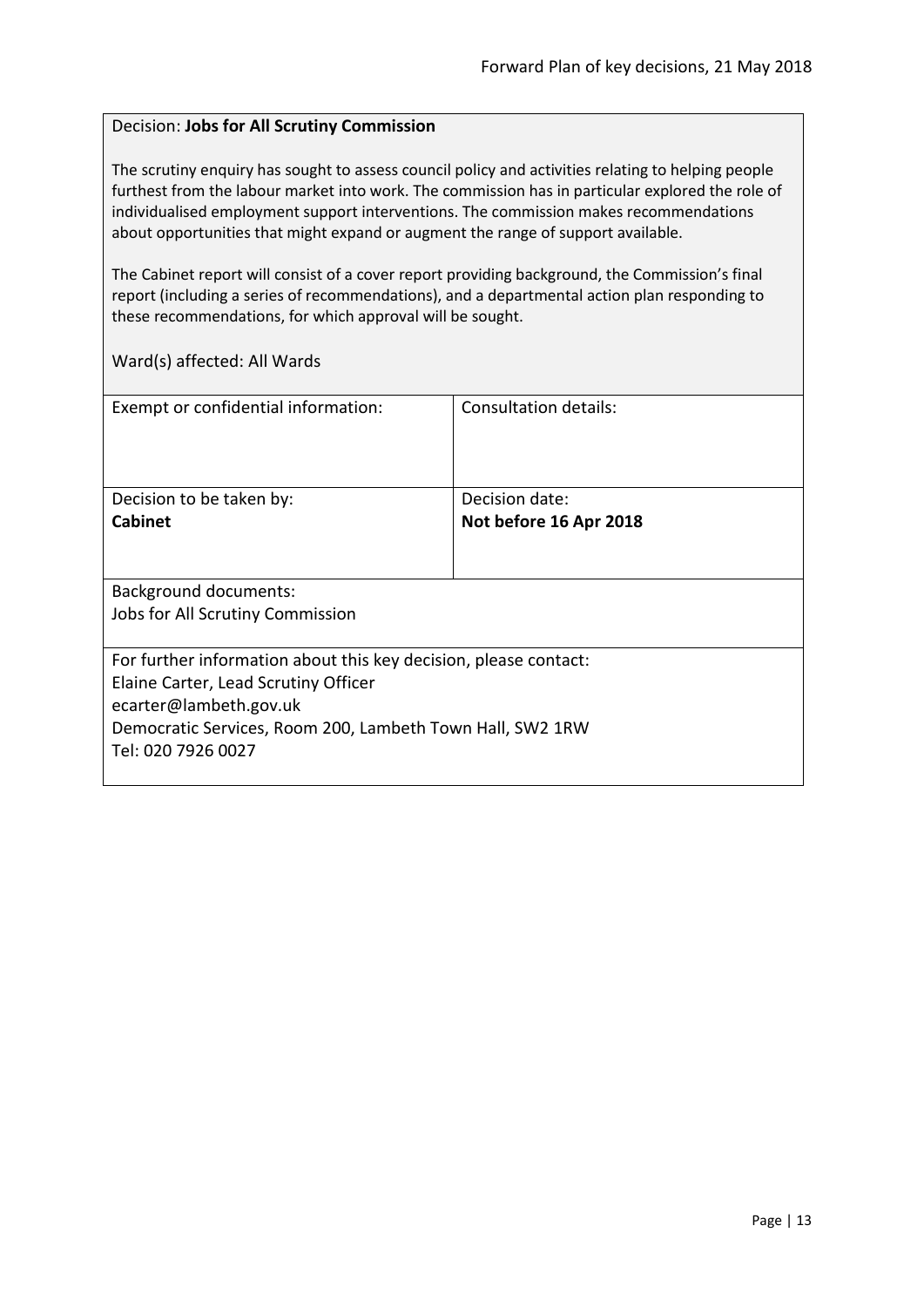#### <span id="page-13-0"></span>Decision: **July Finance Planning Report 2018 to 2021**

The July Financial Planning Report will provide an update on the economic outlook, risk areas and revenue budget implementations plans for 2019-20 and the Capital Investment Programme and Asset Disposals Strategy.

| Ward(s) affected: All Wards                                      |                       |  |
|------------------------------------------------------------------|-----------------------|--|
| Exempt or confidential information:                              | Consultation details: |  |
|                                                                  |                       |  |
| Decision to be taken by:                                         | Decision date:        |  |
| <b>Cabinet</b>                                                   | Not before 1 Jul 2018 |  |
|                                                                  |                       |  |
| Background documents:                                            |                       |  |
| July Finance Planning Report 2018 to 2021                        |                       |  |
|                                                                  |                       |  |
| For further information about this key decision, please contact: |                       |  |
| Christina Thompson, Director of Finance                          |                       |  |
| CThompson3@lambeth.gov.uk                                        |                       |  |
| Phoenix House - 8th Floor                                        |                       |  |
| Tel: 020 7926 2634                                               |                       |  |
|                                                                  |                       |  |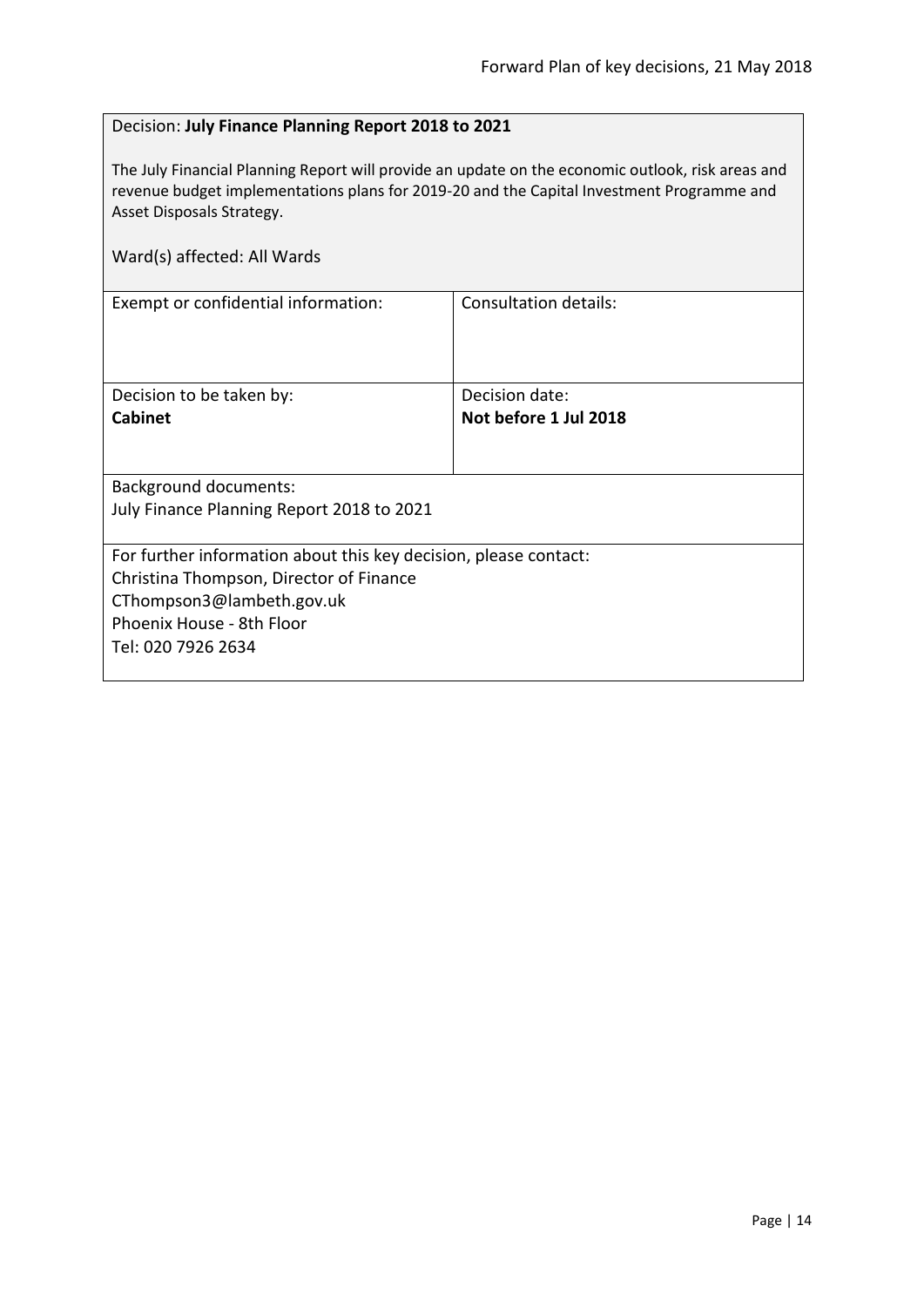#### <span id="page-14-0"></span>Decision: **Server, Storage and Associated Services Contract**

To award new contract for Server, Storage and Associated Services for Lambeth. The Council has an existing investment programme for upgrading server and storage hardware. The key outcome will be to derive value and create a route to market and to support new Lambeth initiatives such as Organisational redesign and move to new Town hall/Civic Suite.

| Exempt or confidential information:<br>Part exempt<br>Information relating to the financial or<br>business affairs of any particular person<br>(including the authority holding that<br>information) | Consultation details:  |
|------------------------------------------------------------------------------------------------------------------------------------------------------------------------------------------------------|------------------------|
| Decision to be taken by:                                                                                                                                                                             | Decision date:         |
| Deputy Leader of the Council (Finance and                                                                                                                                                            | Not before 24 Jul 2017 |
| <b>Resources</b> )                                                                                                                                                                                   |                        |
| <b>Background documents:</b>                                                                                                                                                                         |                        |
| For further information about this key decision, please contact:<br>Neeraj Mittra, Senior ICT Officer Contract Management, Business Transformation<br>NMittra@lambeth.gov.uk                         |                        |
| Tel: 020 7926 9274                                                                                                                                                                                   |                        |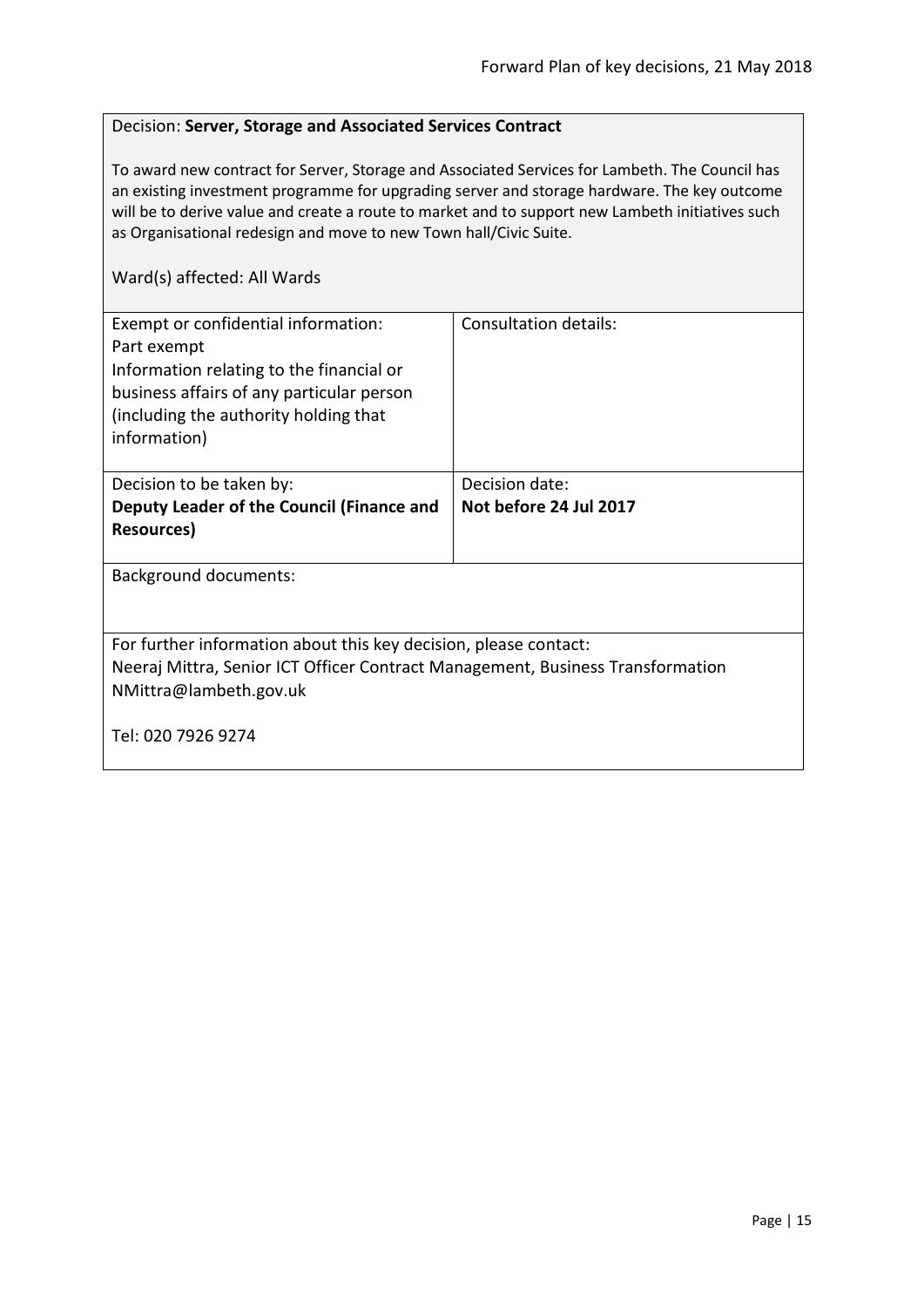<span id="page-15-0"></span>

| Decision: Oracle data archiving                                                                                                                                                                      |                       |  |
|------------------------------------------------------------------------------------------------------------------------------------------------------------------------------------------------------|-----------------------|--|
| Award of the Oracle data archiving contract to provide a data archiving solution for Oracle R12<br>data prior to the move to Oracle Cloud.<br>Ward(s) affected: All Wards                            |                       |  |
| Exempt or confidential information:<br>Part exempt<br>Information relating to the financial or<br>business affairs of any particular person<br>(including the authority holding that<br>information) | Consultation details: |  |
| Decision to be taken by:                                                                                                                                                                             | Decision date:        |  |
| Deputy Leader of the Council (Finance and<br><b>Resources)</b>                                                                                                                                       | Not before 8 Jan 2018 |  |
|                                                                                                                                                                                                      |                       |  |
| <b>Background documents:</b>                                                                                                                                                                         |                       |  |
|                                                                                                                                                                                                      |                       |  |
| For further information about this key decision, please contact:                                                                                                                                     |                       |  |
| Rachel Willsher, Head of Procurement                                                                                                                                                                 |                       |  |
| rwillsher@lambeth.gov.uk                                                                                                                                                                             |                       |  |
|                                                                                                                                                                                                      |                       |  |
|                                                                                                                                                                                                      |                       |  |
|                                                                                                                                                                                                      |                       |  |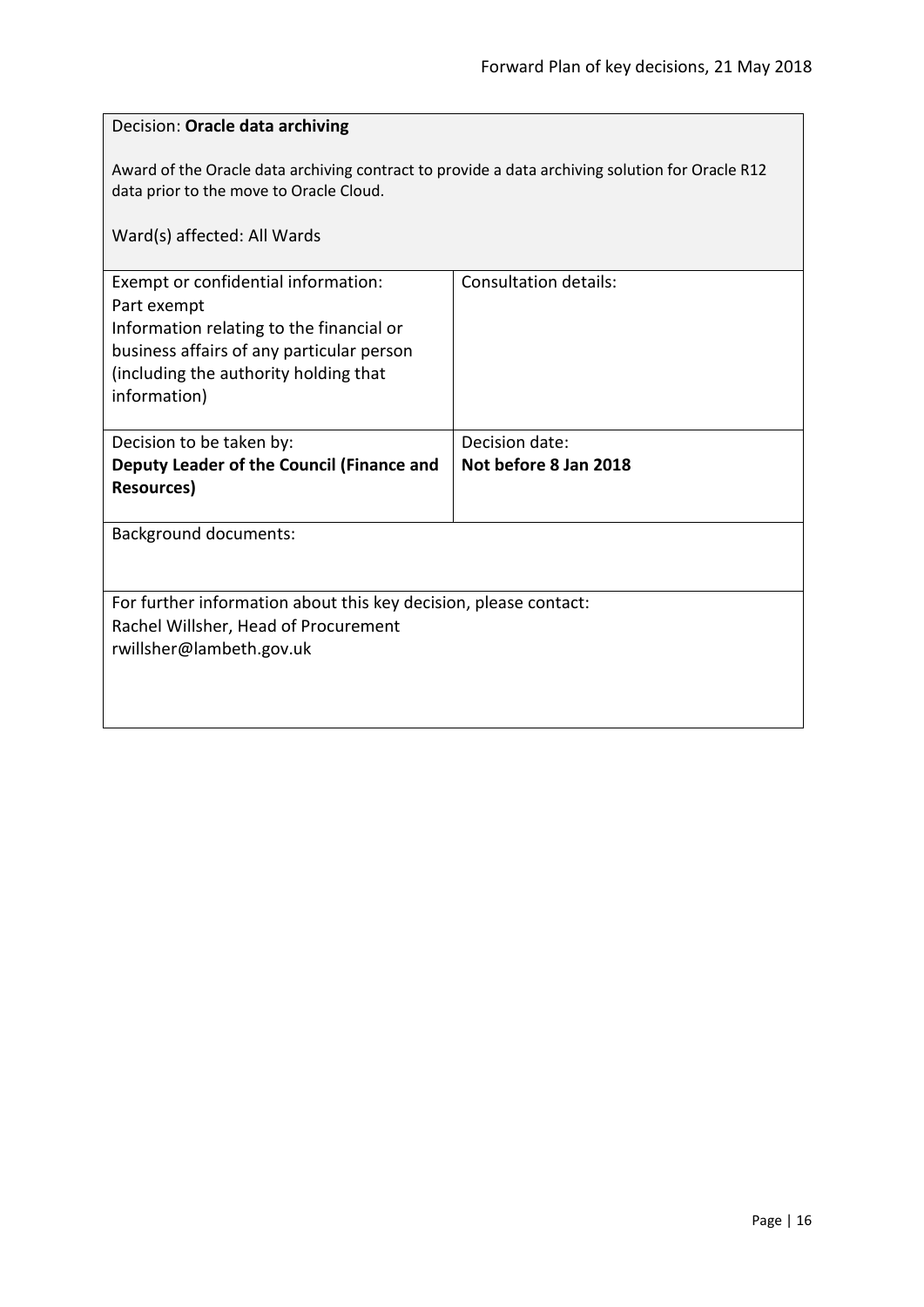<span id="page-16-0"></span>

| Decision: Off-site processing for Housing Benefit and Council Tax Support assessments                                                                                                                                               |                        |  |
|-------------------------------------------------------------------------------------------------------------------------------------------------------------------------------------------------------------------------------------|------------------------|--|
| To approve the variation to the off-site Housing Benefit and Council Tax Support processing<br>contract with Civica UK Ltd, increasing the contract value from £485,200 to £1,038,350, and<br>extending the contract to March 2020. |                        |  |
| Ward(s) affected: All Wards                                                                                                                                                                                                         |                        |  |
| Exempt or confidential information:                                                                                                                                                                                                 | Consultation details:  |  |
| Decision to be taken by:                                                                                                                                                                                                            | Decision date:         |  |
| Deputy Leader of the Council (Finance and                                                                                                                                                                                           | Not before 23 Apr 2018 |  |
| <b>Resources)</b>                                                                                                                                                                                                                   |                        |  |
| <b>Background documents:</b>                                                                                                                                                                                                        |                        |  |
| For further information about this key decision, please contact:                                                                                                                                                                    |                        |  |
| Miranda Feasey, Acting Head of Assessments and Customer Centre                                                                                                                                                                      |                        |  |
| mhfeasey@lambeth.gov.uk                                                                                                                                                                                                             |                        |  |
| Tel: 0207 926 7653                                                                                                                                                                                                                  |                        |  |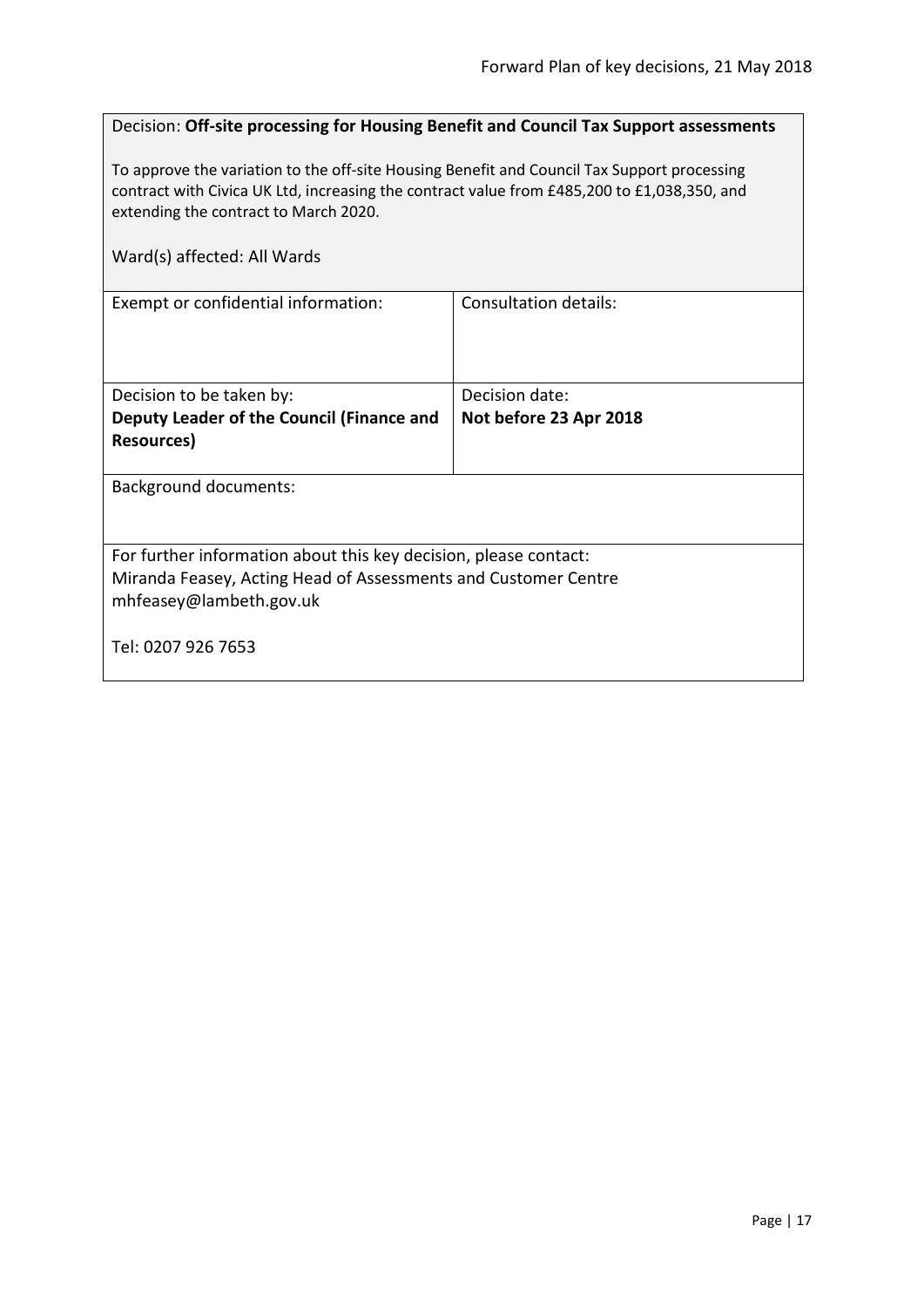<span id="page-17-0"></span>

| Decision: Delivery of Budget                                     |                              |  |
|------------------------------------------------------------------|------------------------------|--|
| Implementation of budget recommendations                         |                              |  |
| Ward(s) affected: All Wards                                      |                              |  |
| Exempt or confidential information:                              | <b>Consultation details:</b> |  |
|                                                                  |                              |  |
| Decision to be taken by:                                         | Decision date:               |  |
| Deputy Leader of the Council (Finance and<br><b>Resources</b> )  | Not before 6 Oct 2016        |  |
|                                                                  |                              |  |
| <b>Background documents:</b>                                     |                              |  |
|                                                                  |                              |  |
| For further information about this key decision, please contact: |                              |  |
| Christina Thompson, Director of Finance                          |                              |  |
| CThompson3@lambeth.gov.uk<br>Phoenix House - 8th Floor           |                              |  |
| Tel: 020 7926 2634                                               |                              |  |
|                                                                  |                              |  |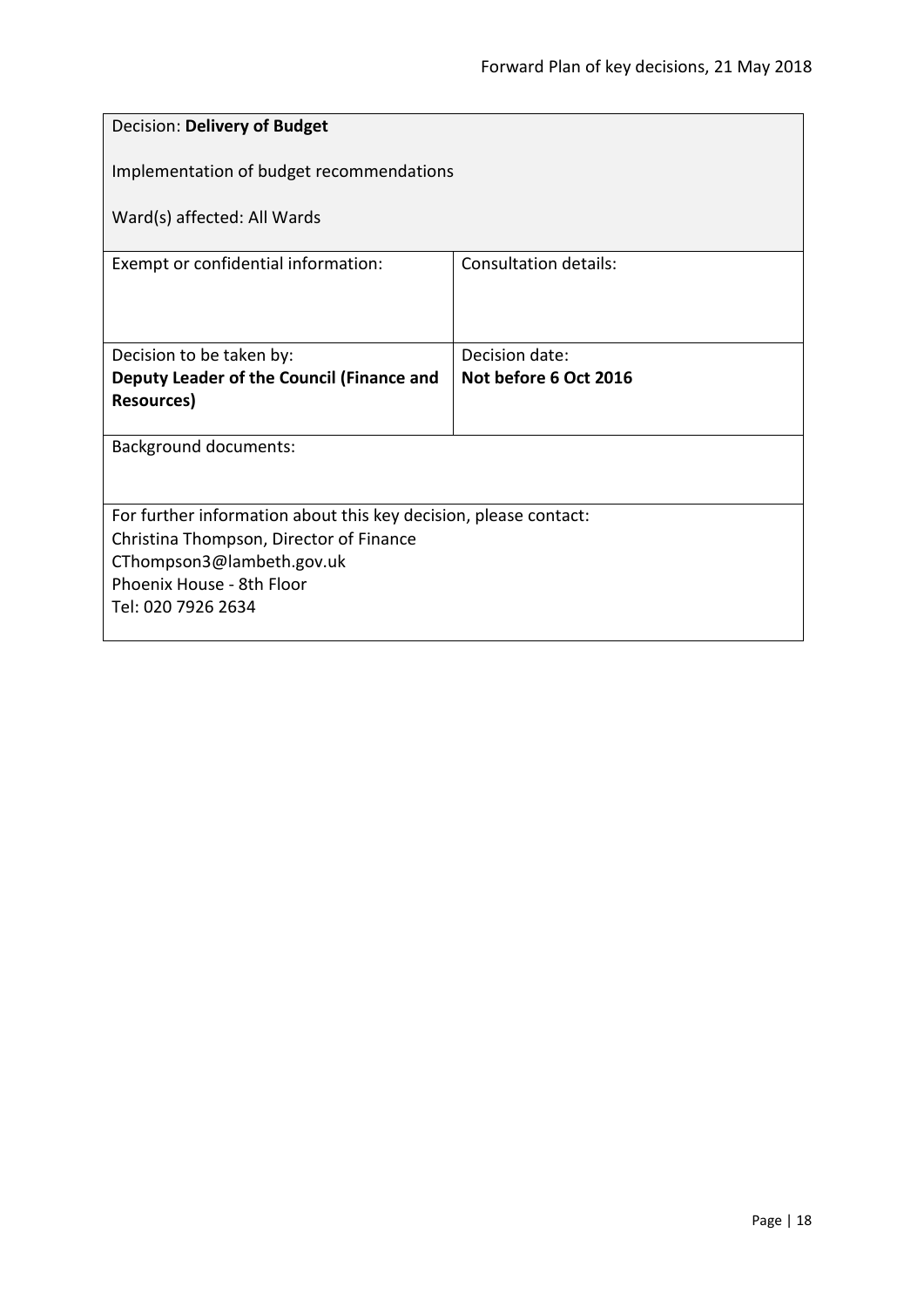#### <span id="page-18-0"></span>Decision: **Development Options Appraisal - Fenwick Estate**

To approve the opportunity sites in Fenwick estate as the location for offsite affordable housing provision by Sainsbury/TfL

| Ward(s) affected: Larkhall                                                                                                                                                                                                        |                                                                                                                                                                                                                                                                                                                                     |
|-----------------------------------------------------------------------------------------------------------------------------------------------------------------------------------------------------------------------------------|-------------------------------------------------------------------------------------------------------------------------------------------------------------------------------------------------------------------------------------------------------------------------------------------------------------------------------------|
| Exempt or confidential information:                                                                                                                                                                                               | Consultation details:<br>Resident participation in the project will be<br>designed in close liaison with the TRA. A<br>communications plan will be developed by<br>the project team involving drop in,<br>newsletters, events etc to engage with<br>residents and coproduce a project plan.<br>Local residents and ward councillors |
| Decision to be taken by:                                                                                                                                                                                                          | Decision date:                                                                                                                                                                                                                                                                                                                      |
| Deputy Leader of the Council (Investment<br>and Partnerships)                                                                                                                                                                     | Not before 26 Jun 2015                                                                                                                                                                                                                                                                                                              |
| <b>Background documents:</b>                                                                                                                                                                                                      |                                                                                                                                                                                                                                                                                                                                     |
| For further information about this key decision, please contact:<br>Lesley Johnson, Consultant, Strategic Housing, Regeneration & Communities<br>Ljohnson3@lambeth.gov.uk<br>International House, 7th Floor<br>Tel: 020 7926 7125 |                                                                                                                                                                                                                                                                                                                                     |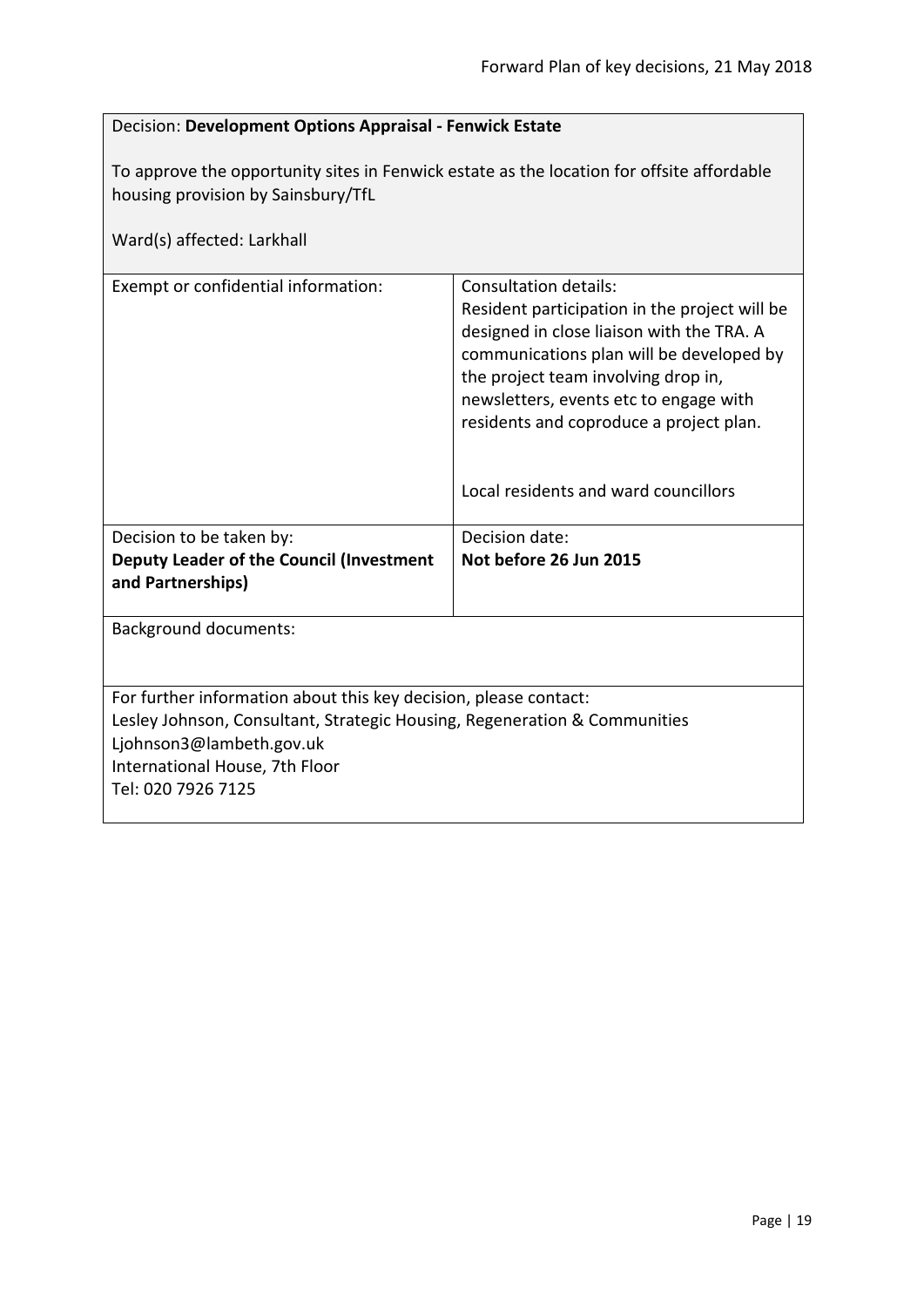$\overline{\phantom{0}}$ 

<span id="page-19-0"></span>

| <b>Decision: One Oracle Contract Extension</b>                                                                                                                                                                                                      |                              |  |
|-----------------------------------------------------------------------------------------------------------------------------------------------------------------------------------------------------------------------------------------------------|------------------------------|--|
| To extend the existing One Oracle support arrangements by a further 2 years. This is<br>necessary to ensure that the Council can maintain its obligations of Paying people, Paying<br>suppliers and Collecting Debt.<br>Ward(s) affected: All Wards |                              |  |
| Exempt or confidential information:                                                                                                                                                                                                                 | <b>Consultation details:</b> |  |
| Decision to be taken by:                                                                                                                                                                                                                            | Decision date:               |  |
| Deputy Leader of the Council (Investment<br>and Partnerships)                                                                                                                                                                                       | Not before 31 Mar 2016       |  |
| Background documents:                                                                                                                                                                                                                               |                              |  |
| For further information about this key decision, please contact:<br>Jason Martin, Programme Manager, Business Transformation<br>JMartin@lambeth.gov.uk<br>Olive Morris House - 2nd Floor<br>Tel: 020 7926 6244                                      |                              |  |

r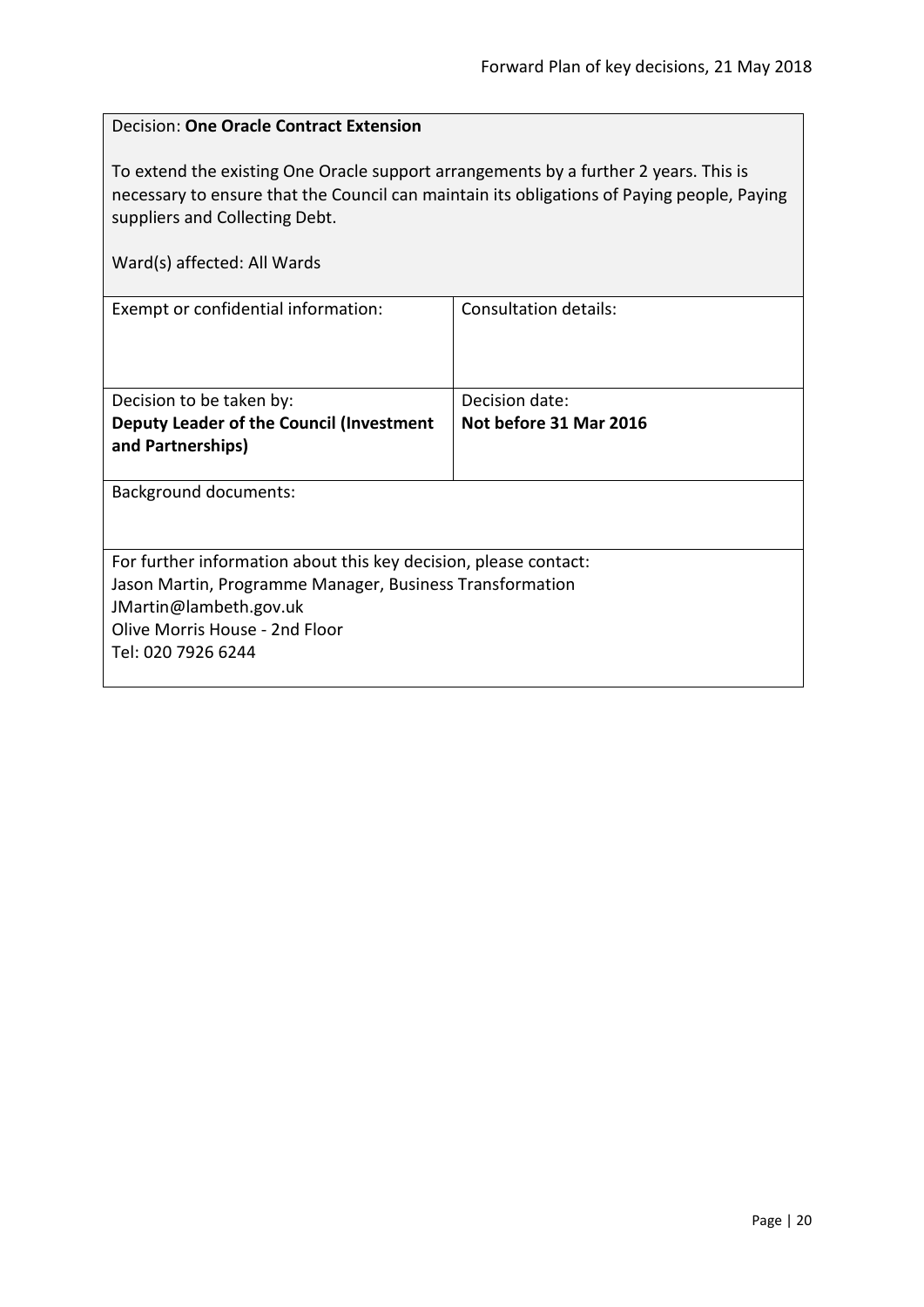<span id="page-20-0"></span>

| Decision: The Nine Elms Vauxhall Development Business Case                                                                                                |                        |  |
|-----------------------------------------------------------------------------------------------------------------------------------------------------------|------------------------|--|
| The approval of £1.986m from s106/Community Infrastructure Levy in Nine Elms Vauxhall<br>for 2017/18.                                                     |                        |  |
| Ward(s) affected: Oval; Stockwell                                                                                                                         |                        |  |
| Exempt or confidential information:                                                                                                                       | Consultation details:  |  |
| Decision to be taken by:                                                                                                                                  | Decision date:         |  |
| Deputy Leader of the Council (Investment<br>and Partnerships)                                                                                             | Not before 12 Dec 2016 |  |
| <b>Background documents:</b>                                                                                                                              |                        |  |
| For further information about this key decision, please contact:<br>Moira McGrath, Director of Strategy and Commissioning Adults<br>moira.mcgrath@nhs.net |                        |  |
| Tel: 0203 049 4481                                                                                                                                        |                        |  |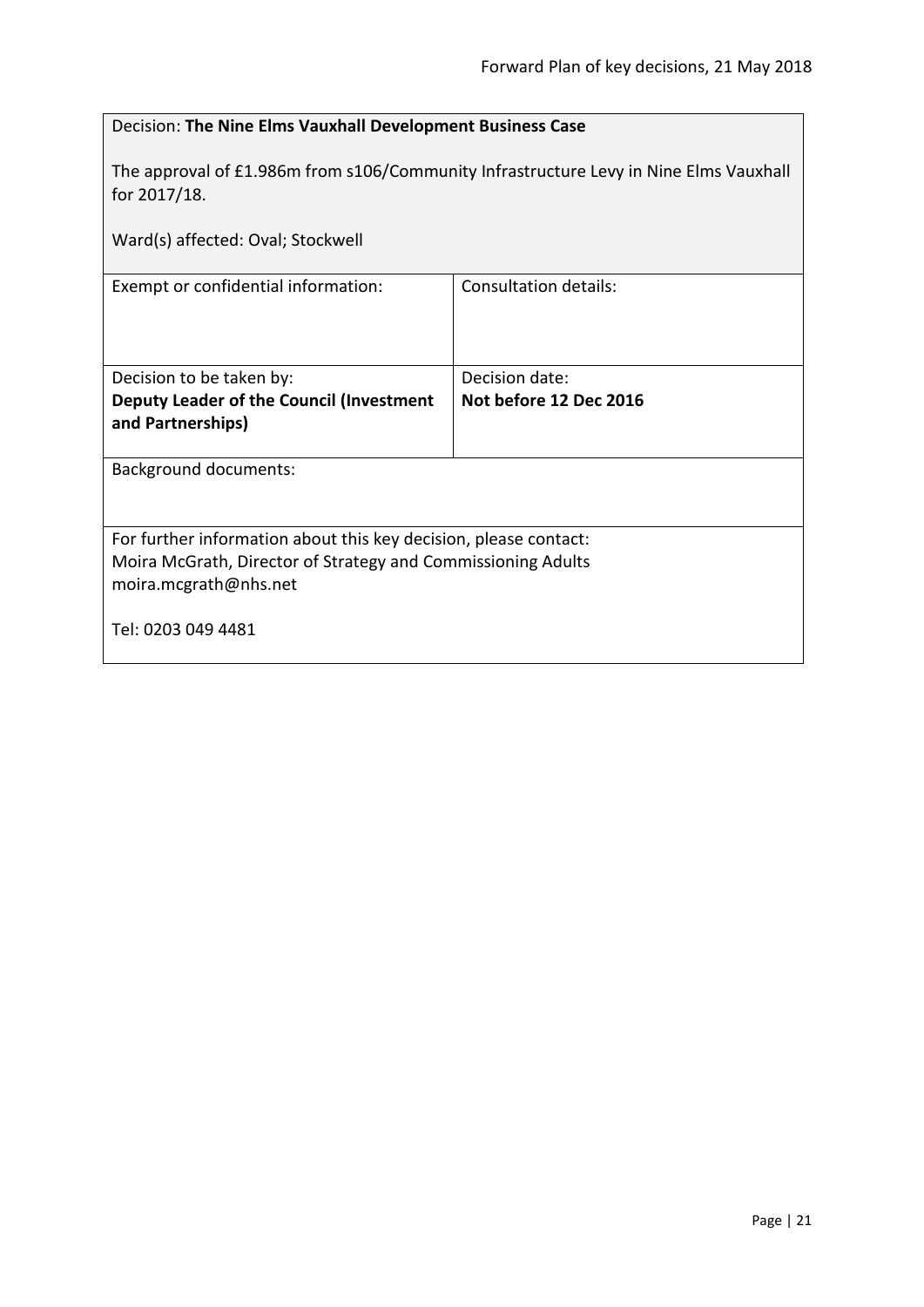#### <span id="page-21-0"></span>Decision: **Proposal regarding the site at the former Clapham Old Library**

Following the acquisition of the property at 60 Orlando Road, the Council is proposing to work with Ipsus Developments and Omnibus Theatre to bring forward plans for a small scale redevelopment of the rear of the site, with the aim of creating a new asset, subject to further discussions with the planning department and formal consent, which will provide a sustainable revenue stream to the parties. The form of this joint venture is being discussed and it is anticipated that any works contracts will be under the OJEU threshold.

The Council wishes to engage with the above parties who will bring the local and commercial expertise to the venture. Ipsus Developments brought the opportunity to the Council and in recognition of their input to the process, it is proposed that the Council continues to utilise their significant local development expertise.

The Council also wishes to continue to work collaboratively with Omnibus to ensure the future of the building as a leading performance arts venue.

Ward(s) affected: Clapham Town

| Exempt or confidential information:                                                                                                                                                                                   | Consultation details:  |
|-----------------------------------------------------------------------------------------------------------------------------------------------------------------------------------------------------------------------|------------------------|
| Decision to be taken by:                                                                                                                                                                                              | Decision date:         |
| Deputy Leader of the Council (Investment<br>and Partnerships)                                                                                                                                                         | Not before 12 Jun 2017 |
| <b>Background documents:</b>                                                                                                                                                                                          |                        |
| For further information about this key decision, please contact:<br>Sophie Linton, Head of Valuation and Strategic Property Services<br>SLinton@lambeth.gov.uk<br>2nd Floor, Olive Morris House<br>Tel: 020 7926 6954 |                        |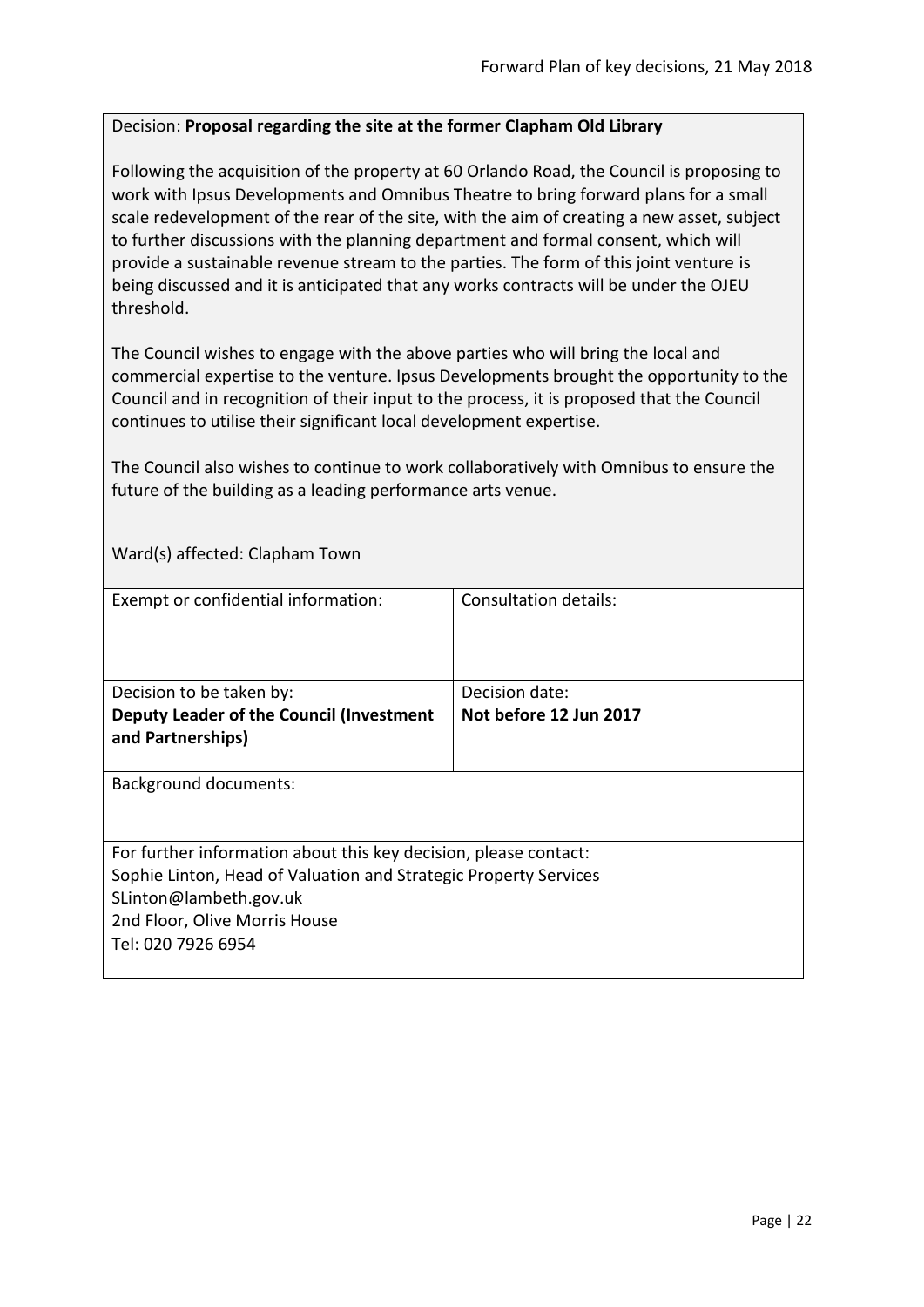<span id="page-22-0"></span>

| Decision: Upper Norwood Joint Library                                           |                        |  |
|---------------------------------------------------------------------------------|------------------------|--|
| To grant a 25 year lease to Upper Norwood Library Trust at a peppercorn rent    |                        |  |
| Ward(s) affected: Gipsy Hill                                                    |                        |  |
| Exempt or confidential information:                                             | Consultation details:  |  |
|                                                                                 |                        |  |
| Decision to be taken by:                                                        | Decision date:         |  |
| Deputy Leader of the Council (Investment                                        | Not before 17 Jul 2017 |  |
| and Partnerships)                                                               |                        |  |
| Background documents:                                                           |                        |  |
|                                                                                 |                        |  |
| For further information about this key decision, please contact:                |                        |  |
| Donna Wiggins, Lead Commissioner, Strategic Housing, Regeneration & Communities |                        |  |
| dwiggins@lambeth.gov.uk<br>Phoenix House - 3rd Floor                            |                        |  |
| Tel: 020 7926 2681                                                              |                        |  |
|                                                                                 |                        |  |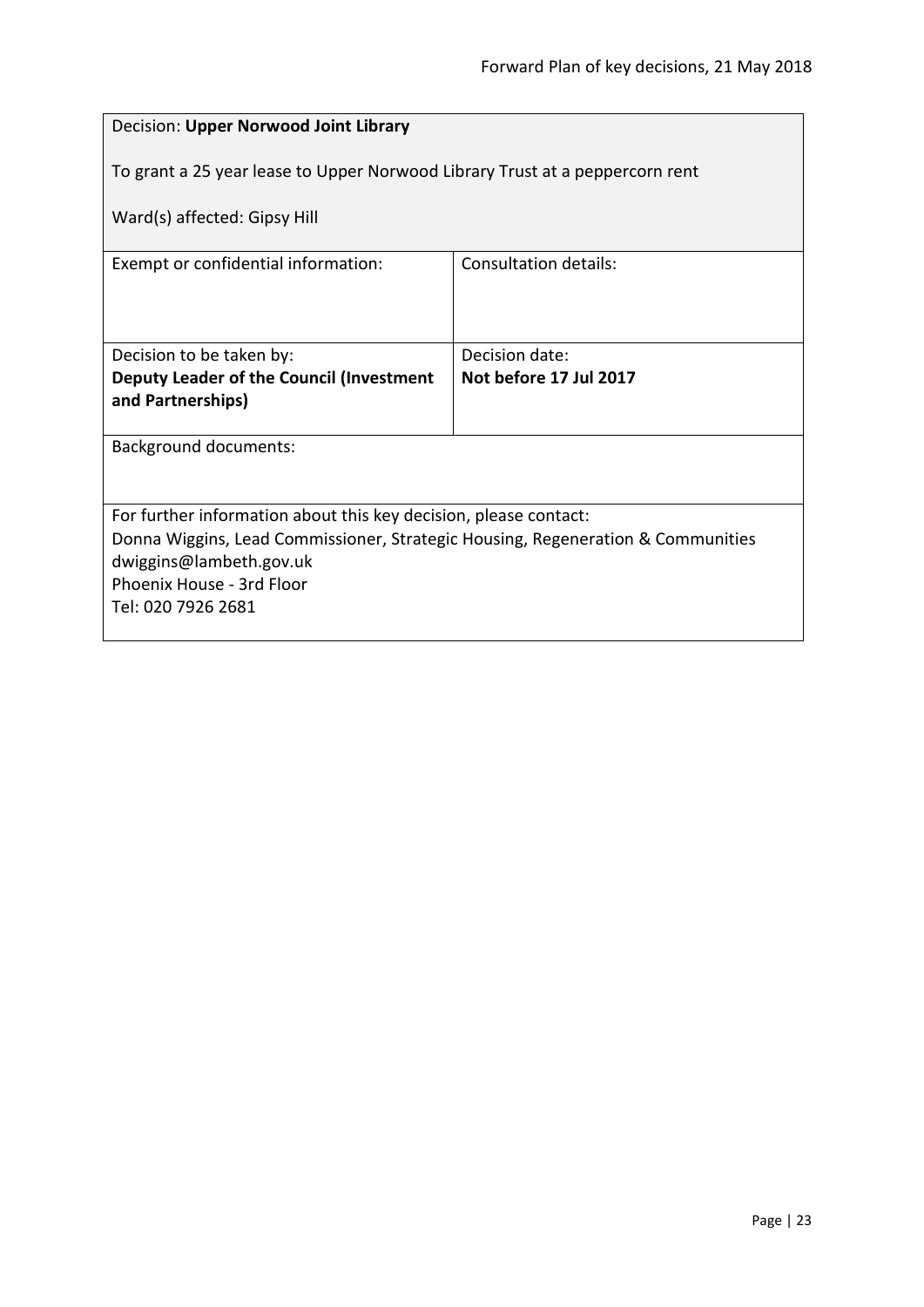<span id="page-23-0"></span>Decision: **Temporary Accommodation - Modular Construction on Council Owned Hostel Sites**

To approve investment of £3,000,000 for the construction of Temporary Accommodation modular type units on two council owned hostel sites for the purpose of providing temporary accommodation to homeless households.

Ward(s) affected: Gipsy Hill; Streatham South

| Exempt or confidential information:                                                | Consultation details:  |
|------------------------------------------------------------------------------------|------------------------|
| Decision to be taken by:                                                           | Decision date:         |
| Deputy Leader of the Council (Investment                                           | Not before 31 Jul 2017 |
| and Partnerships)                                                                  |                        |
|                                                                                    |                        |
| Background documents:                                                              |                        |
| For further information about this key decision, please contact:                   |                        |
| Mandy Green (Associate Director Commissioning), Assistant Director Accommodation & |                        |
| Property                                                                           |                        |
| mgreen3@lambeth.gov.uk                                                             |                        |
| Tel: 02079267020                                                                   |                        |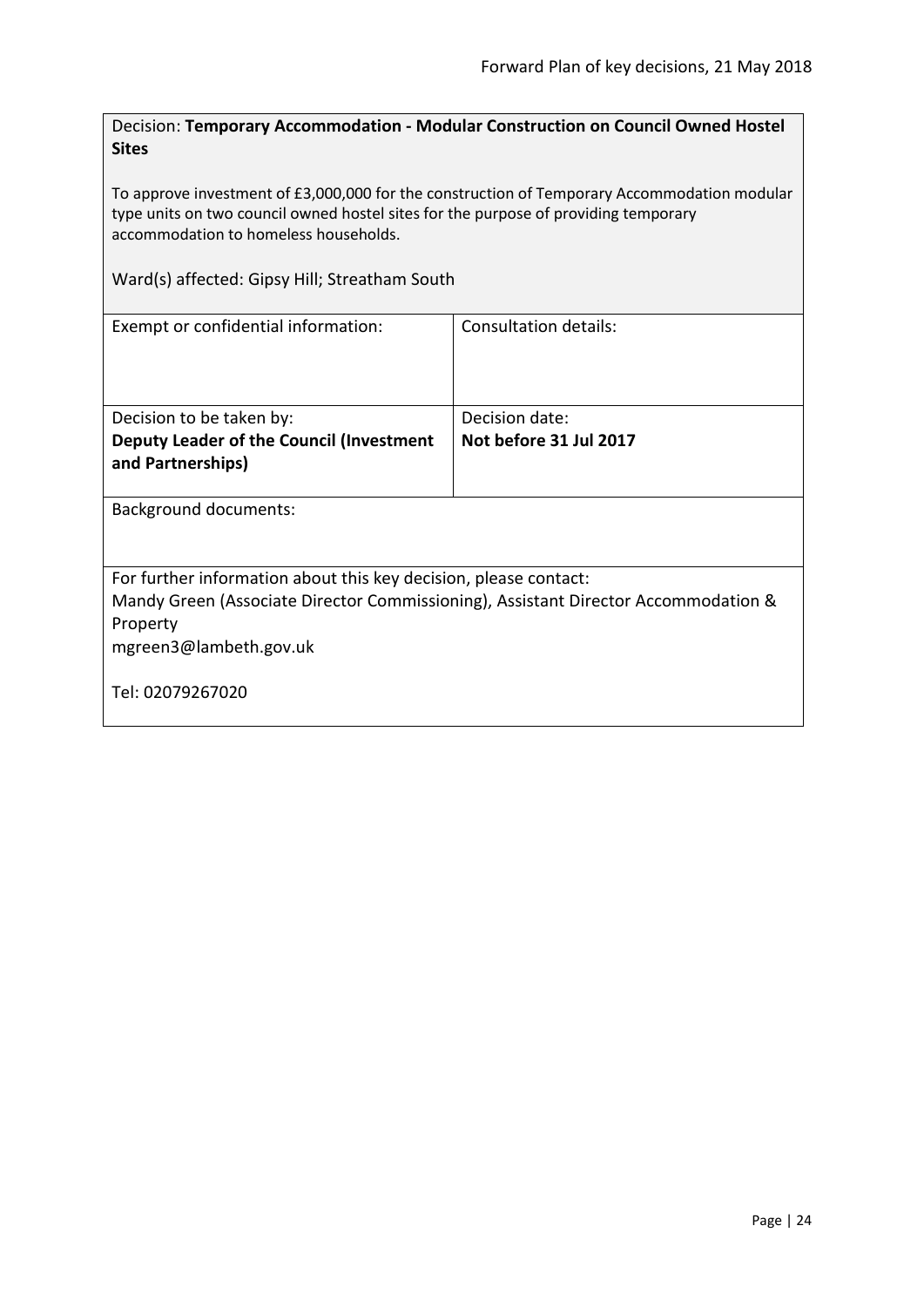### <span id="page-24-0"></span>Decision: **Disposal of Land at Lollard Street – Former Ethelred Youth Centre Site**

To enter into a Development Agreement of the land at Lollard Street SE11 6QH with the Education and Skills Funding Agency (ESFA) and on completion to grant a 125 year lease to the EFSA's nominated school operator, the National Autistic Society for the purpose of providing an SEN Free School.

Ward(s) affected: Prince's

| Exempt or confidential information:                                                                                                                                                                                   | Consultation details:  |
|-----------------------------------------------------------------------------------------------------------------------------------------------------------------------------------------------------------------------|------------------------|
|                                                                                                                                                                                                                       |                        |
| Decision to be taken by:                                                                                                                                                                                              | Decision date:         |
| Deputy Leader of the Council (Investment<br>and Partnerships)                                                                                                                                                         | Not before 18 Dec 2017 |
| <b>Background documents:</b>                                                                                                                                                                                          |                        |
| For further information about this key decision, please contact:<br>Sophie Linton, Head of Valuation and Strategic Property Services<br>SLinton@lambeth.gov.uk<br>2nd Floor, Olive Morris House<br>Tel: 020 7926 6954 |                        |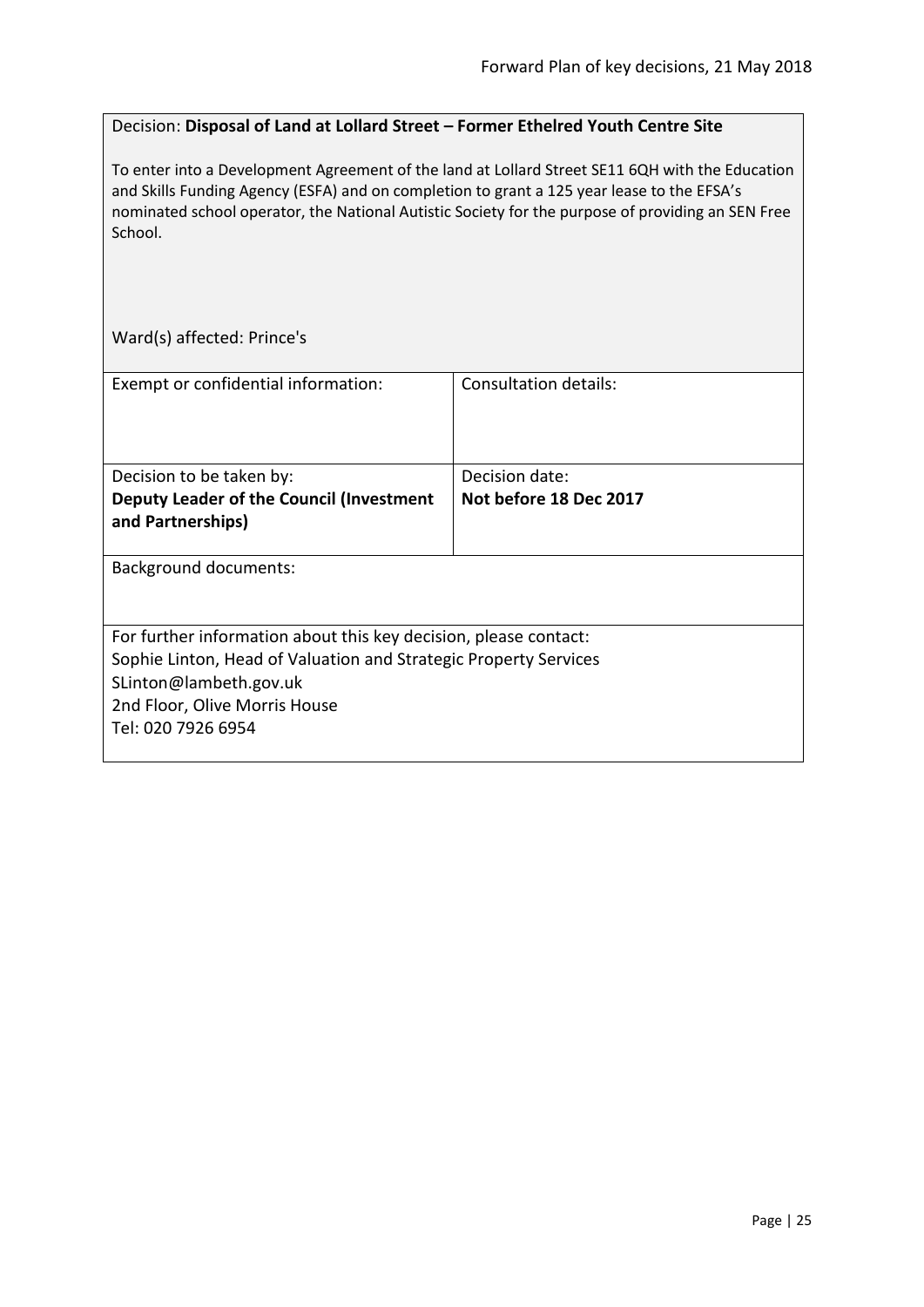#### <span id="page-25-0"></span>Decision: **Carmelita Centre and Orsett Street Lead Consultant Architect**

To appoint a Lead Consultant Architect for the Carmelita Centre and Orsett Street projects. This appointment will allow the progression of these projects – the architect will present several options for the developments, and after a decision is made will work on their further design.

#### Ward(s) affected: Prince's

| Exempt or confidential information:<br>Part exempt<br>Information relating to the financial or<br>business affairs of any particular person<br>(including the authority holding that<br>information) | Consultation details:  |
|------------------------------------------------------------------------------------------------------------------------------------------------------------------------------------------------------|------------------------|
| Decision to be taken by:                                                                                                                                                                             | Decision date:         |
| Deputy Leader of the Council (Investment<br>and Partnerships)                                                                                                                                        | Not before 15 Jan 2018 |
| <b>Background documents:</b>                                                                                                                                                                         |                        |
| For further information about this key decision, please contact:<br>Annabel Gray, Consultant Project Manager<br>AGray@lambeth.gov.uk                                                                 |                        |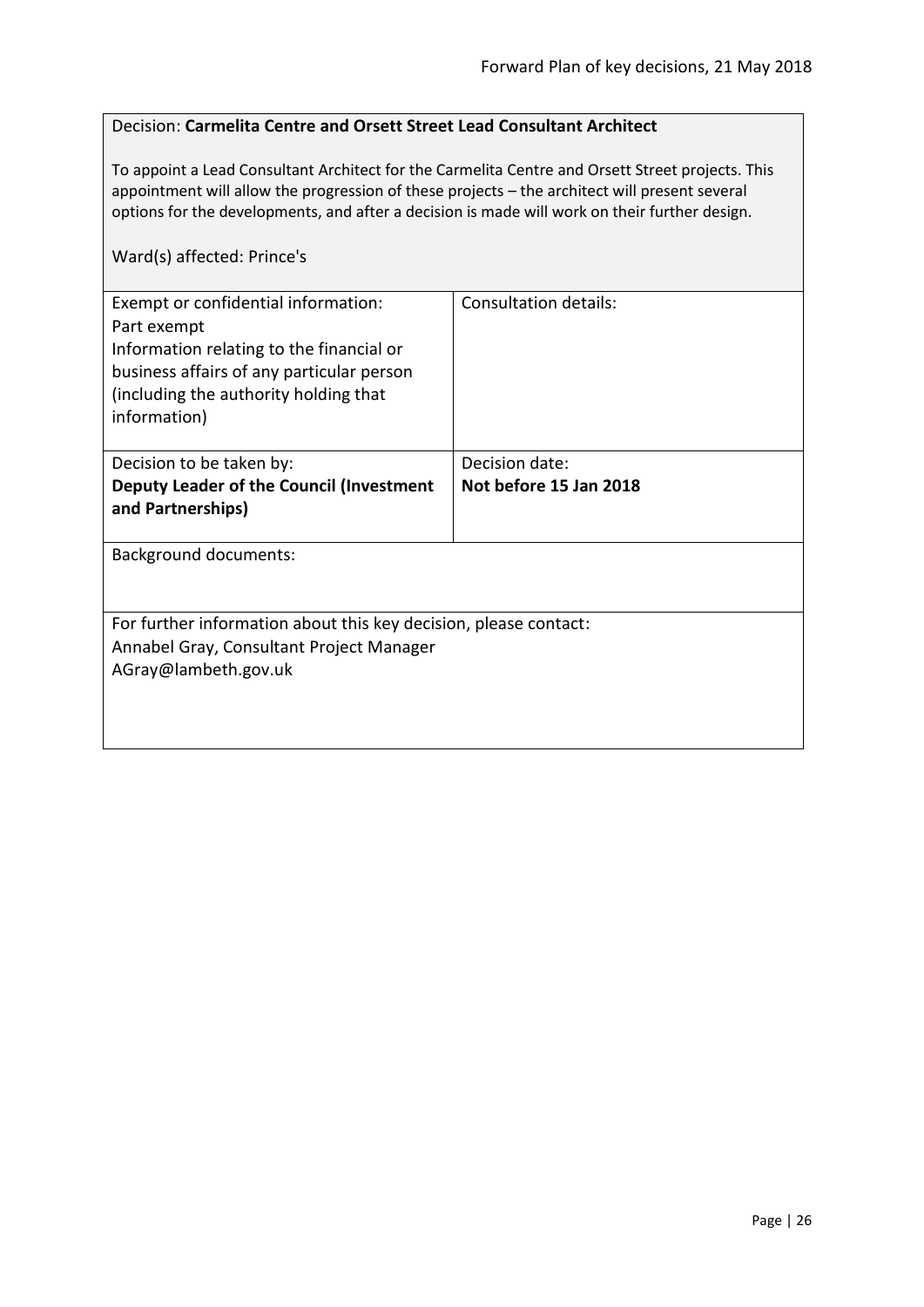<span id="page-26-0"></span>

| Decision: Westbury Estate St James Development Agreement                                                                                        |                              |  |
|-------------------------------------------------------------------------------------------------------------------------------------------------|------------------------------|--|
| Authority to enter into the Development Agreement with St James regarding the delivery of new<br>homes for Council rent on the Westbury Estate. |                              |  |
| Ward(s) affected: Clapham Town                                                                                                                  |                              |  |
| Exempt or confidential information:                                                                                                             | <b>Consultation details:</b> |  |
|                                                                                                                                                 |                              |  |
| Decision to be taken by:                                                                                                                        | Decision date:               |  |
| Deputy Leader of the Council (Investment<br>and Partnerships)                                                                                   | Not before 2 Apr 2018        |  |
| <b>Background documents:</b>                                                                                                                    |                              |  |
|                                                                                                                                                 |                              |  |
| For further information about this key decision, please contact:                                                                                |                              |  |
| Jed Young, Assistant Director Housing Regeneration                                                                                              |                              |  |
| JYoung1@lambeth.gov.uk                                                                                                                          |                              |  |
| Tel: 0207 926 3463                                                                                                                              |                              |  |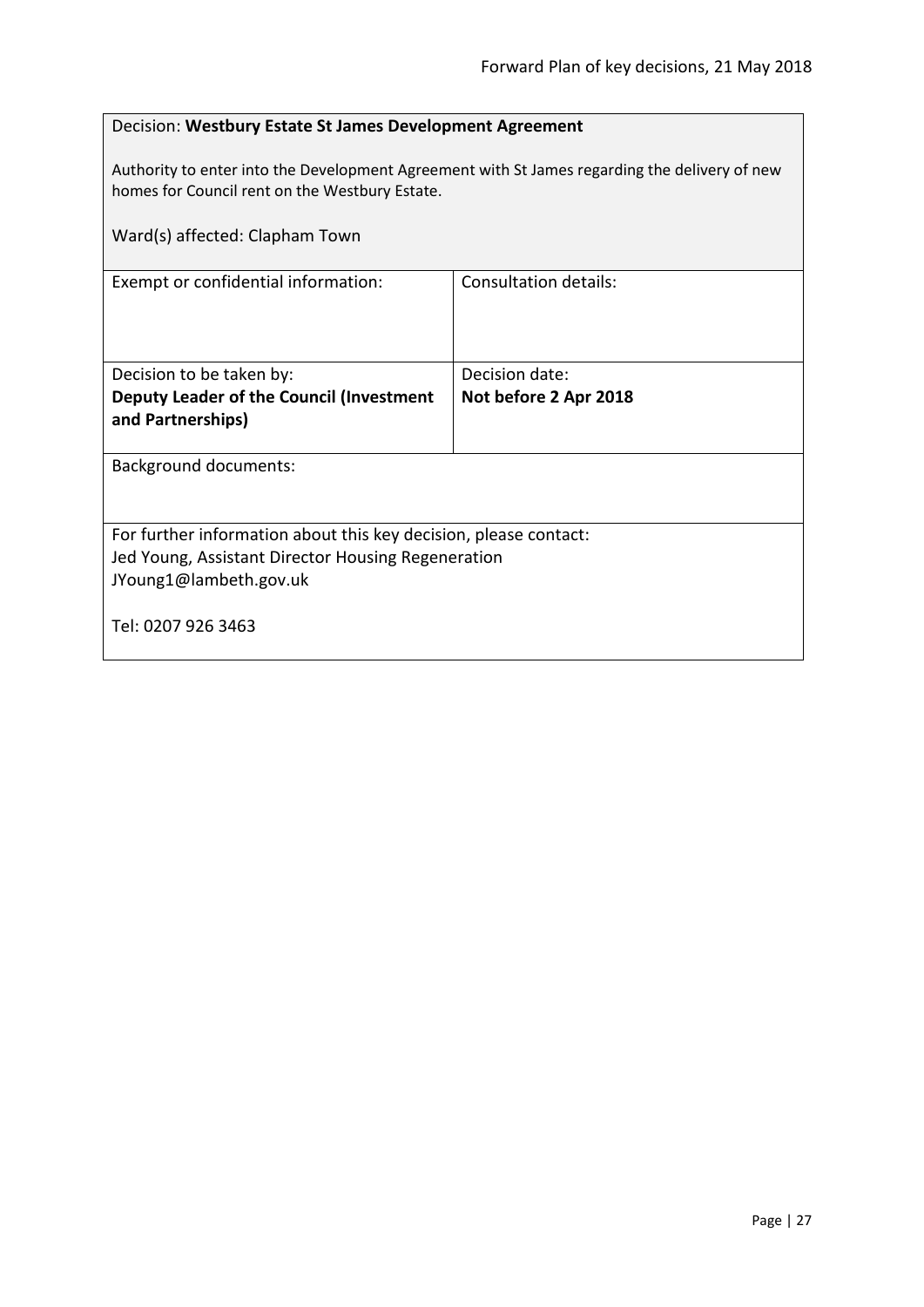<span id="page-27-0"></span>

| Decision: Grant of Retained Right to Buy Receipts to the Guinness Trust                                                                                                                                                                                                                                |                              |
|--------------------------------------------------------------------------------------------------------------------------------------------------------------------------------------------------------------------------------------------------------------------------------------------------------|------------------------------|
| Approve the payment of £1.9m in Right to Buy receipts so as to reduce the rents levels of<br>33 Affordable Rented units to Housing Benefit Levels, for which the Council will have<br>nomination rights, as part of the regeneration of the Loughborough Park Estate.<br>Ward(s) affected: Coldharbour |                              |
| Exempt or confidential information:                                                                                                                                                                                                                                                                    | <b>Consultation details:</b> |
|                                                                                                                                                                                                                                                                                                        |                              |
| Decision to be taken by:                                                                                                                                                                                                                                                                               | Decision date:               |
| Deputy Leader of the Council (Investment<br>and Partnerships)                                                                                                                                                                                                                                          | Not before 16 Apr 2018       |
| Background documents:                                                                                                                                                                                                                                                                                  |                              |
| For further information about this key decision, please contact:                                                                                                                                                                                                                                       |                              |
| Andy Radice, Social Housing Liaison Manager                                                                                                                                                                                                                                                            |                              |
| aradice@lambeth.gov.uk                                                                                                                                                                                                                                                                                 |                              |
| Hambrook House                                                                                                                                                                                                                                                                                         |                              |
| Tel: 020 7926 3611                                                                                                                                                                                                                                                                                     |                              |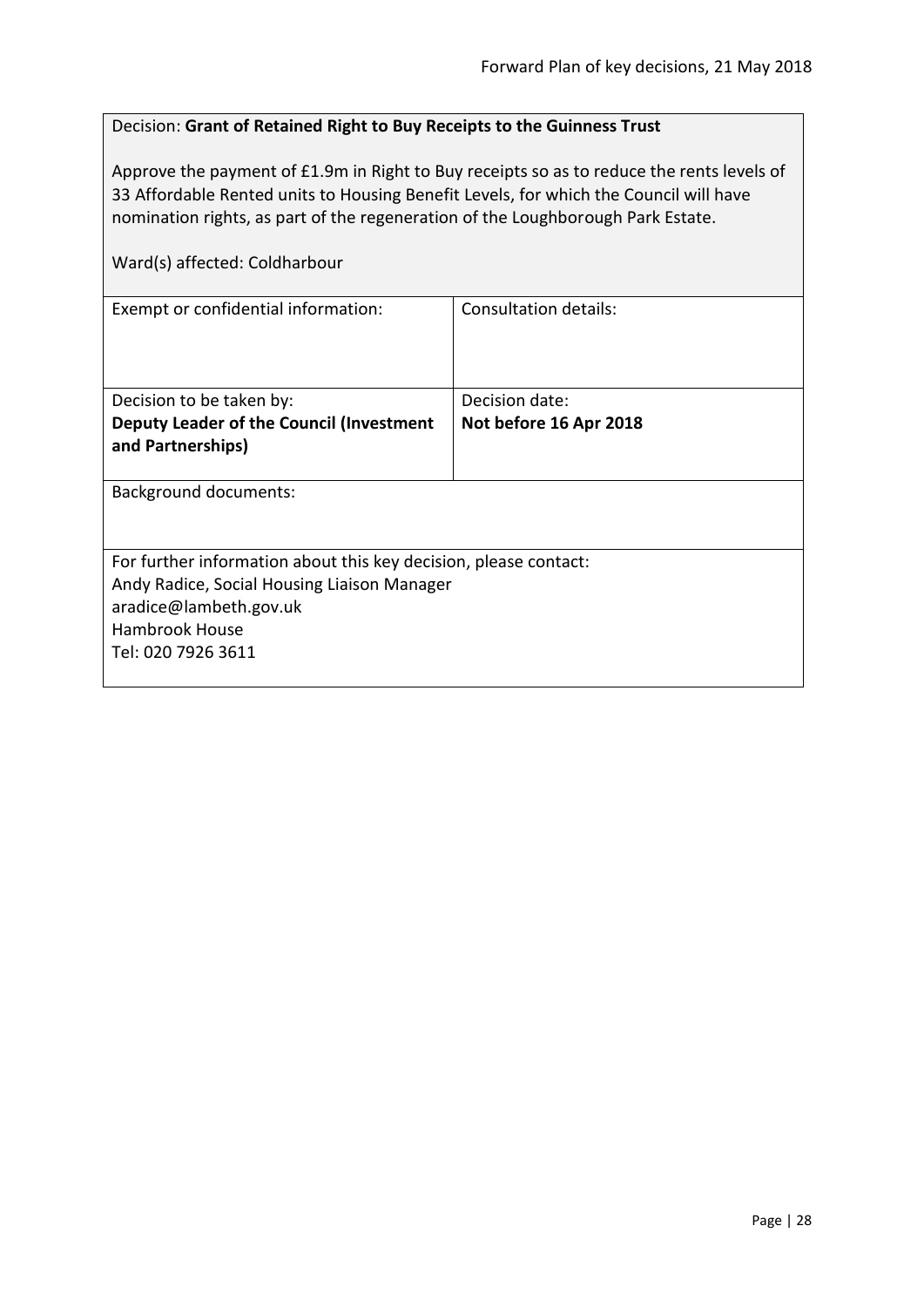#### <span id="page-28-0"></span>Decision: **ICT Desktop Refresh (formerly Hardware Refresh)**

To extend the contracts with Insight Direct (UK) Ltd and XMA Ltd for 12 months from June 2018 to June 2019 with an optional extension for a further 12 months from June 2019 to June 2020 for the provision of Desktops, Laptops, Monitors, Tablets and associated services for Lambeth. The Council has an existing investment programme for upgrading end user device hardware. The key outcome will be to derive value from the existing eauction programme in conjunction with other London boroughs and ensures a route to market. These contracts enable Lambeth to ensure its business applications continue to run efficiently and effectively and can continue to provide essential front line services including Organisational redesign and the new Town hall/Civic Centre.

| Exempt or confidential information:                                                                                                                                                                                                | Consultation details:  |
|------------------------------------------------------------------------------------------------------------------------------------------------------------------------------------------------------------------------------------|------------------------|
| Decision to be taken by:                                                                                                                                                                                                           | Decision date:         |
| <b>Cabinet Member for Finance</b>                                                                                                                                                                                                  | Not before 11 Jun 2018 |
|                                                                                                                                                                                                                                    |                        |
| <b>Background documents:</b>                                                                                                                                                                                                       |                        |
| For further information about this key decision, please contact:<br>Clive Redington, ICT Manager Contract Management, Business Transformation<br>credington@lambeth.gov.uk<br>Olive Morris House (2nd Floor)<br>Tel: 020 7926 4021 |                        |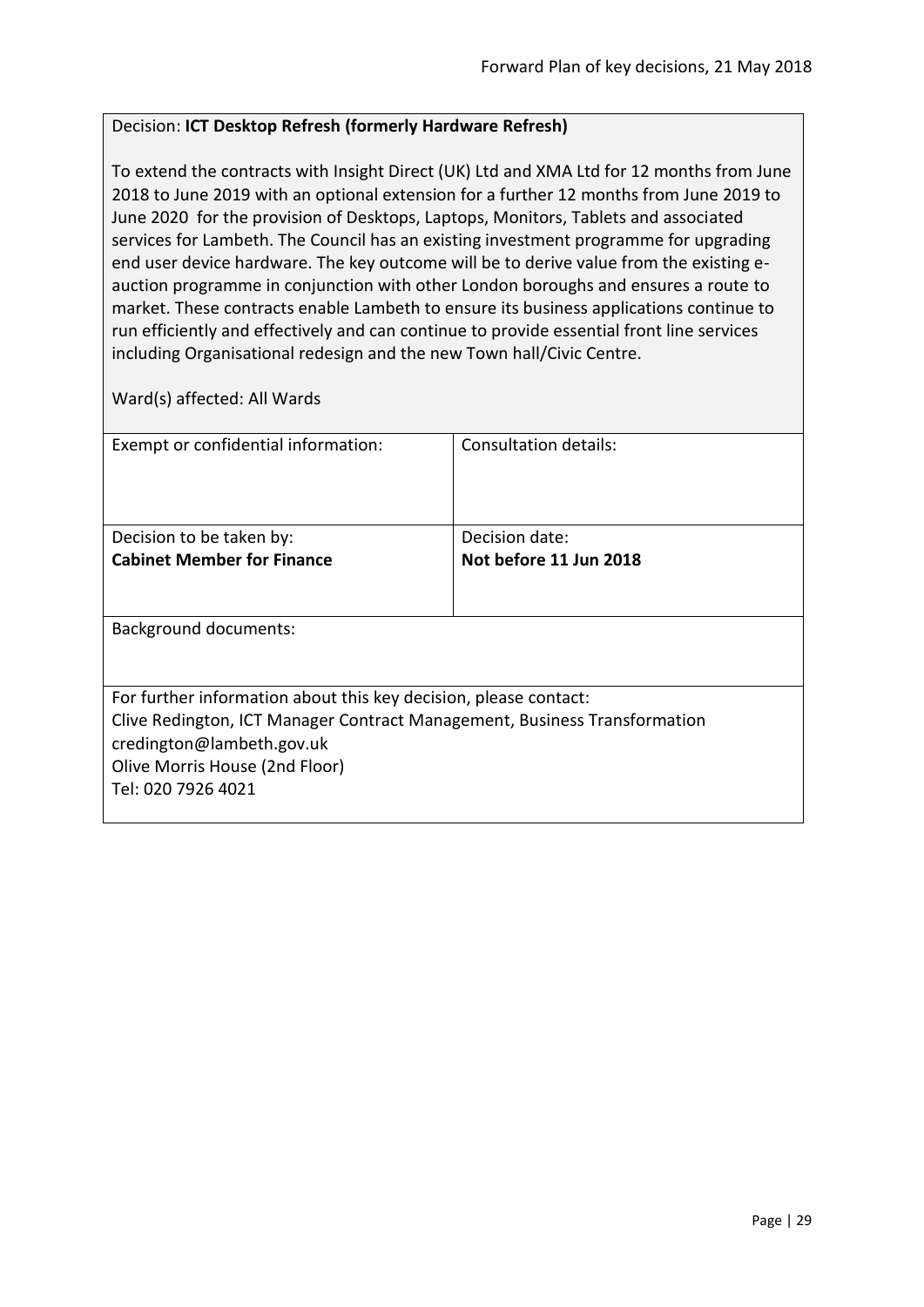<span id="page-29-0"></span>

| Decision: Tenancy Support Service - Single Homeless Project                                                                                                                                                                      |                        |  |
|----------------------------------------------------------------------------------------------------------------------------------------------------------------------------------------------------------------------------------|------------------------|--|
| Ward(s) affected: All Wards                                                                                                                                                                                                      |                        |  |
| Exempt or confidential information:                                                                                                                                                                                              | Consultation details:  |  |
| Decision to be taken by:                                                                                                                                                                                                         | Decision date:         |  |
| <b>Cabinet Member for Adult Social Care</b>                                                                                                                                                                                      | Not before 13 Nov 2017 |  |
|                                                                                                                                                                                                                                  |                        |  |
| <b>Background documents:</b>                                                                                                                                                                                                     |                        |  |
|                                                                                                                                                                                                                                  |                        |  |
| For further information about this key decision, please contact:<br>Emily Newell, Commissioning Officer, Strategy & Commissioning: Housing & Communities<br>ENewell@lambeth.gov.uk<br><b>Phoenix House</b><br>Tel: 0207 926 0973 |                        |  |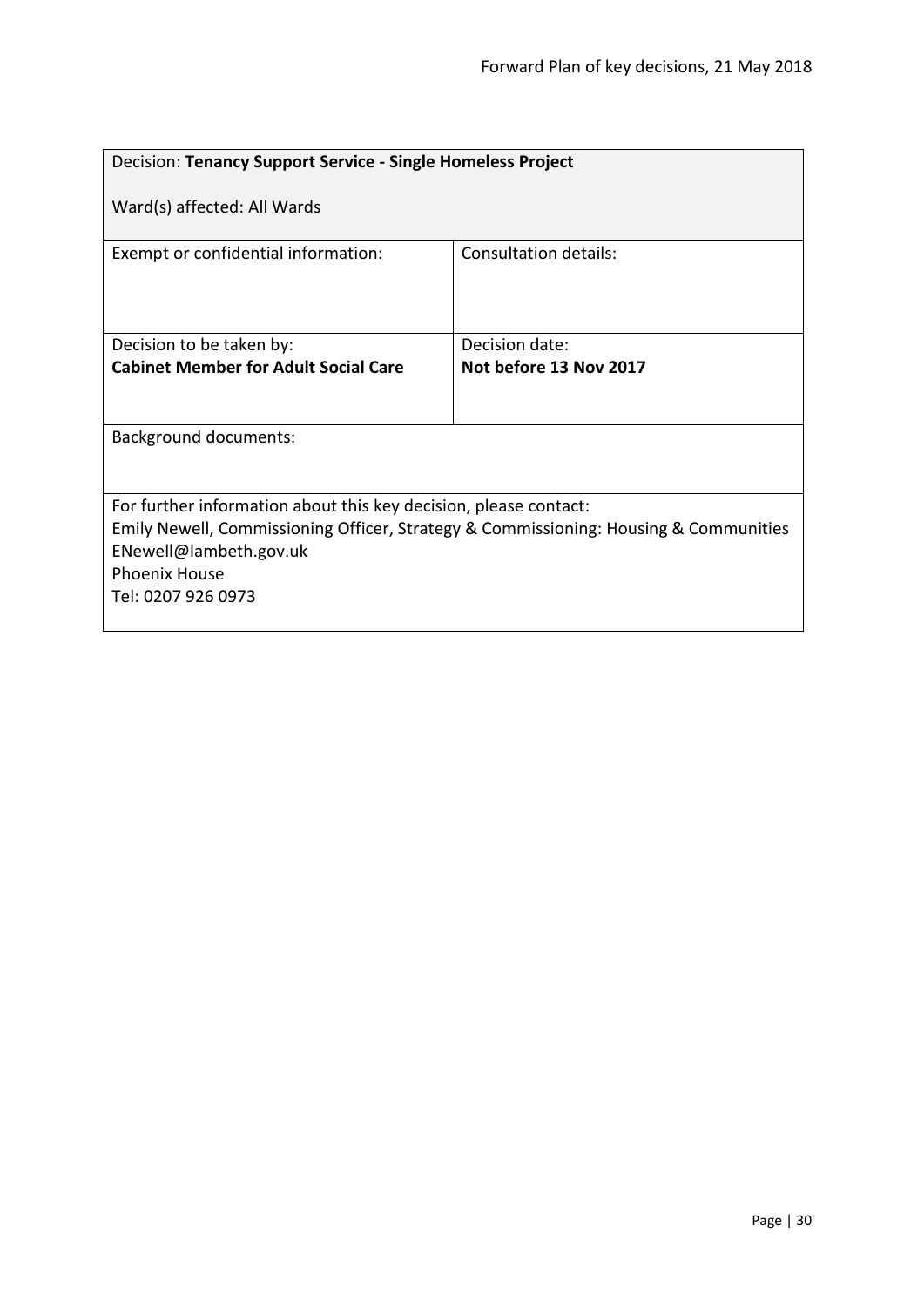#### <span id="page-30-0"></span>Decision: **Independent and Living Carers Partnership (ILCP) Contract Extension**

The report will propose a 2 year contract extension be approved for the Independent and Living Carers Partnership (ILCP). The ILCP was formed in April 2015 and awarded a three year contract which ends on 31 March 2018, with option of two year extension. The ILCP is a key partnership that delivers advocacy, information, advice and carers services to people of all disabilities in Lambeth. In addition, it provides added value through the strategic partnerships it has developed across the CCG and Council. The integrated commissioning team have worked with the ILCP to develop a strategic plan which sets out their future direction – this is detailed in Appendix One.

| Exempt or confidential information:                              | Consultation details:  |
|------------------------------------------------------------------|------------------------|
|                                                                  |                        |
|                                                                  |                        |
| Decision to be taken by:                                         | Decision date:         |
| <b>Cabinet Member for Adult Social Care</b>                      | Not before 22 Jan 2018 |
|                                                                  |                        |
|                                                                  |                        |
| <b>Background documents:</b>                                     |                        |
|                                                                  |                        |
|                                                                  |                        |
| For further information about this key decision, please contact: |                        |
| Brent Withers, Strategy and Commissioning Manager                |                        |
| Bwithers@lambeth.gov.uk                                          |                        |
| <b>Phoenix House</b>                                             |                        |
| Tel: 020 7926 7513                                               |                        |
|                                                                  |                        |
|                                                                  |                        |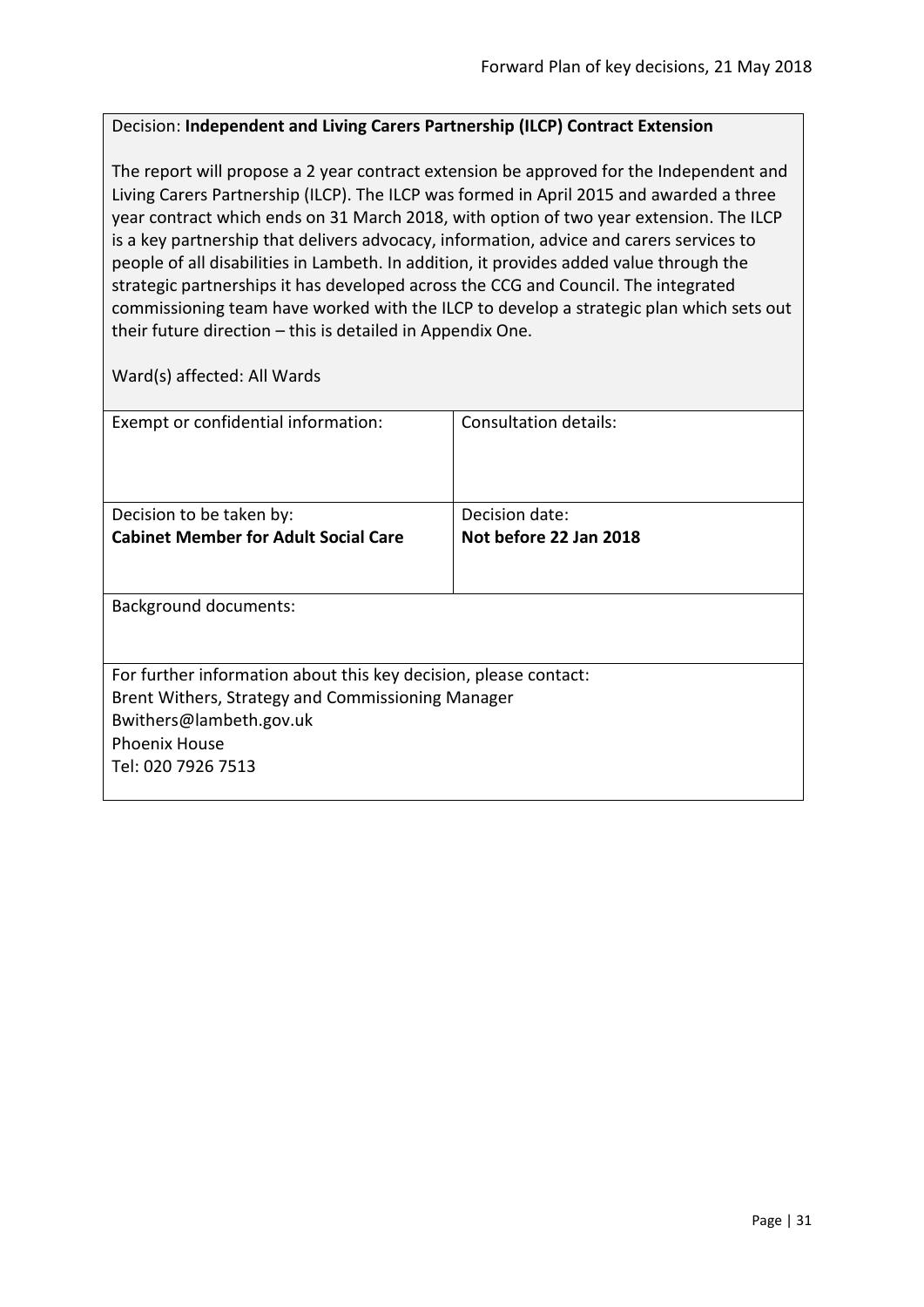<span id="page-31-0"></span>

| Decision: Latch House offender service                                                                                                                                           |                        |  |
|----------------------------------------------------------------------------------------------------------------------------------------------------------------------------------|------------------------|--|
| This decision will enable the Council to undertake a competitive tendering process to<br>award the contract to provide the Latch House offender service from April 2018 onwards. |                        |  |
| Ward(s) affected: All Wards                                                                                                                                                      |                        |  |
| Exempt or confidential information:                                                                                                                                              | Consultation details:  |  |
|                                                                                                                                                                                  |                        |  |
| Decision to be taken by:                                                                                                                                                         | Decision date:         |  |
| <b>Cabinet Member for Adult Social Care</b>                                                                                                                                      | Not before 12 Feb 2018 |  |
| <b>Background documents:</b>                                                                                                                                                     |                        |  |
| For further information about this key decision, please contact:<br>Emma Casey, Commissioning Officer<br>ecasey@lambeth.gov.uk                                                   |                        |  |
| Tel: 0207 9267539                                                                                                                                                                |                        |  |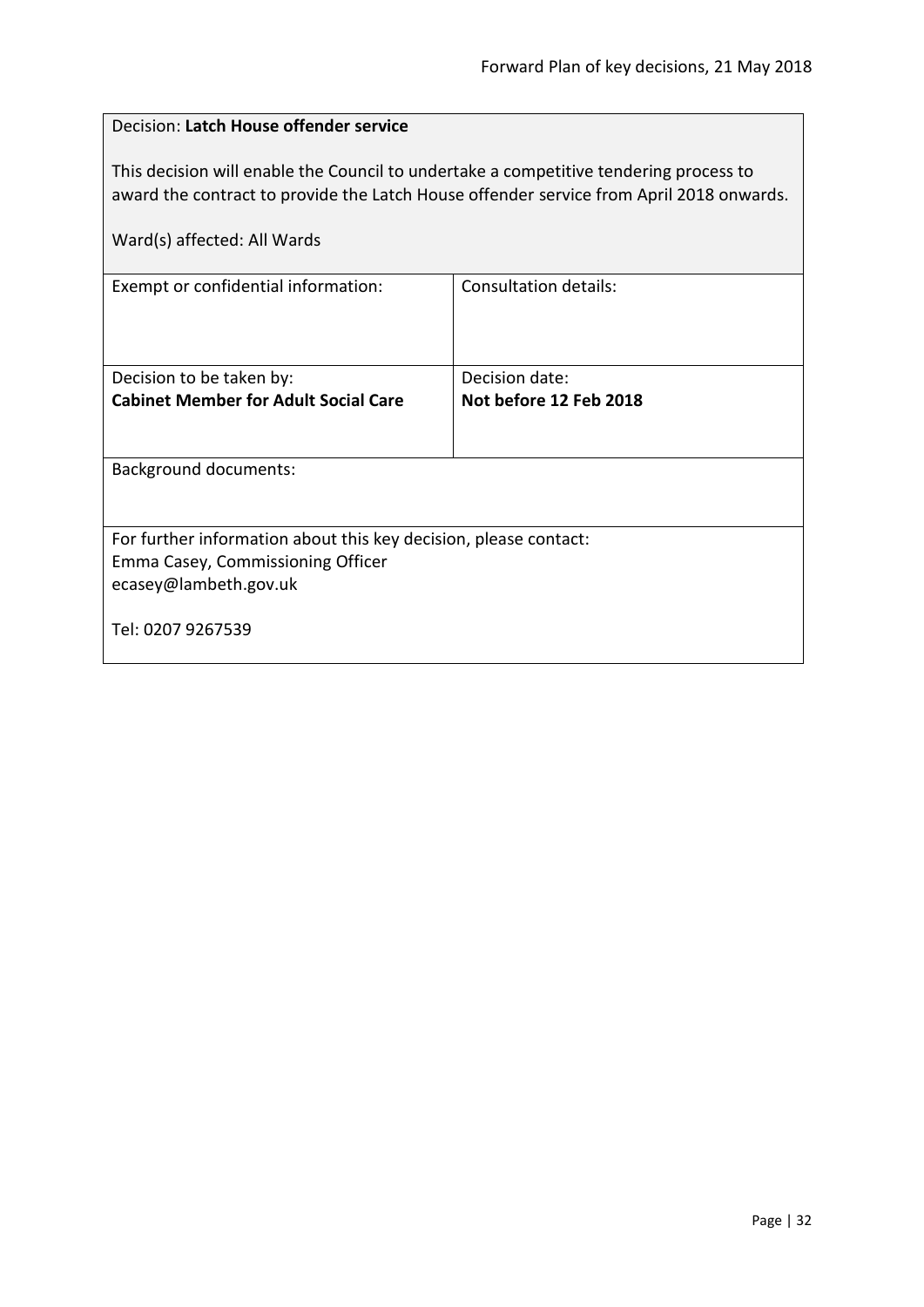<span id="page-32-0"></span>

| <b>Decision: Tenancy Support Service</b>                                                                                                                                                      |                        |  |
|-----------------------------------------------------------------------------------------------------------------------------------------------------------------------------------------------|------------------------|--|
| The decision to extend the current contract will enable the Council to continue to provide tenancy<br>support to residents while Housing colleagues plan the future structure of the service. |                        |  |
| Ward(s) affected: All Wards                                                                                                                                                                   |                        |  |
| Exempt or confidential information:                                                                                                                                                           | Consultation details:  |  |
|                                                                                                                                                                                               |                        |  |
| Decision to be taken by:                                                                                                                                                                      | Decision date:         |  |
| <b>Cabinet Member for Adult Social Care</b>                                                                                                                                                   | Not before 19 Feb 2018 |  |
| <b>Background documents:</b>                                                                                                                                                                  |                        |  |
|                                                                                                                                                                                               |                        |  |
| For further information about this key decision, please contact:                                                                                                                              |                        |  |
| Emma Casey, Commissioning Officer                                                                                                                                                             |                        |  |
| ecasey@lambeth.gov.uk                                                                                                                                                                         |                        |  |
| Tel: 0207 9267539                                                                                                                                                                             |                        |  |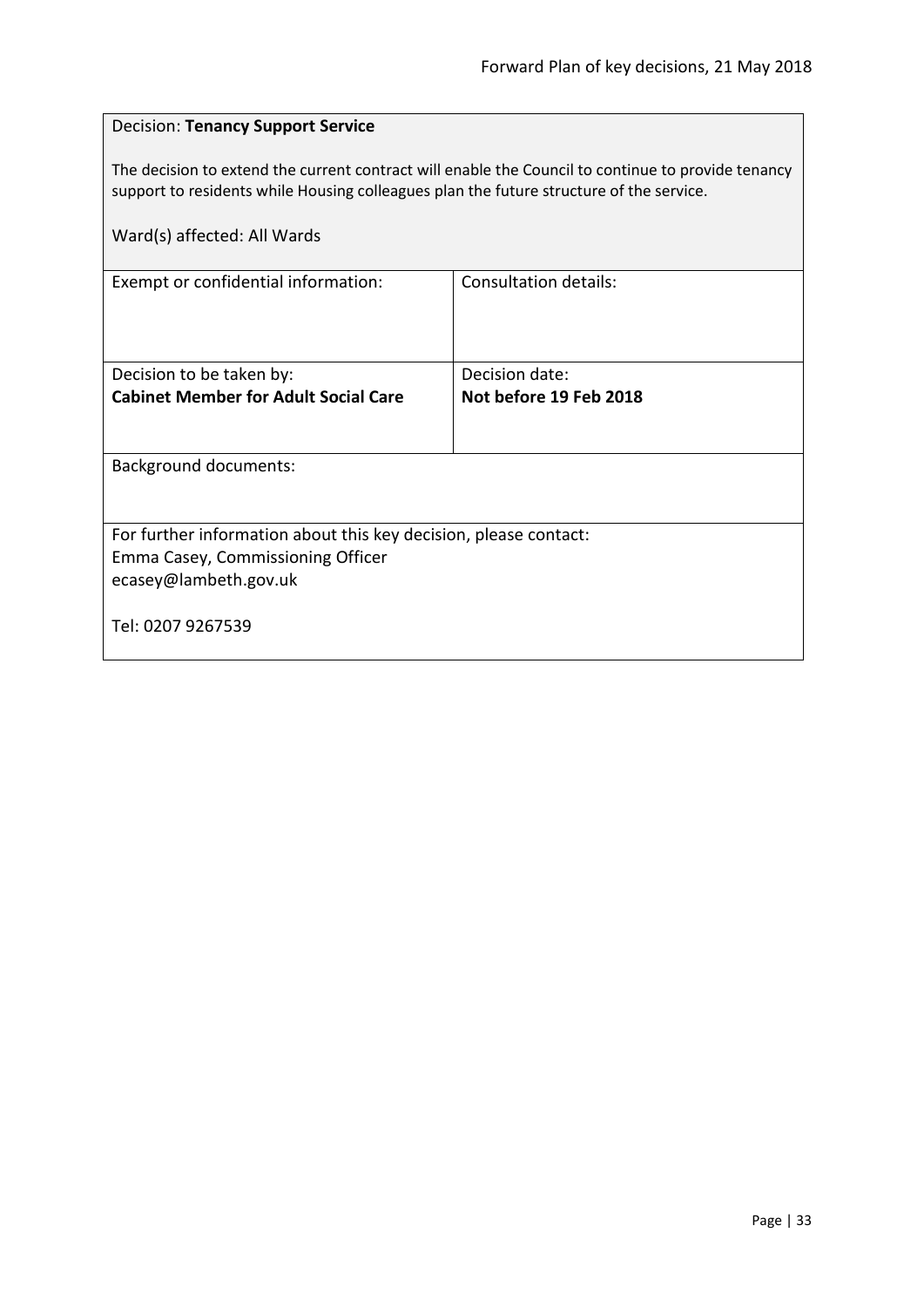<span id="page-33-0"></span>

| Decision: Vulnerable Adults' Pathway                                                                                                                                                    |                              |  |
|-----------------------------------------------------------------------------------------------------------------------------------------------------------------------------------------|------------------------------|--|
| The decision to extend the current contracts will enable the Council to continue to<br>provide supported housing to vulnerable rough sleepers and single homeless people in<br>Lambeth. |                              |  |
| Ward(s) affected:                                                                                                                                                                       |                              |  |
| Exempt or confidential information:                                                                                                                                                     | <b>Consultation details:</b> |  |
| Decision to be taken by:                                                                                                                                                                | Decision date:               |  |
| <b>Cabinet Member for Adult Social Care</b>                                                                                                                                             | Not before 19 Feb 2018       |  |
|                                                                                                                                                                                         |                              |  |
| <b>Background documents:</b>                                                                                                                                                            |                              |  |
|                                                                                                                                                                                         |                              |  |
| For further information about this key decision, please contact:                                                                                                                        |                              |  |
| Emma Casey, Commissioning Officer                                                                                                                                                       |                              |  |
| ecasey@lambeth.gov.uk                                                                                                                                                                   |                              |  |
| Tel: 0207 9267539                                                                                                                                                                       |                              |  |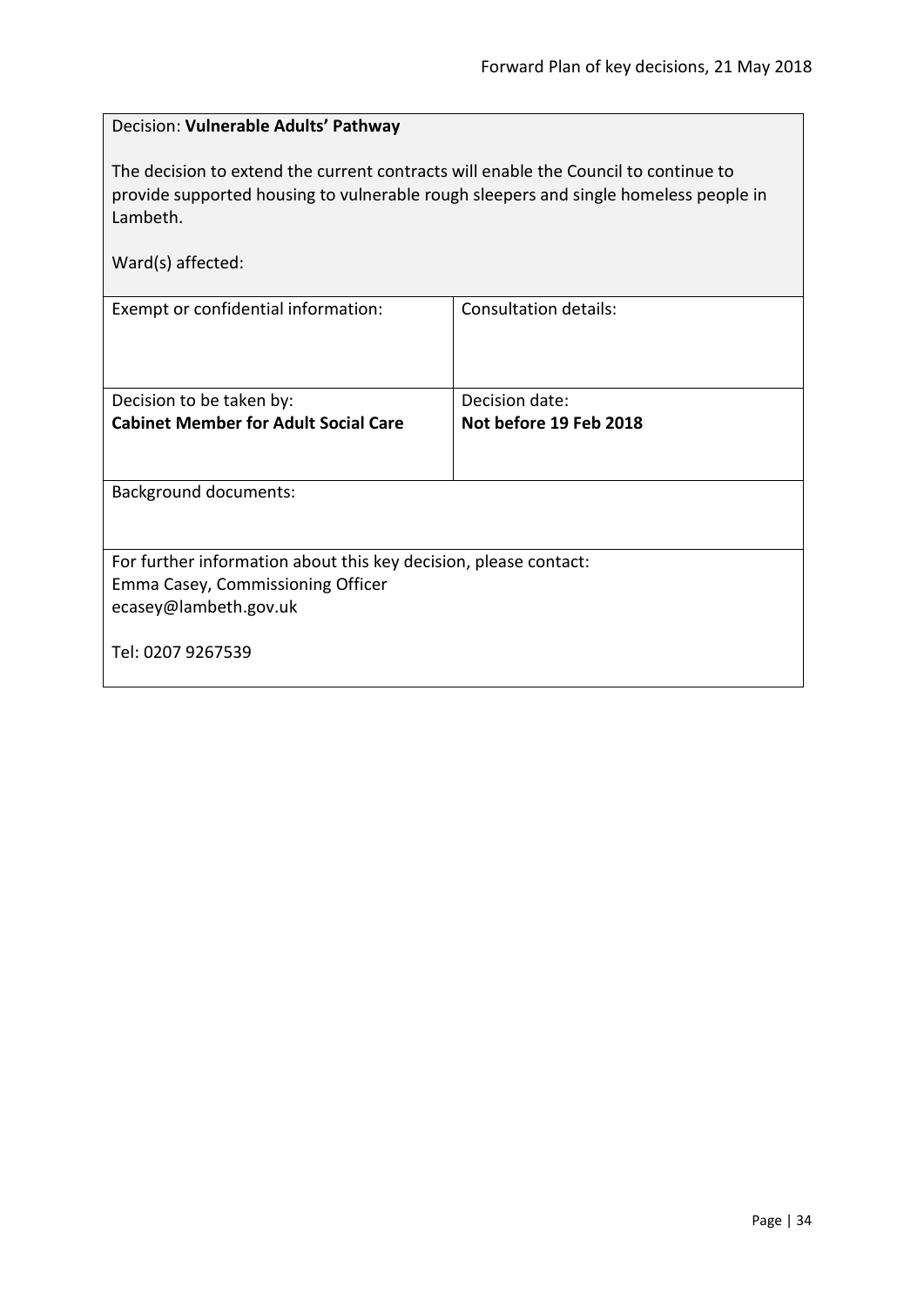#### <span id="page-34-0"></span>Decision: **Care and Support at Extra Care Housing Schemes**

The care and support contract at two extra care schemes will be tendered through a Restricted Tender process.

The resulting contract length will be two years plus a potential extension of one year.

The value of the current contract is £825,000 per year.

| Exempt or confidential information:                              | Consultation details:  |
|------------------------------------------------------------------|------------------------|
| Decision to be taken by:                                         | Decision date:         |
| <b>Cabinet Member for Adult Social Care</b>                      | Not before 23 Apr 2018 |
|                                                                  |                        |
| <b>Background documents:</b>                                     |                        |
| For further information about this key decision, please contact: |                        |
| Helen Bolger, Strategic Commissioning Manager                    |                        |
| 3rd Floor, Phoenix House                                         |                        |
| Tel: 020 7926 2724                                               |                        |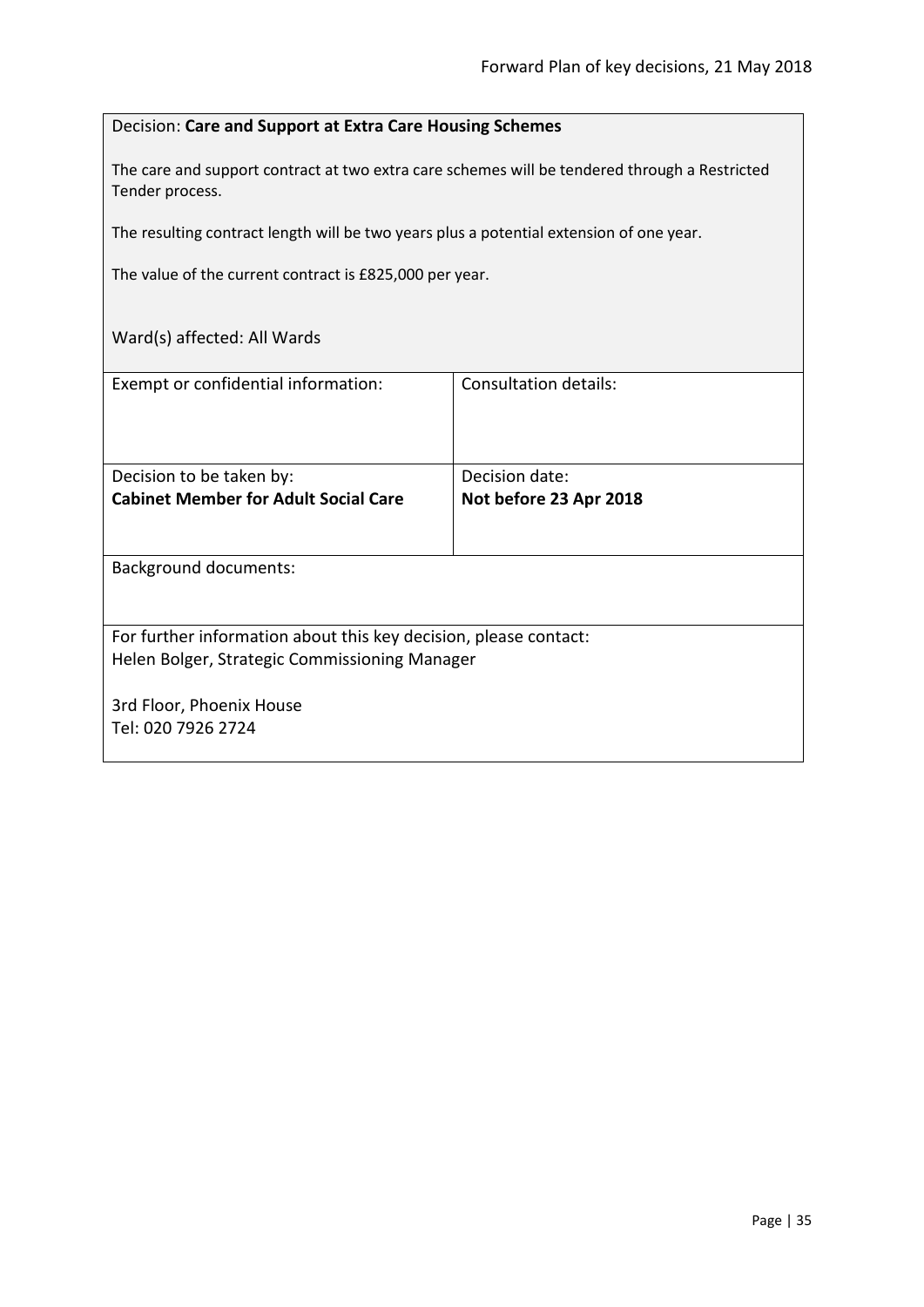<span id="page-35-0"></span>

| Decision: Works to Jubilee Primary School as part of the LEAP programme                                                                                        |                              |
|----------------------------------------------------------------------------------------------------------------------------------------------------------------|------------------------------|
| To appoint a contractor to undertake works to Jubilee Primary School as part of the LEAP<br>(Lambeth Early Action Partnership)<br>Ward(s) affected: Tulse Hill |                              |
|                                                                                                                                                                |                              |
| Exempt or confidential information:                                                                                                                            | <b>Consultation details:</b> |
|                                                                                                                                                                |                              |
|                                                                                                                                                                |                              |
| Decision to be taken by:                                                                                                                                       | Decision date:               |
| <b>Cabinet Member for Families and Young</b><br>People                                                                                                         | Not before 27 Dec 2017       |
| <b>Background documents:</b>                                                                                                                                   |                              |
|                                                                                                                                                                |                              |
| For further information about this key decision, please contact:                                                                                               |                              |
| Rosemary Mann                                                                                                                                                  |                              |
| rmann1@lambeth.gov.uk                                                                                                                                          |                              |
| 6th Floor International House<br>Tel: 020 7926 3221                                                                                                            |                              |
|                                                                                                                                                                |                              |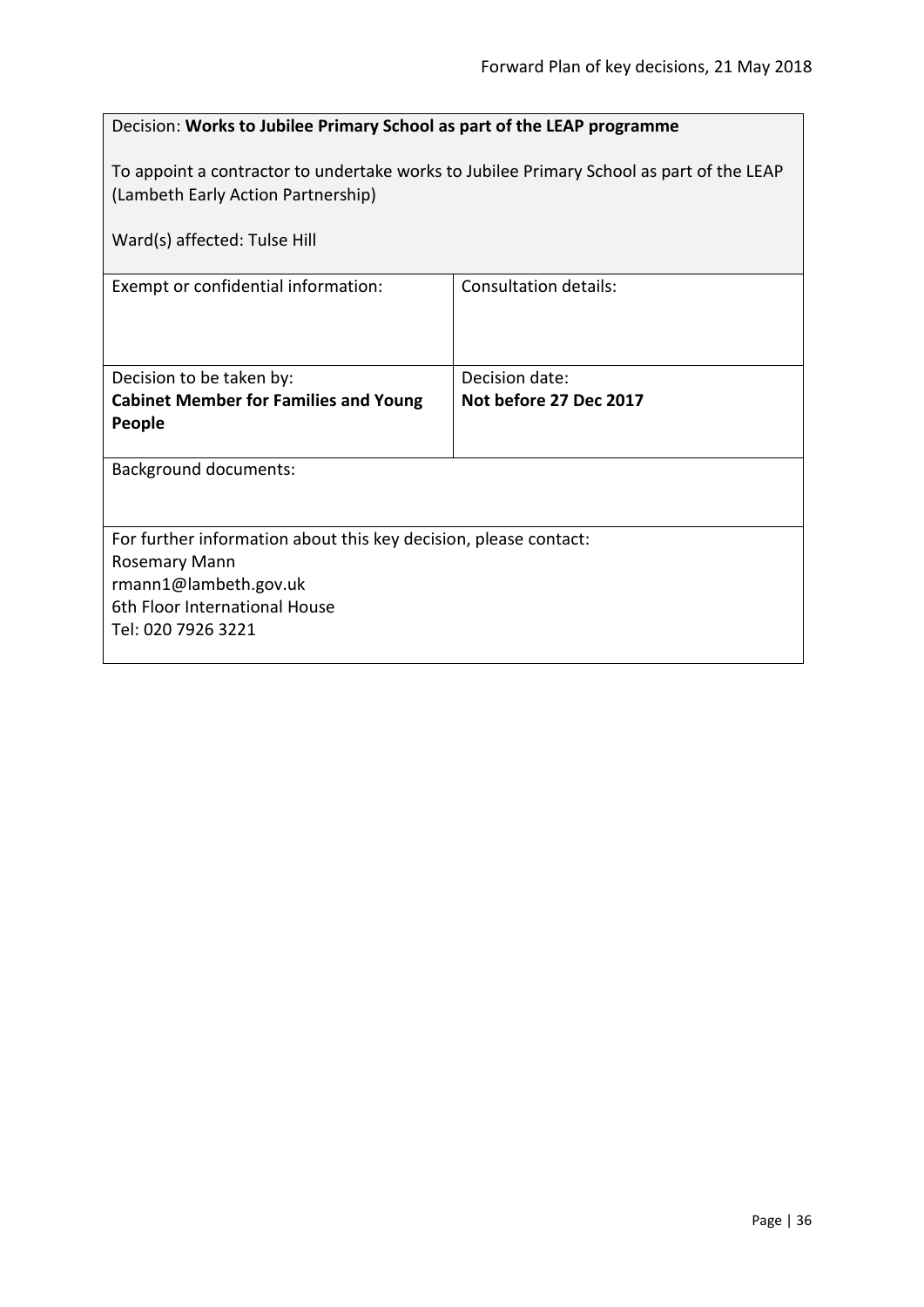| Decision: Works to St Stephens C or E Primary School as part of the LEAP programme.                                                |                              |  |
|------------------------------------------------------------------------------------------------------------------------------------|------------------------------|--|
| To appoint a contractor to undertake works to St Stephens Primary School as part of the<br>LEAP (Lambeth Early Action Partnership) |                              |  |
| Ward(s) affected: Prince's                                                                                                         |                              |  |
| Exempt or confidential information:                                                                                                | <b>Consultation details:</b> |  |
| Decision to be taken by:                                                                                                           | Decision date:               |  |
| <b>Cabinet Member for Families and Young</b><br>People                                                                             | Not before 27 Dec 2017       |  |
| <b>Background documents:</b>                                                                                                       |                              |  |
| For further information about this key decision, please contact:                                                                   |                              |  |
| Rosemary Mann                                                                                                                      |                              |  |
| rmann1@lambeth.gov.uk                                                                                                              |                              |  |
| 6th Floor International House                                                                                                      |                              |  |
| Tel: 020 7926 3221                                                                                                                 |                              |  |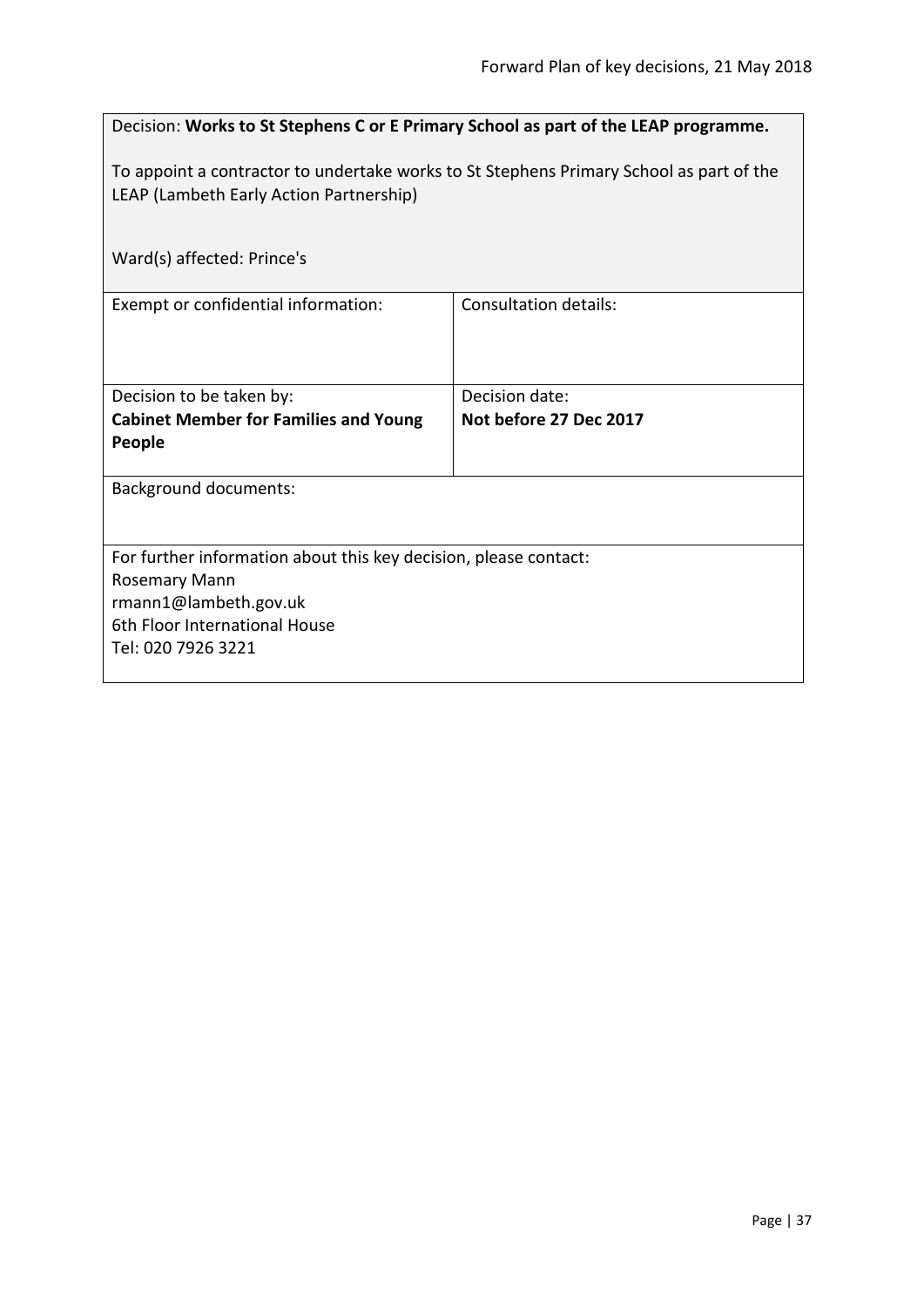| <b>Decision: Commercial Waste Options</b>                                 |                              |  |
|---------------------------------------------------------------------------|------------------------------|--|
| Review of options for future model of commercial waste services           |                              |  |
| Ward(s) affected: All Wards                                               |                              |  |
| Exempt or confidential information:                                       | <b>Consultation details:</b> |  |
|                                                                           |                              |  |
| Decision to be taken by:                                                  | Decision date:               |  |
| <b>Cabinet Member for Housing and</b>                                     | Not before 21 Nov 2016       |  |
| Environment                                                               |                              |  |
| <b>Background documents:</b>                                              |                              |  |
|                                                                           |                              |  |
| For further information about this key decision, please contact:          |                              |  |
| Michael C Clarke, Public Environment Manager<br>mcclarke@lambeth.gov.uk   |                              |  |
| 1st Floor, Service Team House, 185-205 Shakespeare Road, London, SE24 0PZ |                              |  |
| Tel: 020 7926 0528                                                        |                              |  |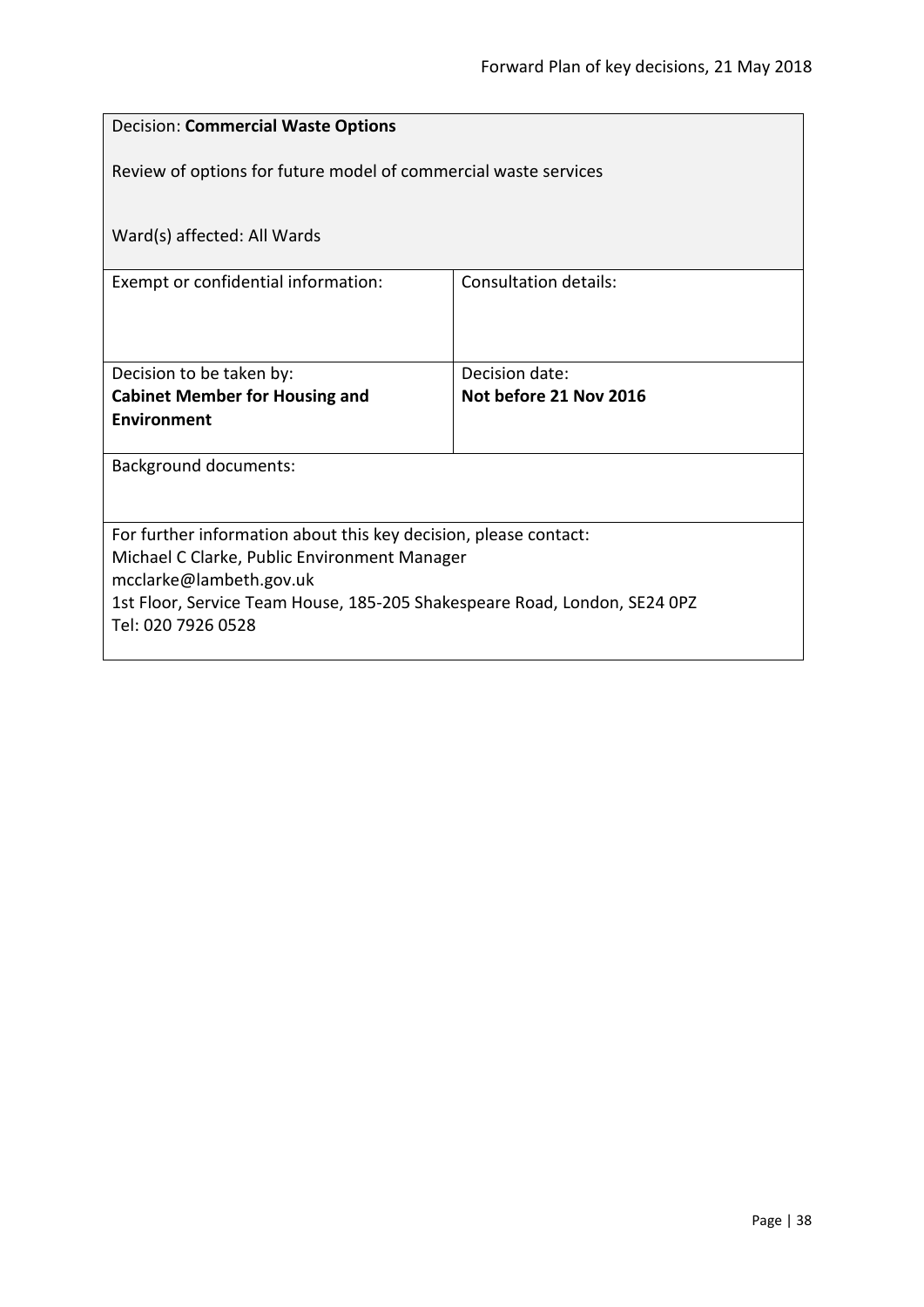| <b>Decision: Garage Repairs Contract</b>                                             |                              |  |
|--------------------------------------------------------------------------------------|------------------------------|--|
| To appoint a contractor to undertake garage repairs                                  |                              |  |
| Ward(s) affected: All Wards                                                          |                              |  |
| Exempt or confidential information:                                                  | <b>Consultation details:</b> |  |
|                                                                                      |                              |  |
| Decision to be taken by:                                                             | Decision date:               |  |
| <b>Cabinet Member for Housing and</b>                                                | 23 Apr 2018                  |  |
| <b>Environment</b>                                                                   |                              |  |
| <b>Background documents:</b>                                                         |                              |  |
|                                                                                      |                              |  |
| For further information about this key decision, please contact:                     |                              |  |
| Neil Wightman, Director of Housing Services                                          |                              |  |
| NWightman@lambeth.gov.uk<br>1st Floor, Blue Star House, Stockwell Road, Brixton, SW9 |                              |  |
| Tel: 020 7926 7051                                                                   |                              |  |
|                                                                                      |                              |  |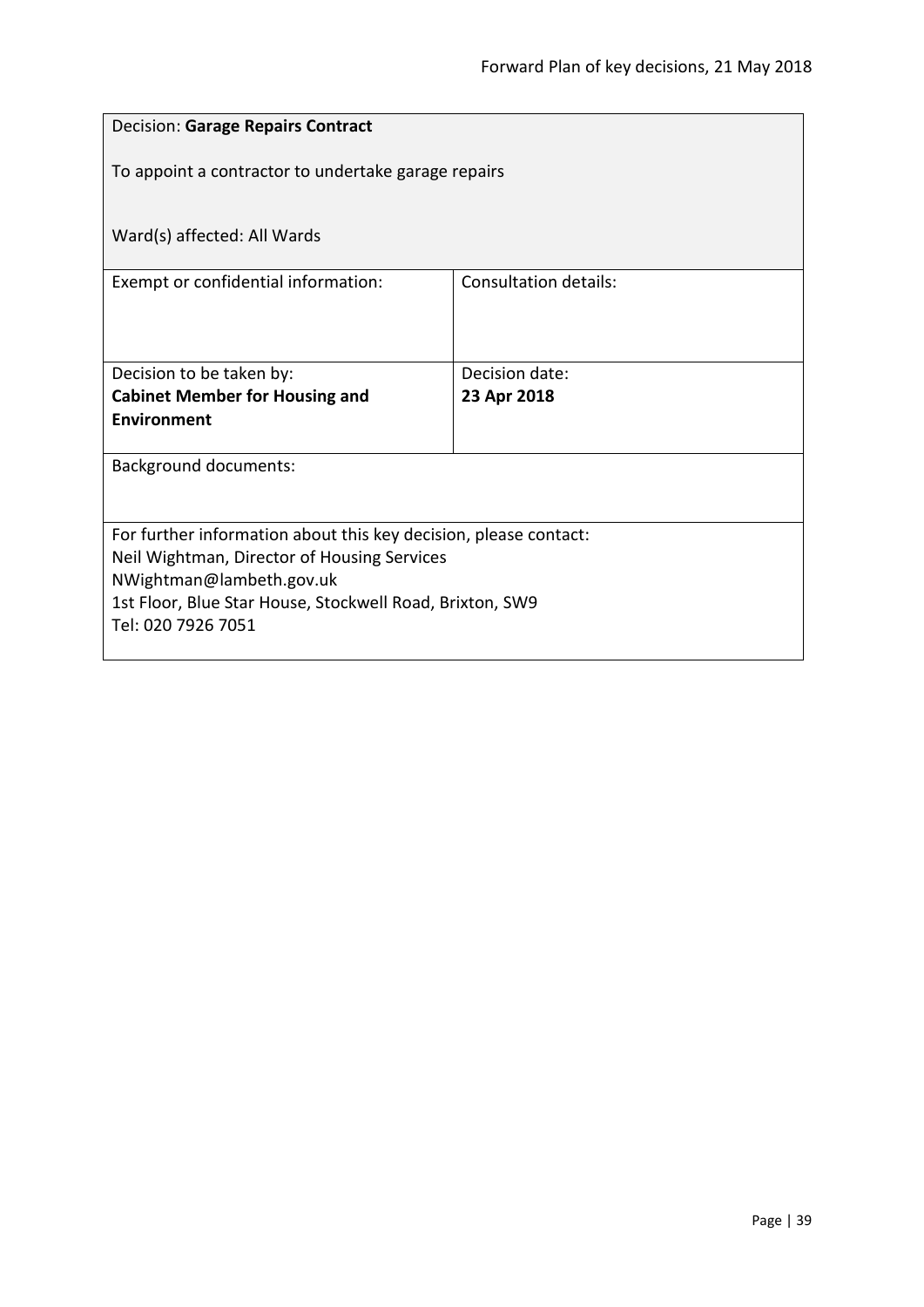| Decision: Asbestos Surveys and Removals                                              |                                                            |  |
|--------------------------------------------------------------------------------------|------------------------------------------------------------|--|
|                                                                                      | To appoint a contractor to undertake surveys and removals. |  |
| Ward(s) affected: All Wards                                                          |                                                            |  |
|                                                                                      |                                                            |  |
| Exempt or confidential information:                                                  | Consultation details:                                      |  |
|                                                                                      |                                                            |  |
|                                                                                      |                                                            |  |
| Decision to be taken by:                                                             | Decision date:                                             |  |
| <b>Cabinet Member for Housing and</b>                                                | Not before 10 Apr 2017                                     |  |
| Environment                                                                          |                                                            |  |
| <b>Background documents:</b>                                                         |                                                            |  |
|                                                                                      |                                                            |  |
|                                                                                      |                                                            |  |
| For further information about this key decision, please contact:                     |                                                            |  |
| Neil Wightman, Director of Housing Services                                          |                                                            |  |
| NWightman@lambeth.gov.uk<br>1st Floor, Blue Star House, Stockwell Road, Brixton, SW9 |                                                            |  |
| Tel: 020 7926 7051                                                                   |                                                            |  |
|                                                                                      |                                                            |  |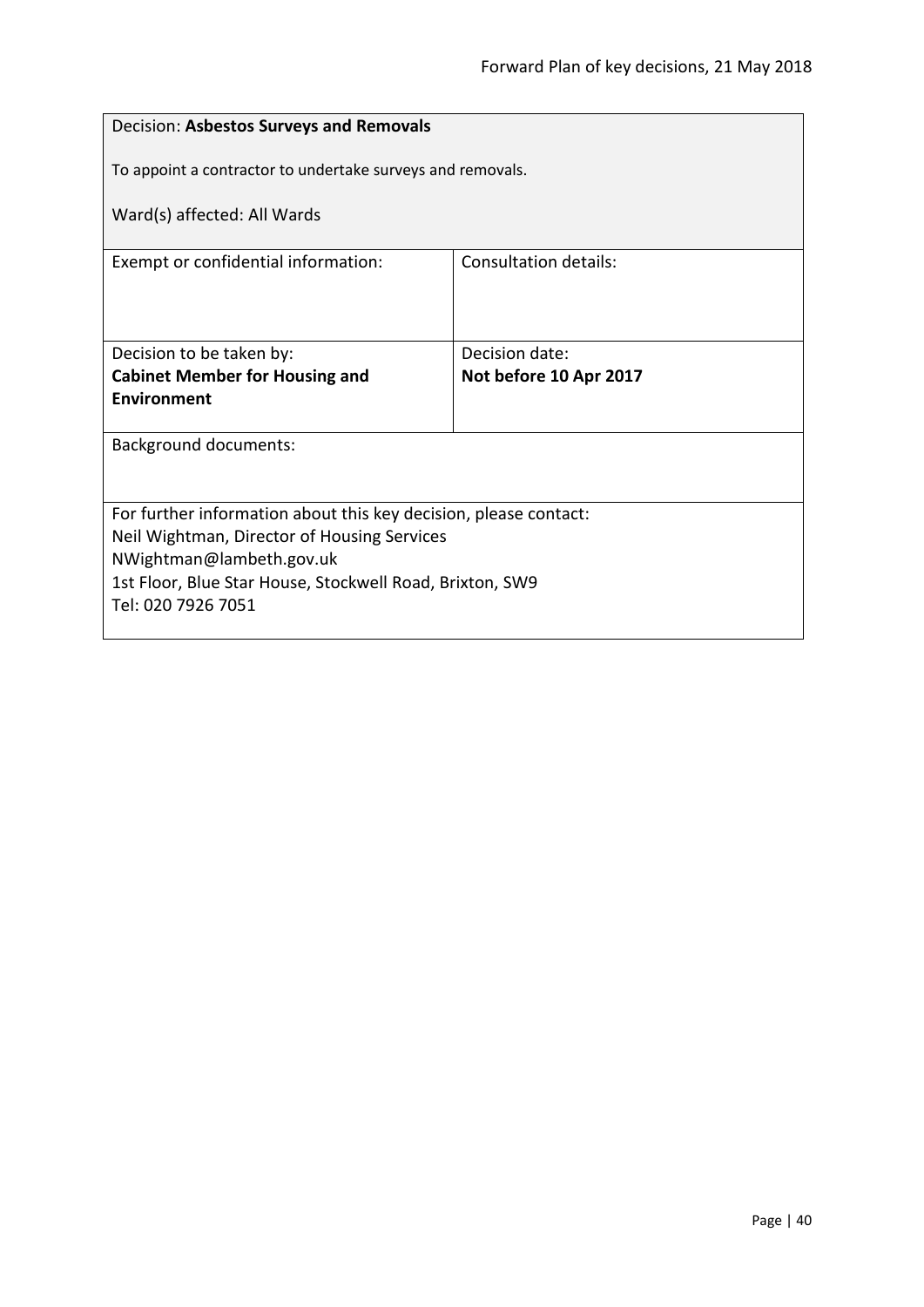| Decision: Floating car clubs                                                                                                                                           |                        |  |
|------------------------------------------------------------------------------------------------------------------------------------------------------------------------|------------------------|--|
| To establish a trial for the "floating" car club provision in the borough and the<br>appointment of a provider for the trial period.                                   |                        |  |
| Ward(s) affected: All Wards                                                                                                                                            |                        |  |
| Exempt or confidential information:                                                                                                                                    | Consultation details:  |  |
| Decision to be taken by:                                                                                                                                               | Decision date:         |  |
| <b>Cabinet Member for Housing and</b><br><b>Environment</b>                                                                                                            | Not before 12 Jun 2017 |  |
| <b>Background documents:</b>                                                                                                                                           |                        |  |
| For further information about this key decision, please contact:<br>Simon Phillips, Transport Manager - Planning, Transport & Development<br>SPhillips2@lambeth.gov.uk |                        |  |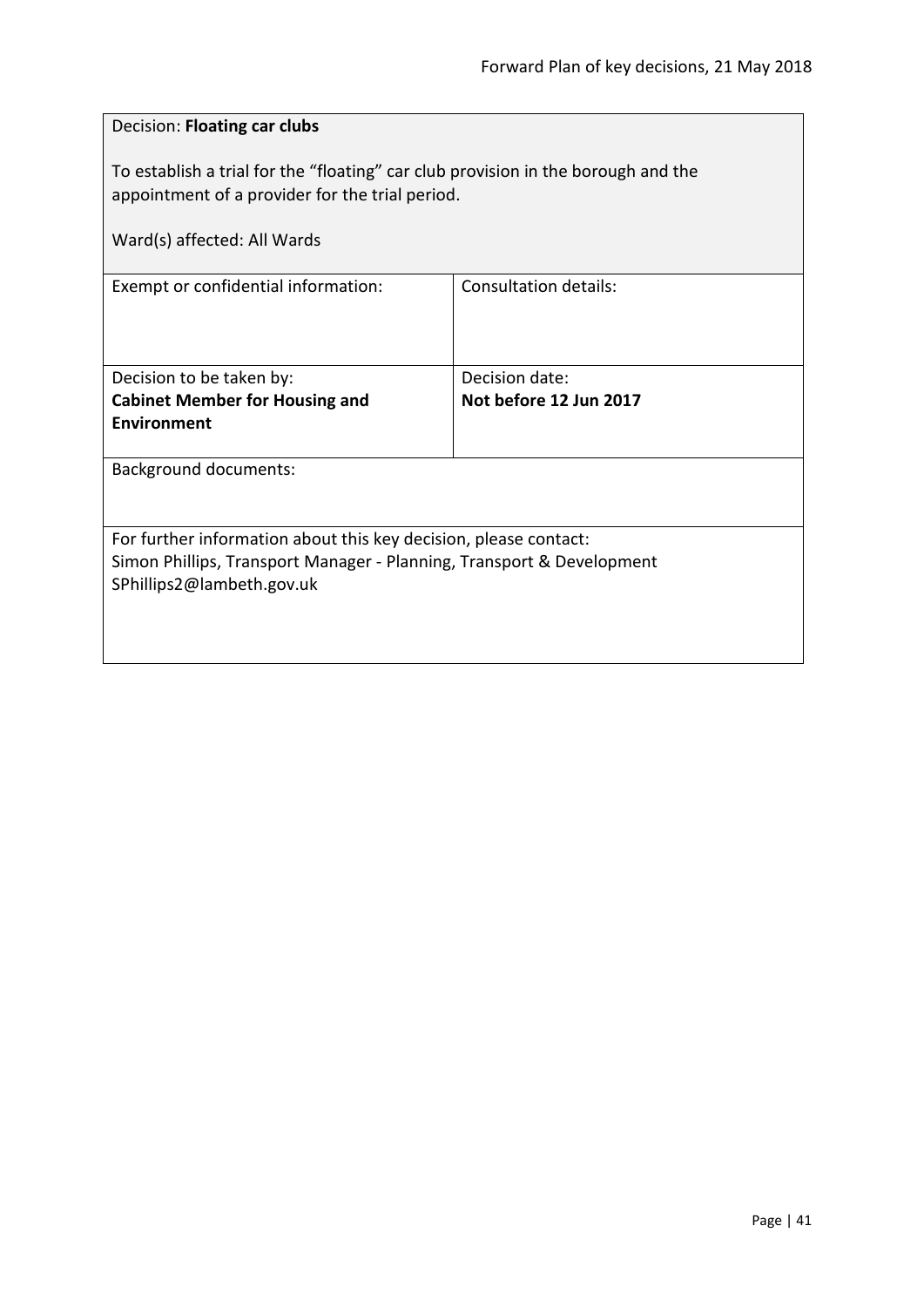| Decision: Commencement of formal consultation on the proposed transfer of Lambeth |
|-----------------------------------------------------------------------------------|
| HRA properties in the London Boroughs of Bromley, Croydon, Merton and Sutton      |

To seek resident consultation with residents of the properties on the transfer of their homes to a local housing association.

Ward(s) affected: All Wards

Exempt or confidential information: Consultation details:

| Decision to be taken by:              | Decision date:        |
|---------------------------------------|-----------------------|
| <b>Cabinet Member for Housing and</b> | Not before 9 Oct 2017 |
| Environment                           |                       |
|                                       |                       |

Background documents:

For further information about this key decision, please contact:

Mandy Green (Associate Director Commissioning), Assistant Director Accommodation & Property

mgreen3@lambeth.gov.uk

Tel: 02079267020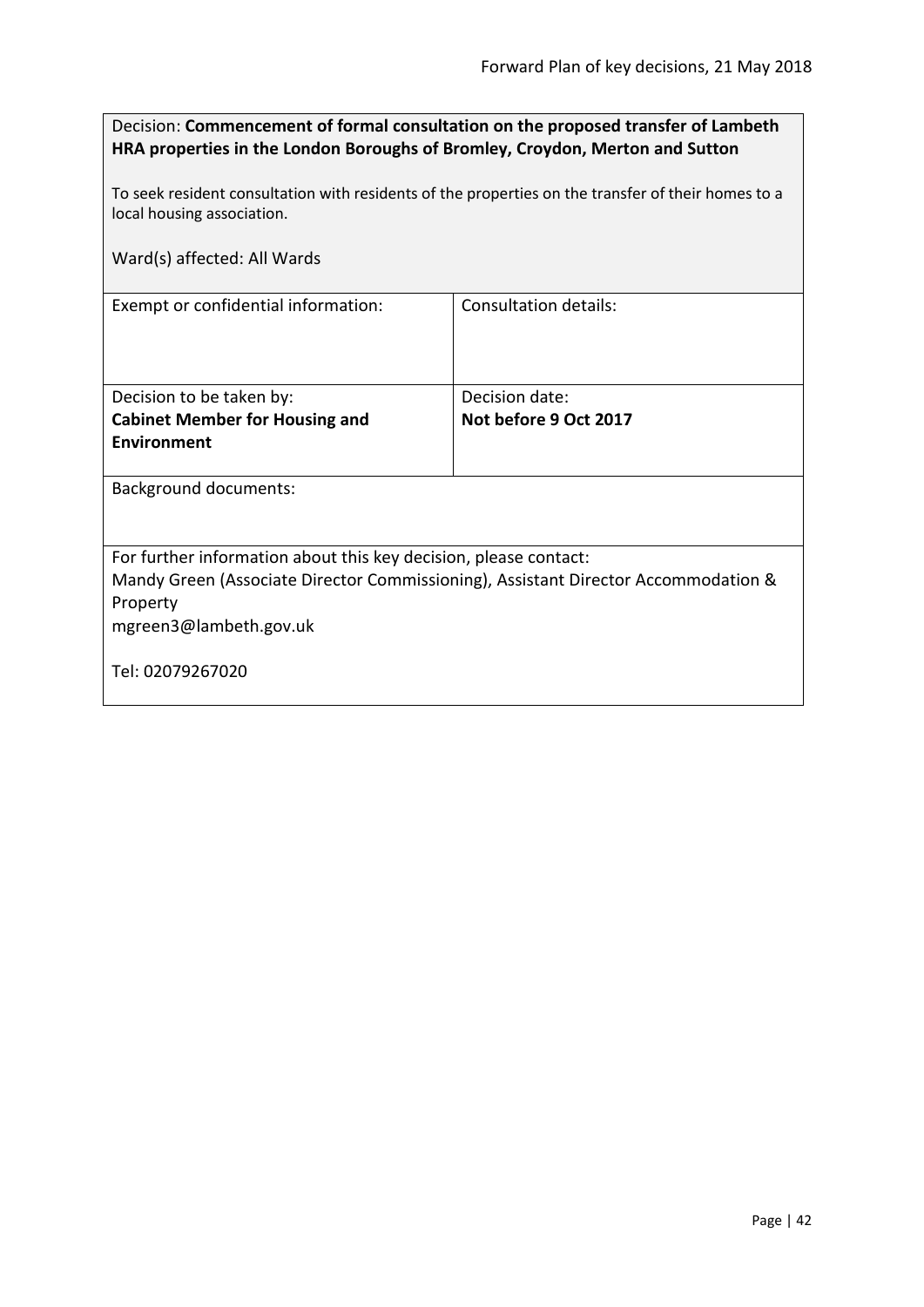# Decision: **Consultancy Services for Lambeth** To appoint consultants including structural engineers, project management, principal designer and CDM-services to support the delivery of Lambeth Housing Standard. Ward(s) affected: All Wards Exempt or confidential information: Consultation details: Decision to be taken by: **Cabinet Member for Housing and Environment** Decision date: **Not before 18 Dec 2017** Background documents: For further information about this key decision, please contact: Sumitra Gomer, Interim AD Strategy and Regeneration SGomer@lambeth.gov.uk 3rd floor, Hambrook House Tel: 02079263687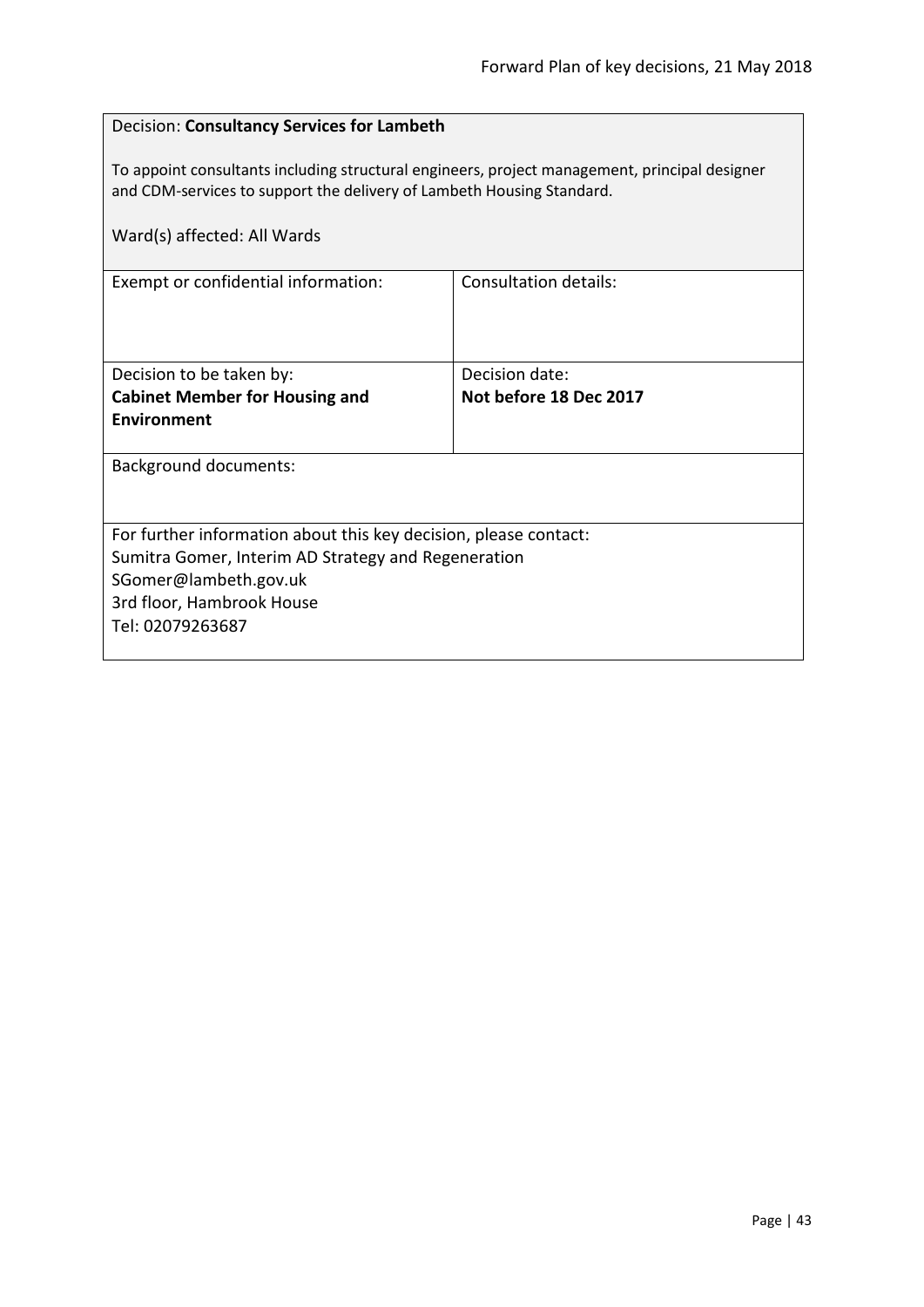| Decision: Our Streets- The Neighbourhood Enhancement                                                                          |                        |  |
|-------------------------------------------------------------------------------------------------------------------------------|------------------------|--|
| To deliver Phase 3 Our Streets interventions in Thurlow Park, Gypsy Hill, and Knights Hill<br>wards costing a total £800,000. |                        |  |
| Ward(s) affected: Gipsy Hill; Knight's Hill; Thurlow Park                                                                     |                        |  |
| <b>Consultation details:</b><br>Exempt or confidential information:                                                           |                        |  |
|                                                                                                                               |                        |  |
| Decision to be taken by:                                                                                                      | Decision date:         |  |
| <b>Cabinet Member for Housing and</b>                                                                                         | Not before 26 Mar 2018 |  |
| <b>Environment</b>                                                                                                            |                        |  |
| <b>Background documents:</b>                                                                                                  |                        |  |
|                                                                                                                               |                        |  |
| For further information about this key decision, please contact:                                                              |                        |  |
| Raj Mistry, Director of Envrionment                                                                                           |                        |  |
| rmistry@lambeth.gov.uk<br><b>Blue Star House</b>                                                                              |                        |  |
| Tel: 020 7926 6263                                                                                                            |                        |  |
|                                                                                                                               |                        |  |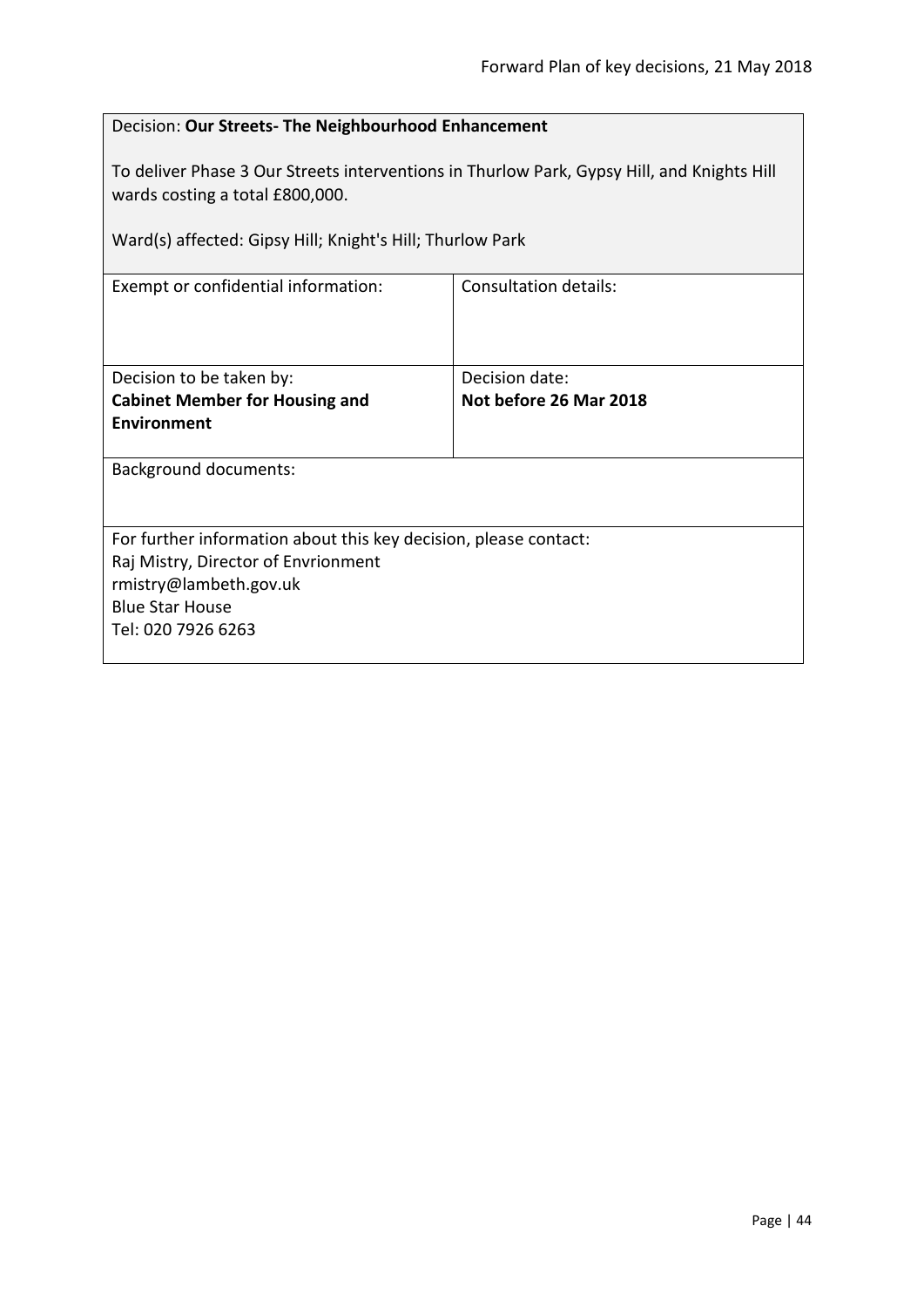| <b>Decision: Highways Services Contract</b>                      |                              |  |
|------------------------------------------------------------------|------------------------------|--|
| To let the contract for reactive and planned highway works       |                              |  |
| Ward(s) affected: All Wards                                      |                              |  |
| Exempt or confidential information:                              | <b>Consultation details:</b> |  |
|                                                                  |                              |  |
| Decision date:<br>Decision to be taken by:                       |                              |  |
| <b>Cabinet Member for Housing and</b>                            | Not before 23 Apr 2018       |  |
| <b>Environment</b>                                               |                              |  |
| <b>Background documents:</b>                                     |                              |  |
|                                                                  |                              |  |
| For further information about this key decision, please contact: |                              |  |
| Raj Mistry, Director of Envrionment                              |                              |  |
| rmistry@lambeth.gov.uk                                           |                              |  |
| <b>Blue Star House</b>                                           |                              |  |
| Tel: 020 7926 6263                                               |                              |  |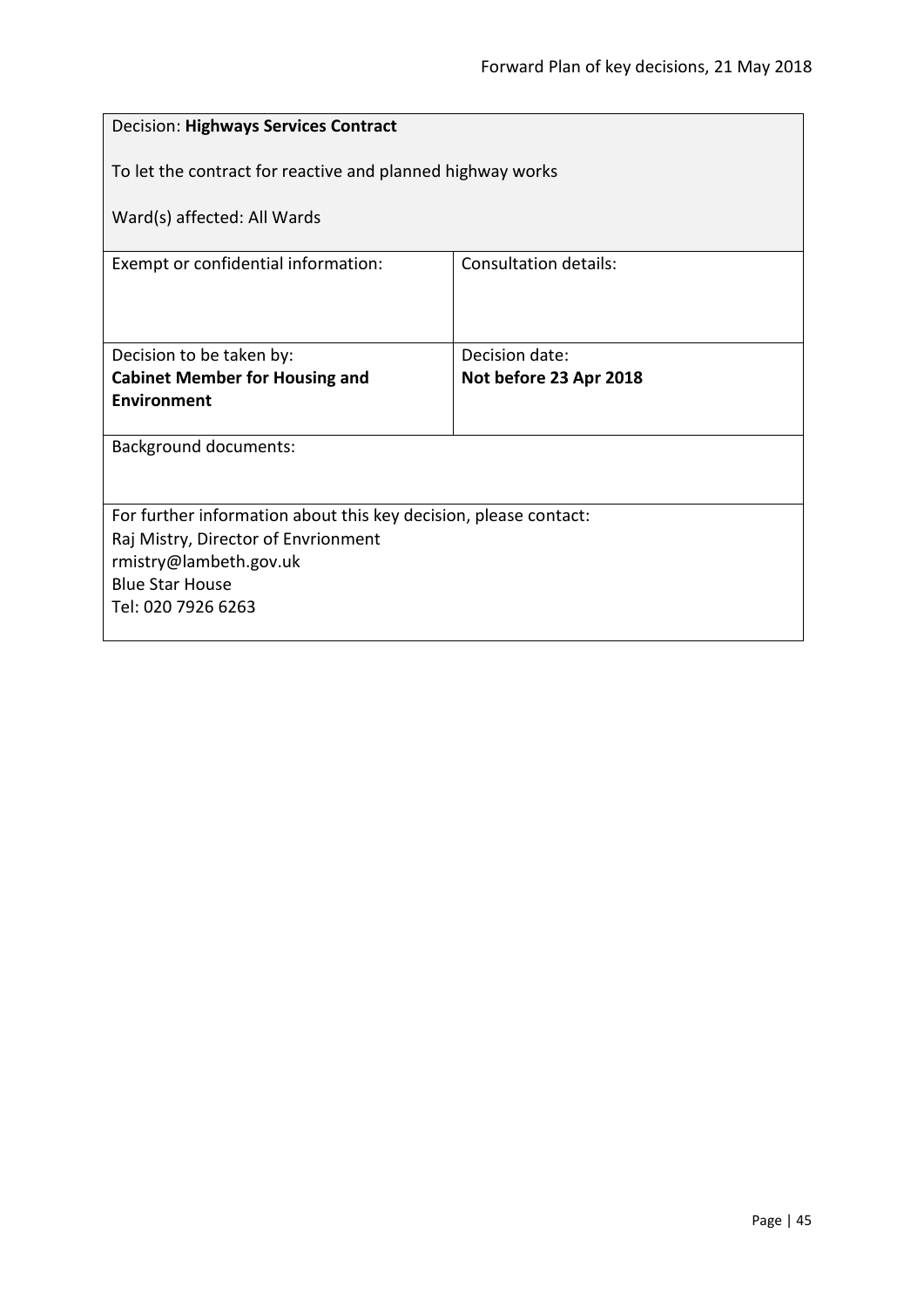| Decision: Mental Health Accommodation and Community Support contract.                                     |                        |  |
|-----------------------------------------------------------------------------------------------------------|------------------------|--|
| Extension of the Mental Health Accommodation and Community Support contract.                              |                        |  |
| Ward(s) affected: All Wards                                                                               |                        |  |
| Exempt or confidential information:                                                                       | Consultation details:  |  |
|                                                                                                           |                        |  |
| Decision to be taken by:                                                                                  | Decision date:         |  |
| <b>Cabinet Member for Healthier and</b>                                                                   | Not before 26 Jun 2015 |  |
| <b>Stronger Communities (job-share)</b>                                                                   |                        |  |
| <b>Background documents:</b>                                                                              |                        |  |
|                                                                                                           |                        |  |
| For further information about this key decision, please contact:                                          |                        |  |
| Denis O'Rourke, Assistant Director Integrated Commissioning - Adult Mental Health<br>denisorourke@nhs.net |                        |  |
|                                                                                                           |                        |  |
|                                                                                                           |                        |  |
|                                                                                                           |                        |  |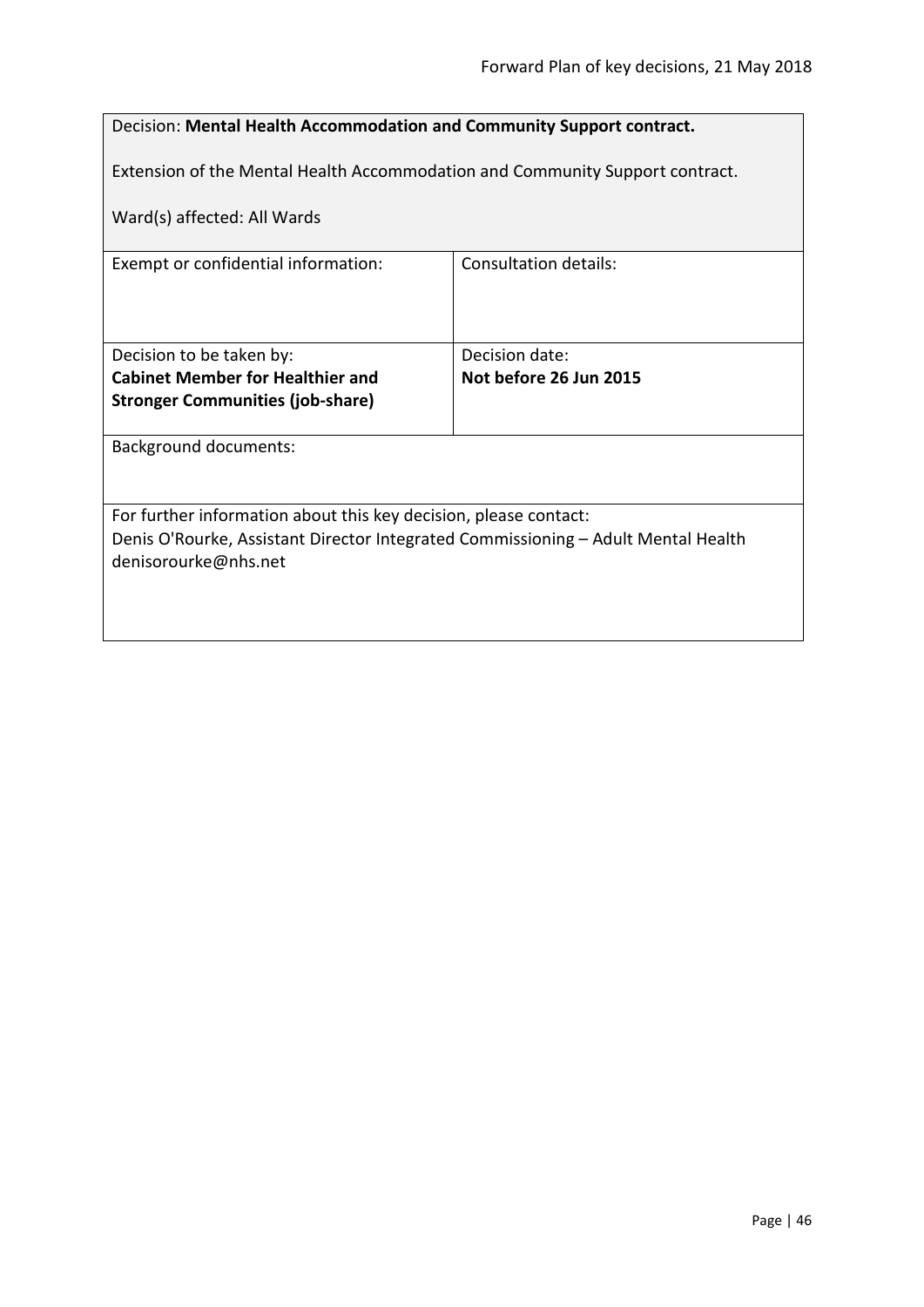Decision: **Extension to pilot level 3 specialist weight management service for children**

Decision to extend the above contract for 2 years. This contract is part of a healthy weight programme that was set up as a pilot following a tender that was carried out in 2011. The pilot will be evaluated over the next year and a tender will be carried out again in 2016 (for the full healthy weight programme) following analysis of the findings from the evaluation.

| Exempt or confidential information:                              | Consultation details:<br>Qualitative data is being captured through<br>the evaluation. Programme participants<br>provide feedback following their<br>involvement. Relevant professionals and<br>stakeholders will be consulted during the<br>evaluation and during the tender process<br>which will be carried out in 2016. |
|------------------------------------------------------------------|-----------------------------------------------------------------------------------------------------------------------------------------------------------------------------------------------------------------------------------------------------------------------------------------------------------------------------|
| Decision to be taken by:                                         | Decision date:                                                                                                                                                                                                                                                                                                              |
| <b>Cabinet Member for Healthier and</b>                          | Not before 26 Jun 2015                                                                                                                                                                                                                                                                                                      |
| <b>Stronger Communities (job-share)</b>                          |                                                                                                                                                                                                                                                                                                                             |
| <b>Background documents:</b>                                     |                                                                                                                                                                                                                                                                                                                             |
|                                                                  |                                                                                                                                                                                                                                                                                                                             |
| For further information about this key decision, please contact: |                                                                                                                                                                                                                                                                                                                             |
| <b>Candice Clark</b>                                             |                                                                                                                                                                                                                                                                                                                             |
| candiceclark@nhs.net                                             |                                                                                                                                                                                                                                                                                                                             |
|                                                                  |                                                                                                                                                                                                                                                                                                                             |
|                                                                  |                                                                                                                                                                                                                                                                                                                             |
|                                                                  |                                                                                                                                                                                                                                                                                                                             |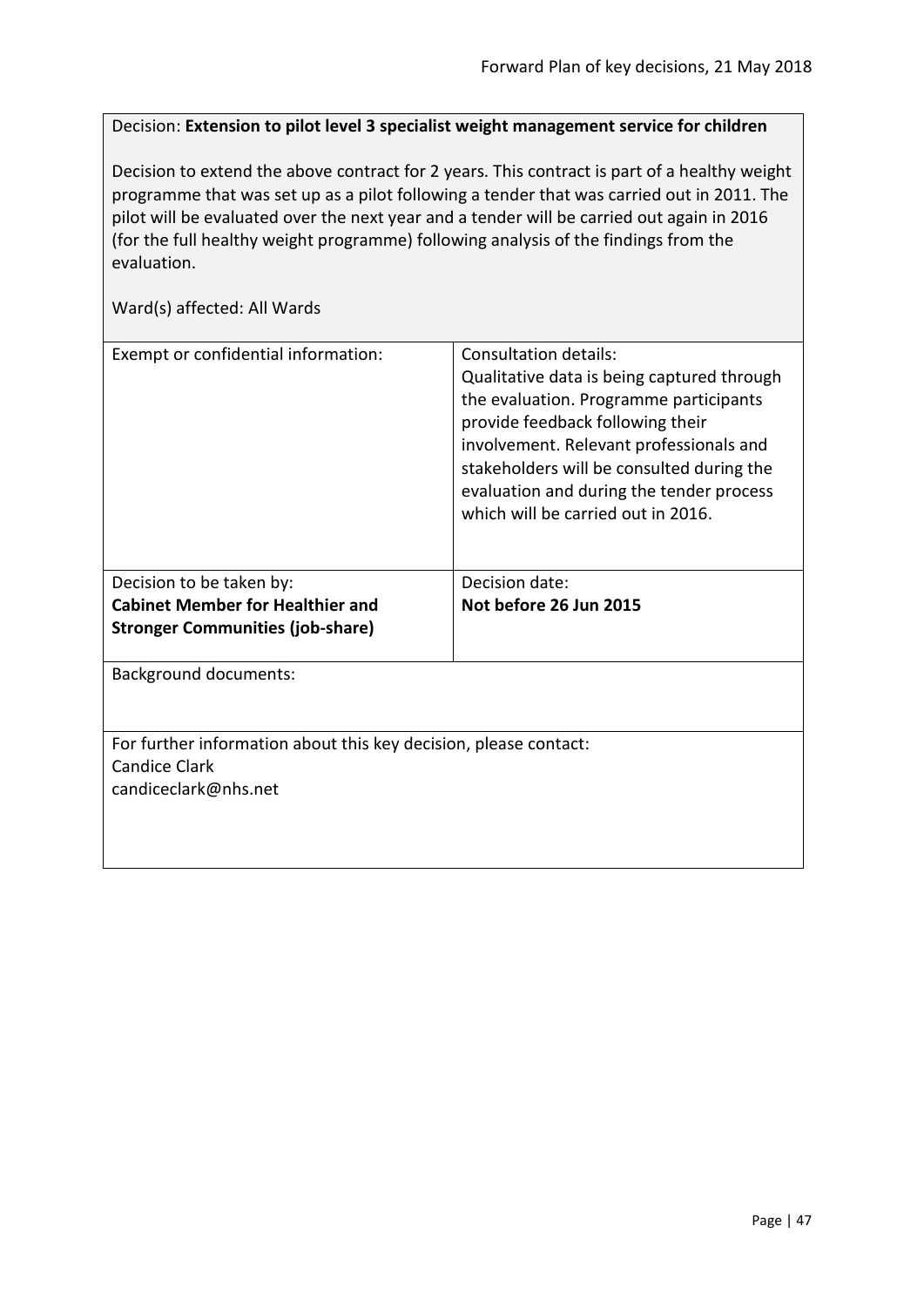### Decision: **Gateway Mental Health Support Service**

This proposed decision is for a one-year block contract with one-year extension option to be awarded to Look Ahead Housing and Support Ltd. The contract award will be made under waiver. Look Ahead have submitted proposals to develop a mental health supported housing service which will offer support to people with complex needs.

This provision will be developed to support move on from Lambeth rehabilitation wards and residential care homes as part of the Integrated Personalised Support Alliance (IPSA) initiative

| Exempt or confidential information:                              | Consultation details:  |
|------------------------------------------------------------------|------------------------|
|                                                                  |                        |
|                                                                  |                        |
|                                                                  |                        |
| Decision to be taken by:                                         | Decision date:         |
| <b>Cabinet Member for Healthier and</b>                          | Not before 22 Aug 2016 |
| <b>Stronger Communities (job-share)</b>                          |                        |
|                                                                  |                        |
| <b>Background documents:</b>                                     |                        |
|                                                                  |                        |
|                                                                  |                        |
| For further information about this key decision, please contact: |                        |
| Karen Clarke                                                     |                        |
| KClarke1@lambeth.gov.uk                                          |                        |
|                                                                  |                        |
|                                                                  |                        |
|                                                                  |                        |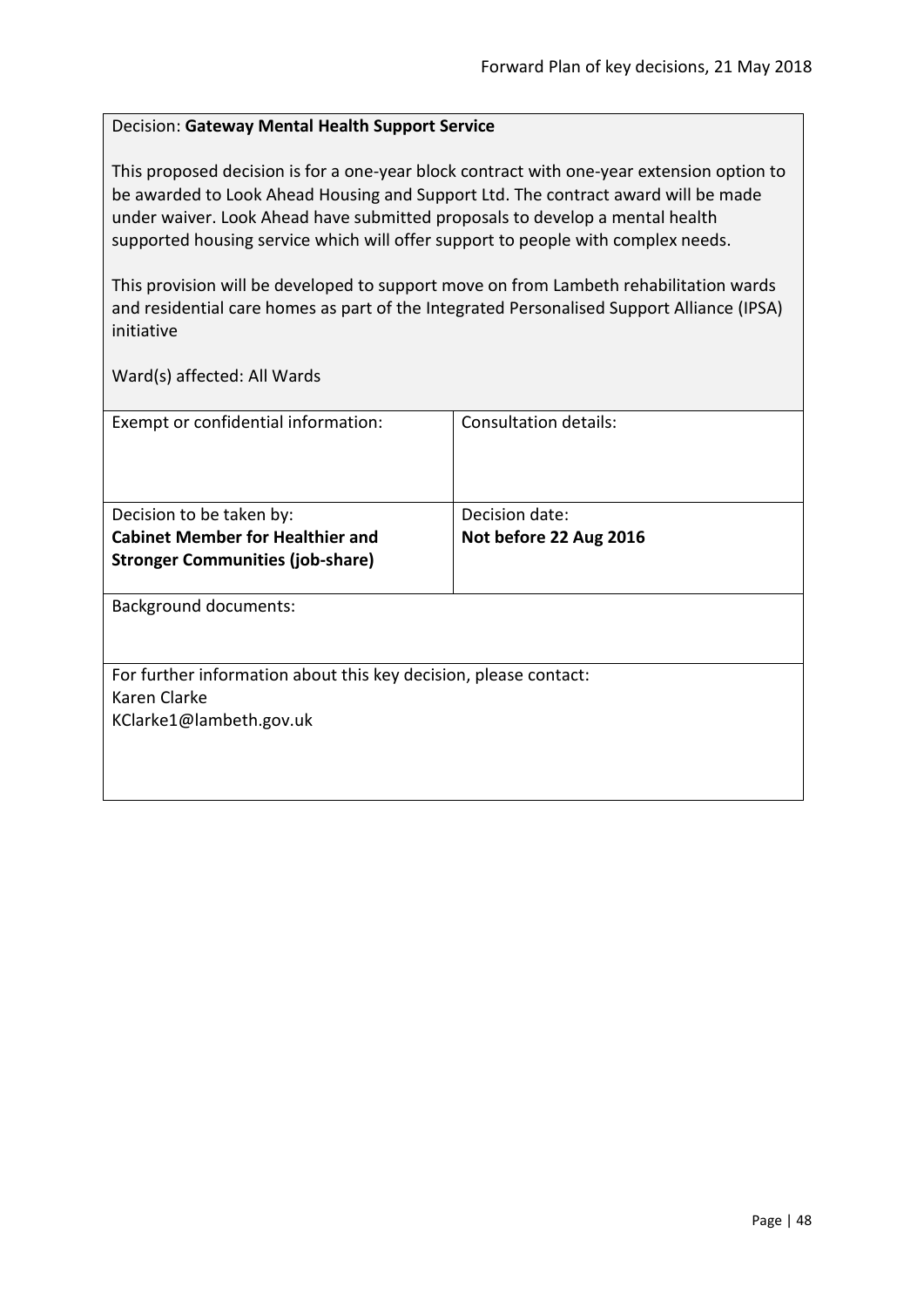Decision: **s75 partnership agreement with NHS Lambeth Clinical Commissioning Group**

Councils and Clinical Commissioning Groups are required under s75 of the NHS Act 2006 to have formal agreements in place that set out how they share resources and commission services. The proposed agreement will support integrated commissioning arrangements and the Living Well Network Alliance and will run from July 2018 to March 2025

| Exempt or confidential information:                              | Consultation details:  |
|------------------------------------------------------------------|------------------------|
| Decision to be taken by:                                         | Decision date:         |
| <b>Cabinet Member for Healthier and</b>                          | Not before 11 Jun 2018 |
| <b>Stronger Communities (job-share)</b>                          |                        |
| <b>Background documents:</b>                                     |                        |
| For further information about this key decision, please contact: |                        |
| Moira McGrath, Director of Strategy and Commissioning Adults     |                        |
| moira.mcgrath@nhs.net                                            |                        |
| Tel: 0203 049 4481                                               |                        |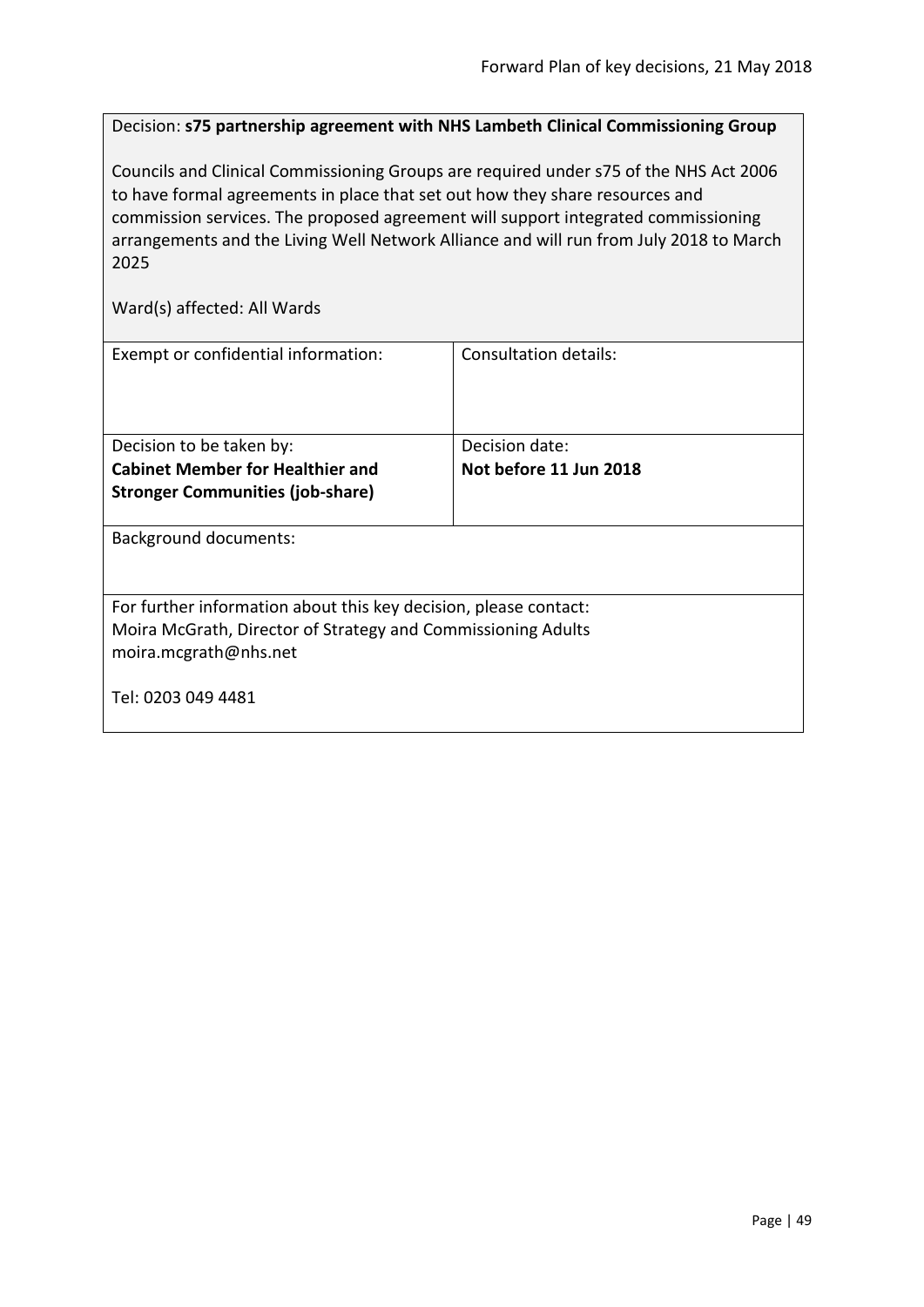# Decision: **Public Health Services**

Approval to increase the value of the Council's contract with SH:24 to provide online sexual health testing, to allow increased access to the service for Lewisham and Southwark residents during the period 1st April to 30th June 2018.

There is no additional financial contribution from LB Lambeth.

| Exempt or confidential information:                              | Consultation details:                                                                |
|------------------------------------------------------------------|--------------------------------------------------------------------------------------|
|                                                                  |                                                                                      |
|                                                                  |                                                                                      |
|                                                                  |                                                                                      |
|                                                                  |                                                                                      |
| Decision to be taken by:                                         | Decision date:                                                                       |
| <b>Cabinet Member for Healthier and</b>                          | Not before 11 Jun 2018                                                               |
| <b>Stronger Communities (job-share)</b>                          |                                                                                      |
|                                                                  |                                                                                      |
| <b>Background documents:</b>                                     |                                                                                      |
|                                                                  |                                                                                      |
|                                                                  |                                                                                      |
|                                                                  |                                                                                      |
| For further information about this key decision, please contact: |                                                                                      |
|                                                                  | Emily Newell, Commissioning Officer, Strategy & Commissioning: Housing & Communities |
| ENewell@lambeth.gov.uk                                           |                                                                                      |
|                                                                  |                                                                                      |
| <b>Phoenix House</b>                                             |                                                                                      |
| Tel: 0207 926 0973                                               |                                                                                      |
|                                                                  |                                                                                      |
|                                                                  |                                                                                      |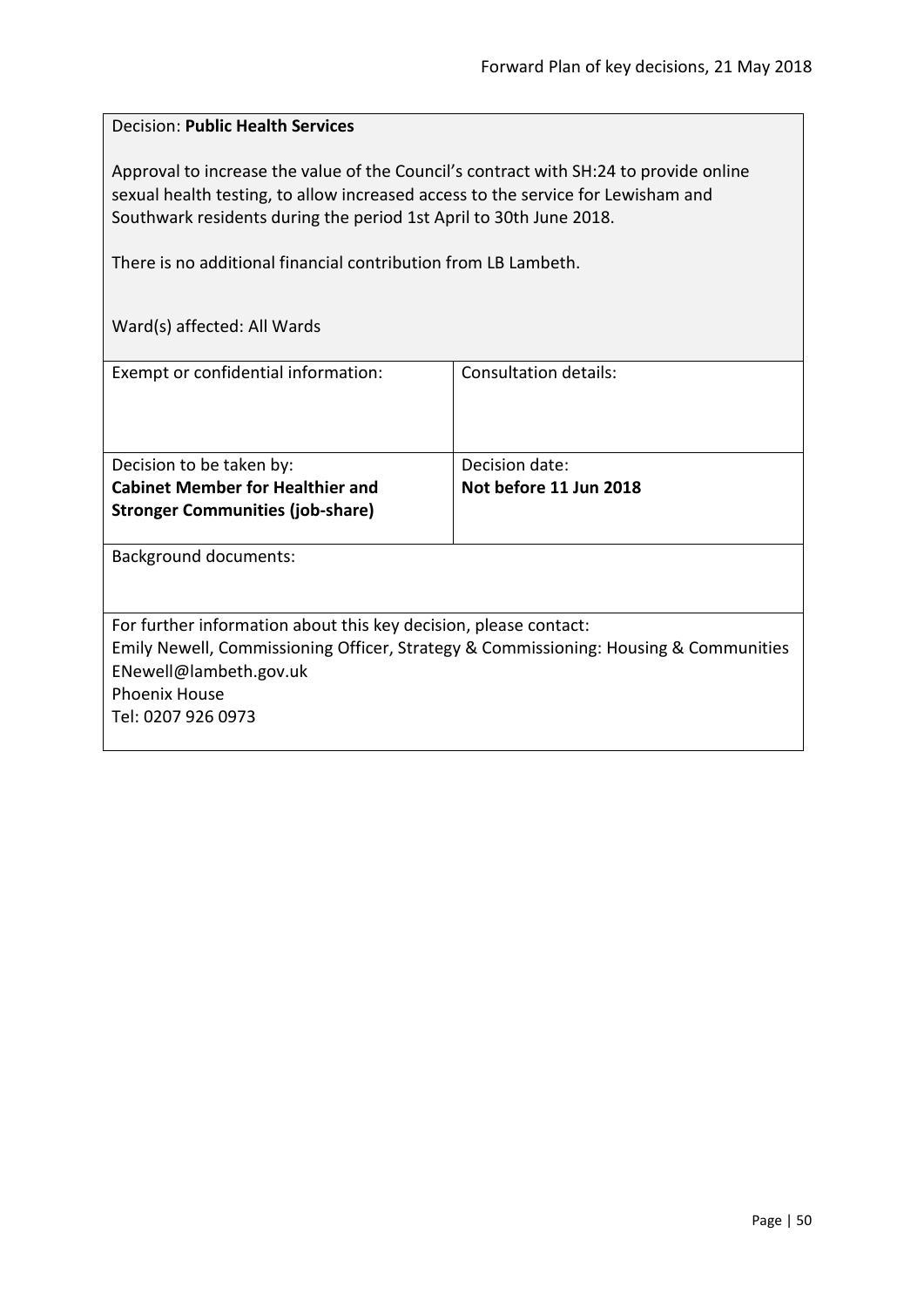| Decision: Service to prevent and reduce female offending (South London Female<br><b>Offending Alliance)</b>                                                                      |                       |  |
|----------------------------------------------------------------------------------------------------------------------------------------------------------------------------------|-----------------------|--|
| To procure a new South London female offending service to prevent and reduce offending by<br>providing targeted support to prioritised offenders and those at risk of offending. |                       |  |
| Ward(s) affected: All Wards                                                                                                                                                      |                       |  |
| Exempt or confidential information:                                                                                                                                              | Consultation details: |  |
| Decision to be taken by:                                                                                                                                                         | Decision date:        |  |
| <b>Cabinet Member for Healthier and</b>                                                                                                                                          | Not before 2 Apr 2018 |  |
| <b>Stronger Communities (job-share)</b>                                                                                                                                          |                       |  |
| <b>Background documents:</b>                                                                                                                                                     |                       |  |
| For further information about this key decision, please contact:<br>Jade Holvey, VAWG Programme Manager<br>JHolvey@lambeth.gov.uk                                                |                       |  |
|                                                                                                                                                                                  |                       |  |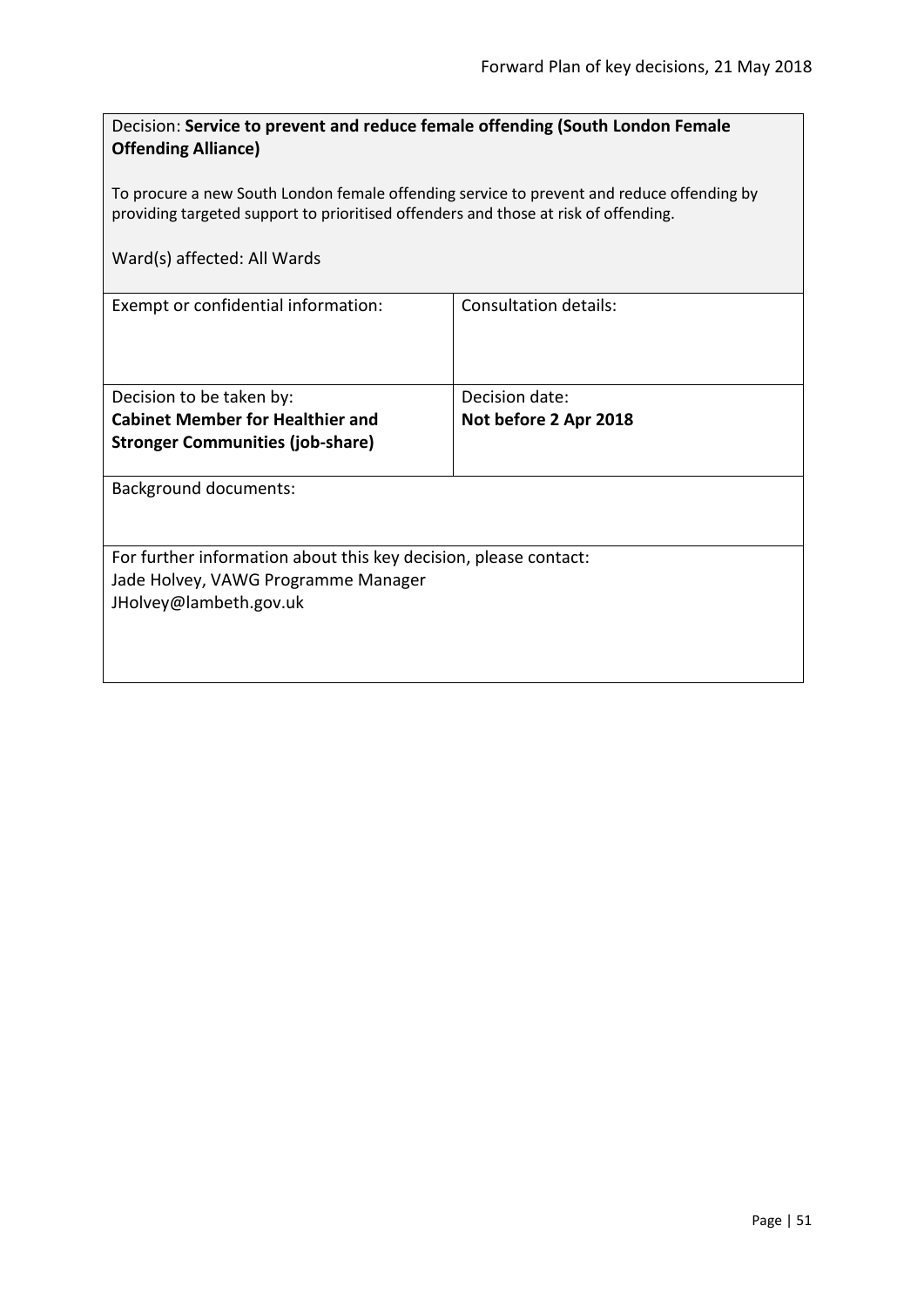| Decision: Contract extension request for Mental Health Adult Social care floating<br>support; supported accommodation services and the Living Well Partnership (LWP). |                        |  |
|-----------------------------------------------------------------------------------------------------------------------------------------------------------------------|------------------------|--|
| This report proposes an 18 month extension to Cyrenians Ltd supported housing contract                                                                                |                        |  |
| for users who have mental health issues                                                                                                                               |                        |  |
| Ward(s) affected: All Wards                                                                                                                                           |                        |  |
| Exempt or confidential information:                                                                                                                                   | Consultation details:  |  |
| Decision to be taken by:                                                                                                                                              | Decision date:         |  |
| <b>Cabinet Member for Healthier and</b>                                                                                                                               | Not before 11 Jun 2018 |  |
| <b>Stronger Communities (job-share)</b>                                                                                                                               |                        |  |
| <b>Background documents:</b>                                                                                                                                          |                        |  |
|                                                                                                                                                                       |                        |  |
| For further information about this key decision, please contact:                                                                                                      |                        |  |
| Brent Withers, Strategy and Commissioning Manager                                                                                                                     |                        |  |
| Bwithers@lambeth.gov.uk                                                                                                                                               |                        |  |
| <b>Phoenix House</b>                                                                                                                                                  |                        |  |
| Tel: 020 7926 7513                                                                                                                                                    |                        |  |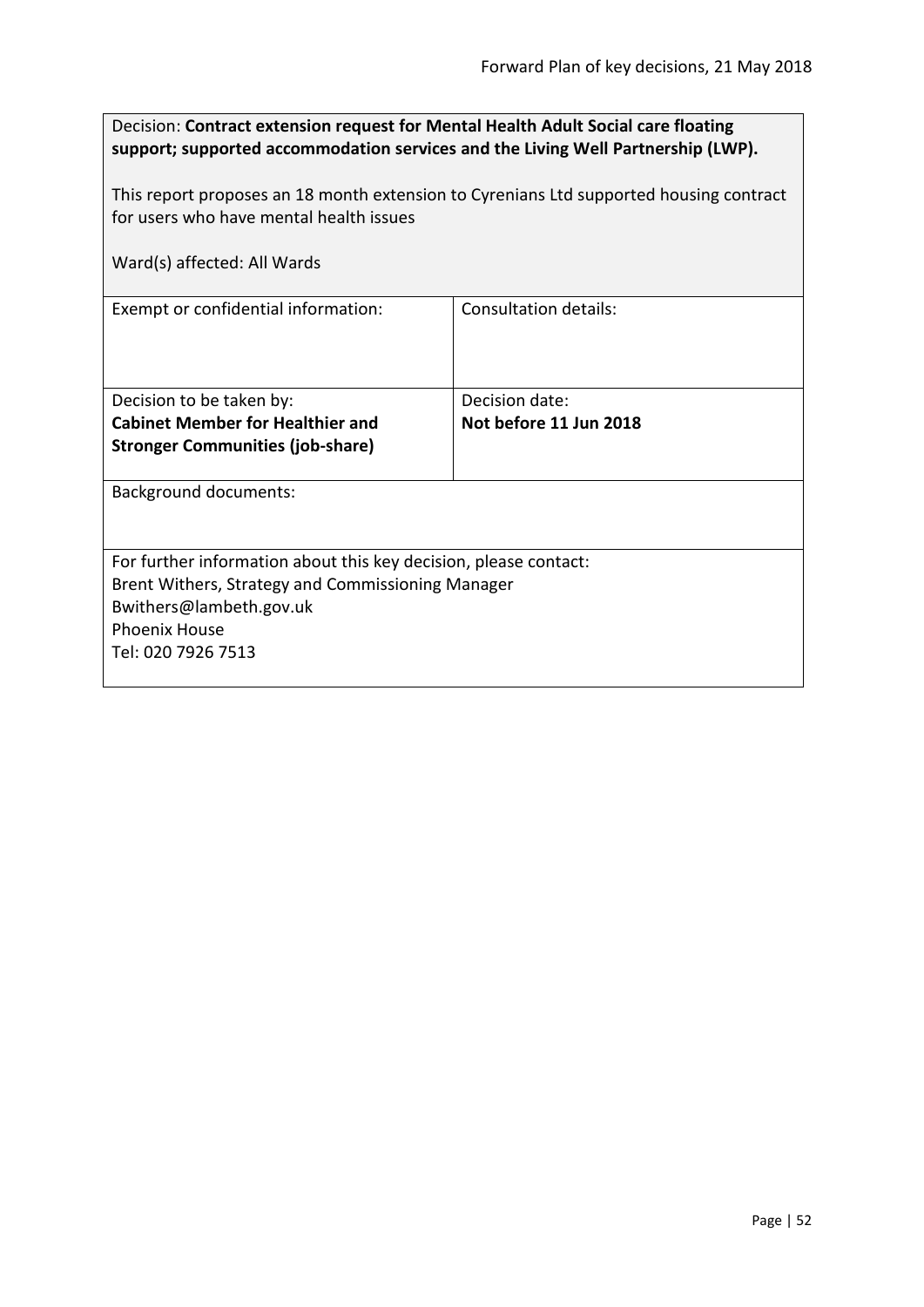| Decision: South Bank and Waterloo Neighbours (SoWN) draft neighbourhood plan<br>submission - legal compliance    |                       |  |
|------------------------------------------------------------------------------------------------------------------|-----------------------|--|
| To decide on the legal compliance of the draft neighbourhood plan and supporting<br>documents submitted by SoWN. |                       |  |
| Ward(s) affected: Bishop's; Prince's                                                                             |                       |  |
| Exempt or confidential information:                                                                              | Consultation details: |  |
| Decision to be taken by:                                                                                         | Decision date:        |  |
| <b>Cabinet Member for Planning,</b>                                                                              | 18 May 2018           |  |
| <b>Regeneration &amp; Jobs</b>                                                                                   |                       |  |
| <b>Background documents:</b>                                                                                     |                       |  |
| For further information about this key decision, please contact:                                                 |                       |  |
| Catherine Carpenter, Delivery Lead - Planning Strategy and Policy                                                |                       |  |
| ccarpenter@lambeth.gov.uk                                                                                        |                       |  |
| 1st Floor, Phoenix House, 10 Wandsworth Road<br>Tel: 020 7926 1251                                               |                       |  |
|                                                                                                                  |                       |  |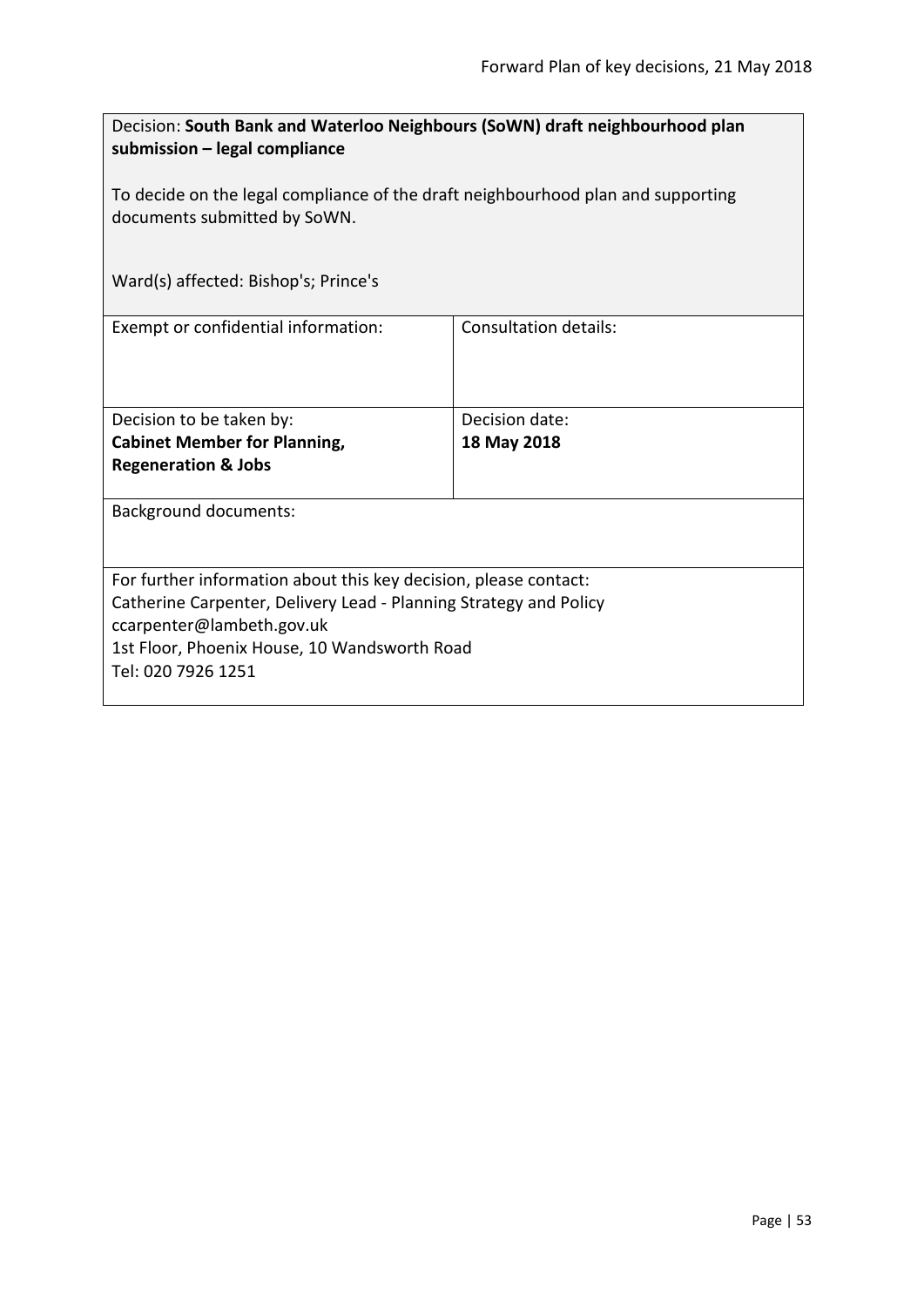| Decision: Basements Supplementary Planning Docuemtn (SPD)        |                              |  |
|------------------------------------------------------------------|------------------------------|--|
| To agree the basements SPD for consultation                      |                              |  |
| Ward(s) affected: All Wards                                      |                              |  |
| Exempt or confidential information:                              | <b>Consultation details:</b> |  |
|                                                                  |                              |  |
| Decision to be taken by:                                         | Decision date:               |  |
| <b>Cabinet Member for Planning,</b>                              | 1 Jun 2018                   |  |
| <b>Regeneration &amp; Jobs</b>                                   |                              |  |
| <b>Background documents:</b>                                     |                              |  |
|                                                                  |                              |  |
| For further information about this key decision, please contact: |                              |  |
| Doug Black, Team Leader Conservation & Urban Design              |                              |  |
| DBlack1@lambeth.gov.uk                                           |                              |  |
| 1st floor, Phoenix House                                         |                              |  |
| Tel: 020 7926 4065                                               |                              |  |
|                                                                  |                              |  |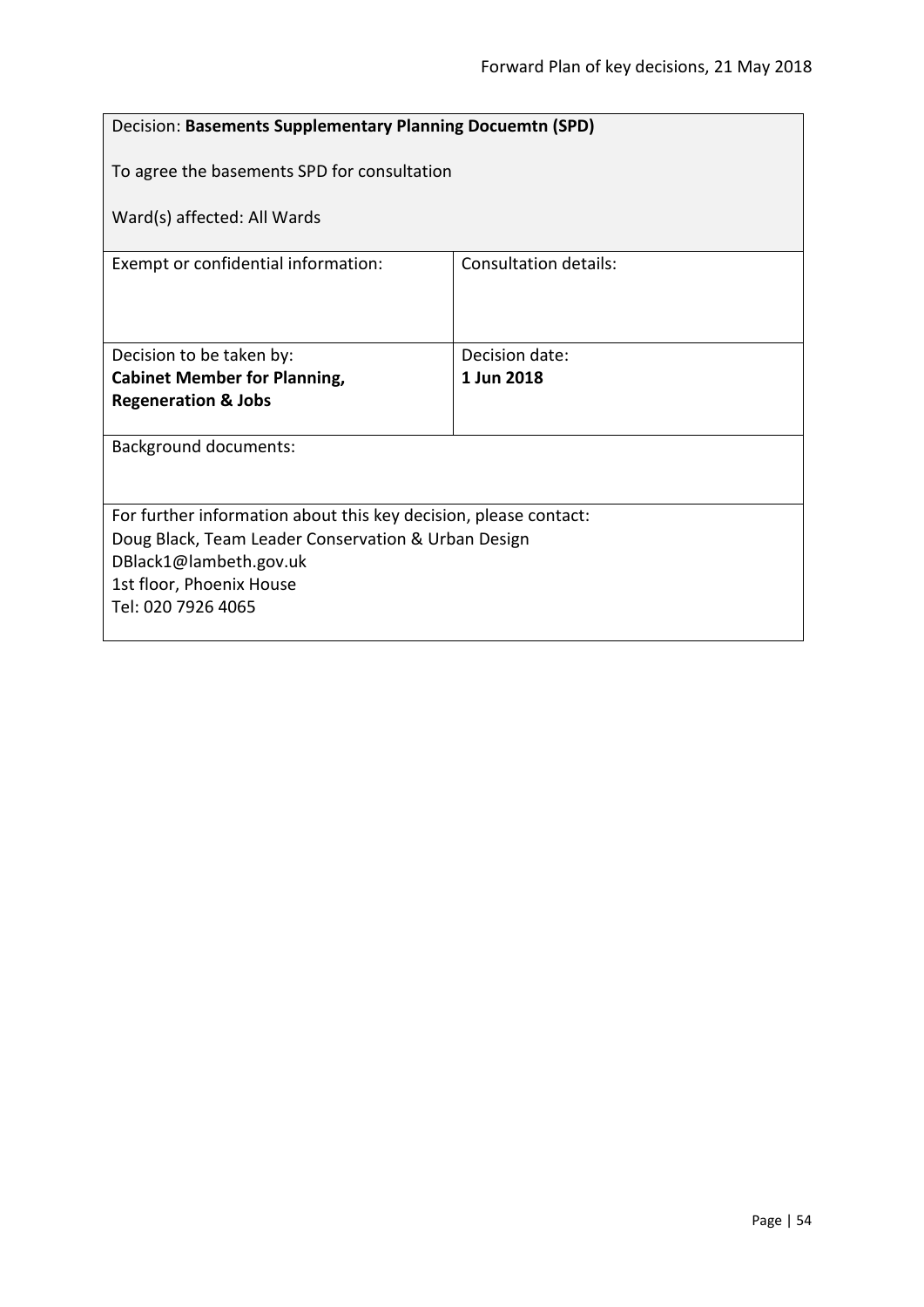Decision: **Recommended CIL Allocation for the Stockwell, Vassall, Larkhall Co-operative Local Investment Plan (CLIP)**

To agree allocation of the Community Infrastructure Levy (CIL) to support the delivery of priorities identified in the Co-operative Local Investment Plan (CLIP) for Stockwell, Vassall and Larkhall (SVL).

Priorities in the plan will delivered by relevant services leads subject to project and funding approval through the Council's usual decision making processes and schemes of delegation.

Ward(s) affected: Larkhall; Stockwell; Vassall

| Exempt or confidential information:                                                                                                                                                           | Consultation details:                    |
|-----------------------------------------------------------------------------------------------------------------------------------------------------------------------------------------------|------------------------------------------|
| Decision to be taken by:<br><b>Cabinet Member for Planning,</b>                                                                                                                               | Decision date:<br>Not before 22 May 2017 |
| <b>Regeneration &amp; Jobs</b>                                                                                                                                                                |                                          |
| <b>Background documents:</b>                                                                                                                                                                  |                                          |
| For further information about this key decision, please contact:<br>Trisha Boland, Co-operative Council Implementation Lead<br>TBoland@lambeth.gov.uk<br>Hambrook House<br>Tel: 020 7926 3481 |                                          |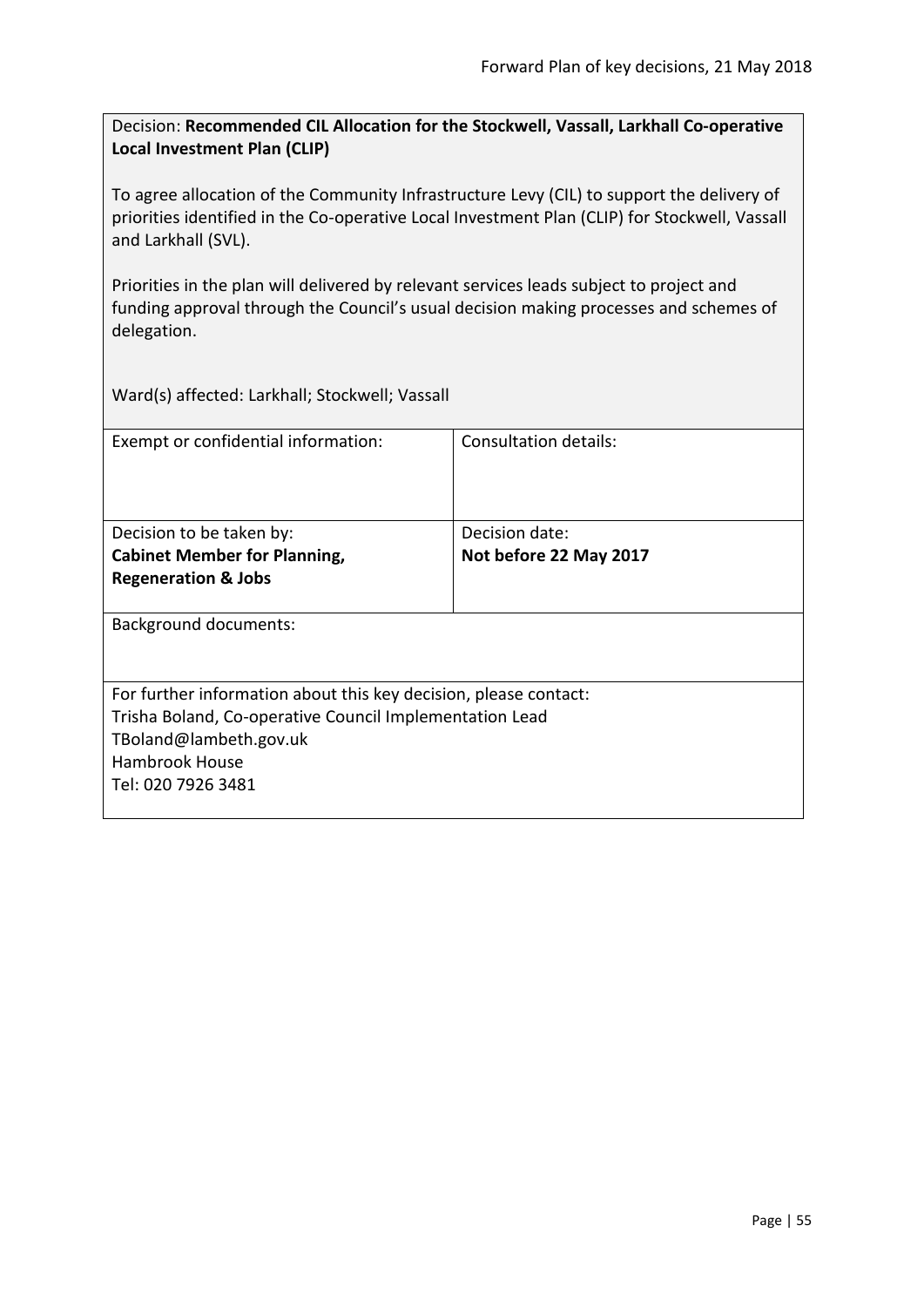| Decision: Transforming Waterloo (Waterloo Roundabout) Regeneration Project                                                                                                                                                    |                              |  |
|-------------------------------------------------------------------------------------------------------------------------------------------------------------------------------------------------------------------------------|------------------------------|--|
| Ward(s) affected: Bishop's                                                                                                                                                                                                    |                              |  |
| Exempt or confidential information:                                                                                                                                                                                           | <b>Consultation details:</b> |  |
| Decision to be taken by:                                                                                                                                                                                                      | Decision date:               |  |
| <b>Cabinet Member for Planning,</b>                                                                                                                                                                                           | Not before 17 Jul 2017       |  |
| <b>Regeneration &amp; Jobs</b>                                                                                                                                                                                                |                              |  |
| <b>Background documents:</b>                                                                                                                                                                                                  |                              |  |
| For further information about this key decision, please contact:<br>Sandra Roebuck, Director - Growth, Planning and Employment<br>SRoebuck@lambeth.gov.uk<br>Blue Star House, London Borough of Lambeth<br>Tel: 020 7926 2594 |                              |  |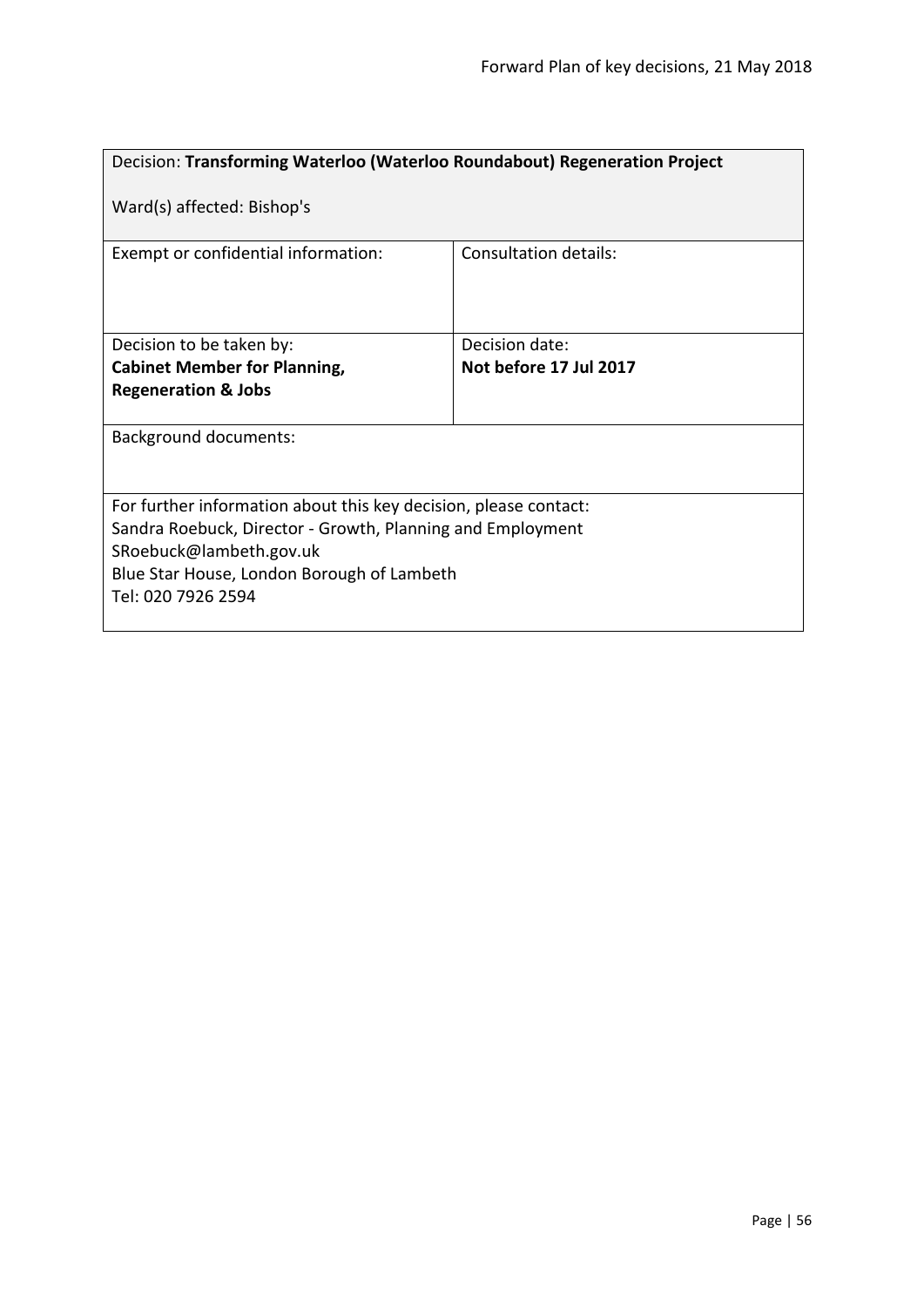| Decision: Redevelopment of 114 - 118 Lower Marsh                                                                                                                                                                              |                        |  |
|-------------------------------------------------------------------------------------------------------------------------------------------------------------------------------------------------------------------------------|------------------------|--|
| to agreed that the Council owned site at $114 - 118$ Lower Marsh be redeveloped as a<br>mixed use retail and office led scheme.<br>Ward(s) affected: Bishop's                                                                 |                        |  |
| <b>Consultation details:</b><br>Exempt or confidential information:                                                                                                                                                           |                        |  |
|                                                                                                                                                                                                                               |                        |  |
| Decision to be taken by:                                                                                                                                                                                                      | Decision date:         |  |
| <b>Cabinet Member for Planning,</b>                                                                                                                                                                                           | Not before 26 Sep 2017 |  |
| <b>Regeneration &amp; Jobs</b>                                                                                                                                                                                                |                        |  |
| <b>Background documents:</b>                                                                                                                                                                                                  |                        |  |
| For further information about this key decision, please contact:<br>Sandra Roebuck, Director - Growth, Planning and Employment<br>SRoebuck@lambeth.gov.uk<br>Blue Star House, London Borough of Lambeth<br>Tel: 020 7926 2594 |                        |  |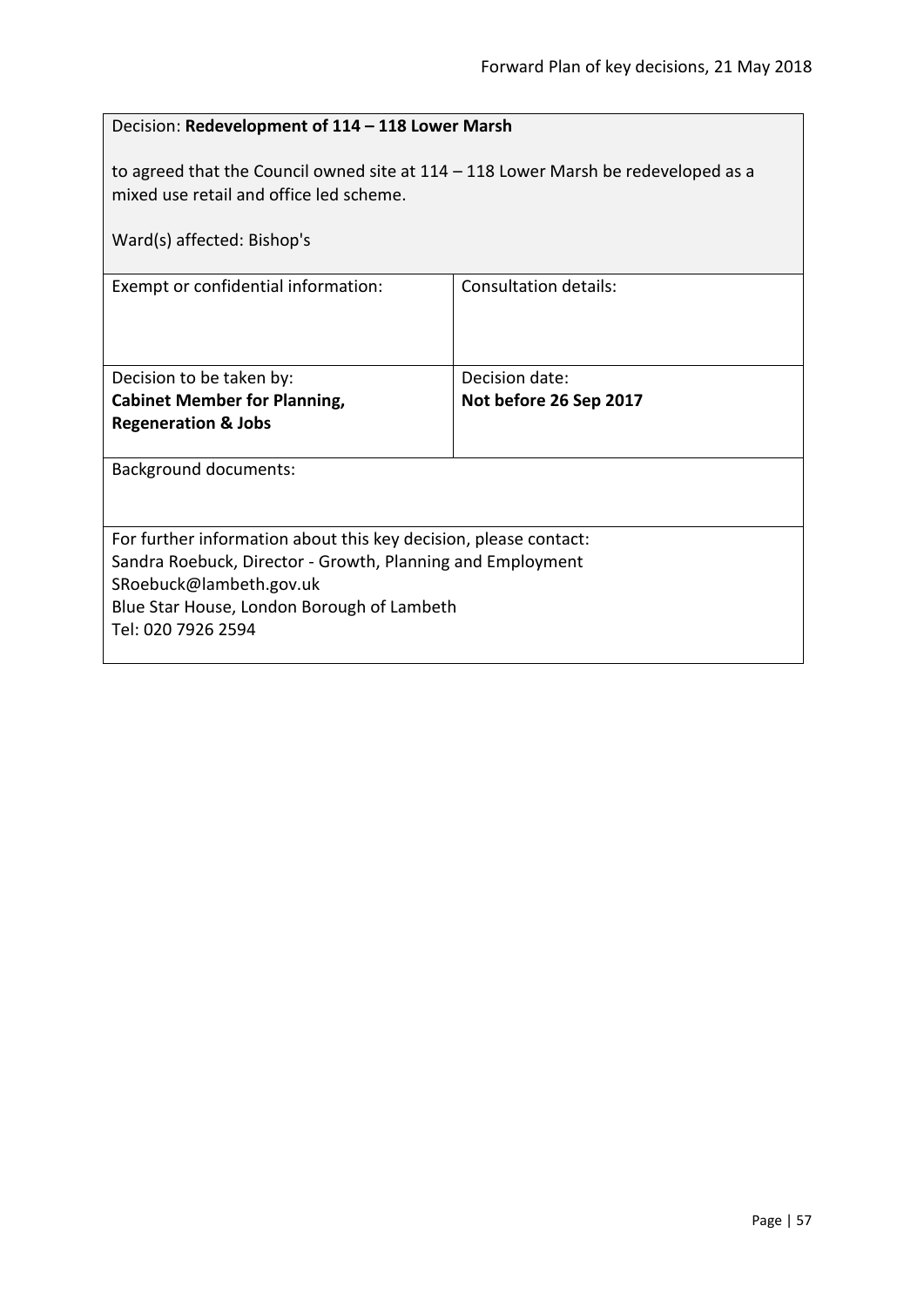### Decision: **Conversion of Brixton Recreation Centre storage space to work space**

To approve the reuse and letting of the storage space at Brixton Recreation Centre (off Beehive Place) and delegate authority to the Head of Strategic Property & Valuation Services to enter into an Agreement to Lease in the best interest of the council, subject to planning and listed building being grant for change of use and physical alterations.

#### Ward(s) affected: Coldharbour

| Exempt or confidential information:                              | Consultation details: |  |
|------------------------------------------------------------------|-----------------------|--|
|                                                                  |                       |  |
|                                                                  |                       |  |
|                                                                  |                       |  |
| Decision to be taken by:                                         | Decision date:        |  |
| <b>Cabinet Member for Planning,</b>                              | Not before 9 Oct 2017 |  |
| <b>Regeneration &amp; Jobs</b>                                   |                       |  |
|                                                                  |                       |  |
| <b>Background documents:</b>                                     |                       |  |
|                                                                  |                       |  |
|                                                                  |                       |  |
| For further information about this key decision, please contact: |                       |  |
| Tom Bridgman                                                     |                       |  |
| tbridgman@lambeth.gov.uk                                         |                       |  |
|                                                                  |                       |  |
|                                                                  |                       |  |
|                                                                  |                       |  |
|                                                                  |                       |  |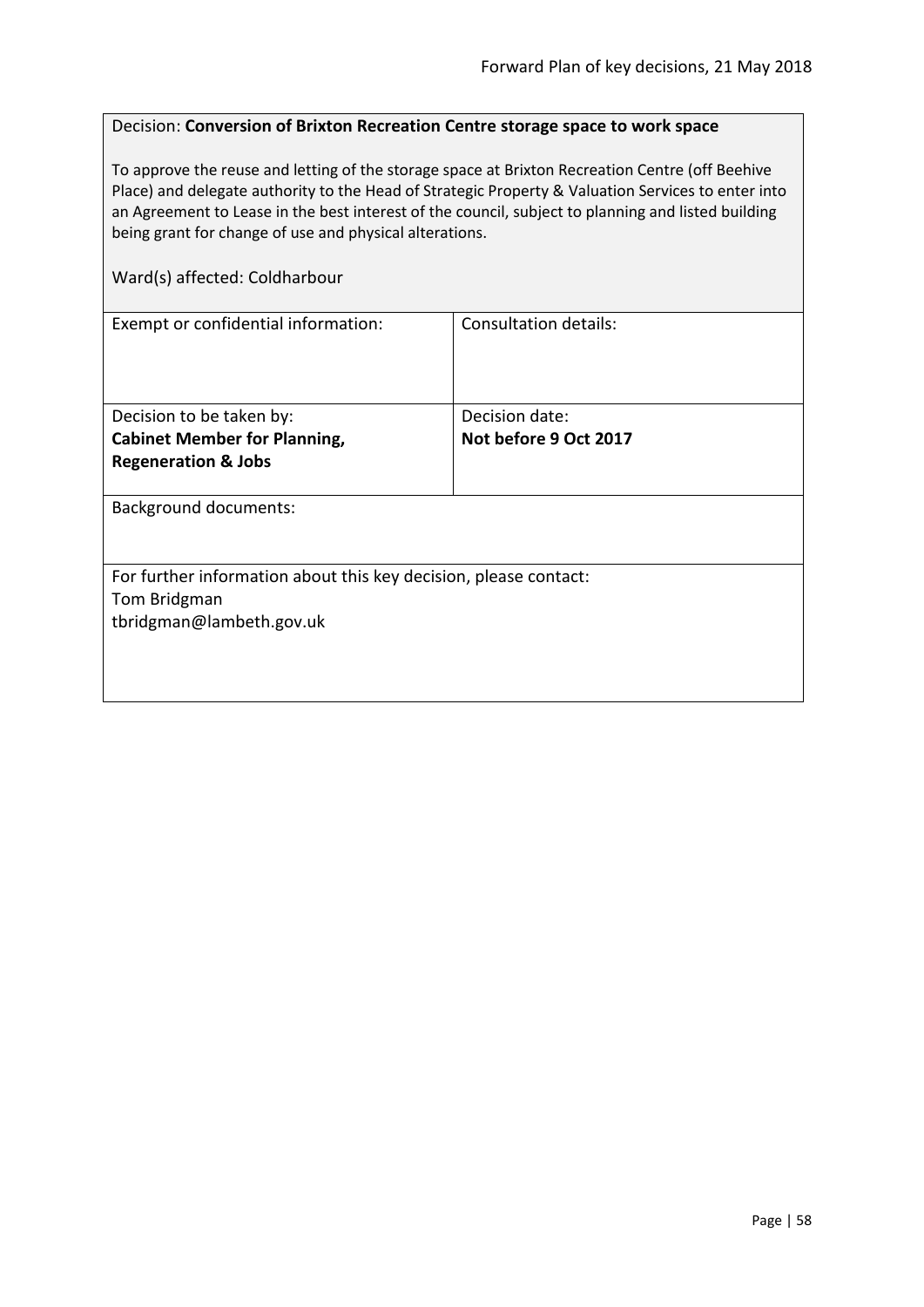### Decision: **Oval and Prince's Co-operative Local Investment Plan**

To agree priorities for infrastructure investment in Oval and Prince's wards for the next five years. Priorities have been informed by public consultation from January to March 2017.

| Ward(s) affected: Oval; Prince's                                 |                       |  |
|------------------------------------------------------------------|-----------------------|--|
| Exempt or confidential information:                              | Consultation details: |  |
| Decision to be taken by:                                         | Decision date:        |  |
| <b>Cabinet Member for Planning,</b>                              | Not before 9 Oct 2017 |  |
| <b>Regeneration &amp; Jobs</b>                                   |                       |  |
| <b>Background documents:</b>                                     |                       |  |
| For further information about this key decision, please contact: |                       |  |
| Trisha Boland, Co-operative Council Implementation Lead          |                       |  |
| TBoland@lambeth.gov.uk                                           |                       |  |
| <b>Hambrook House</b>                                            |                       |  |
| Tel: 020 7926 3481                                               |                       |  |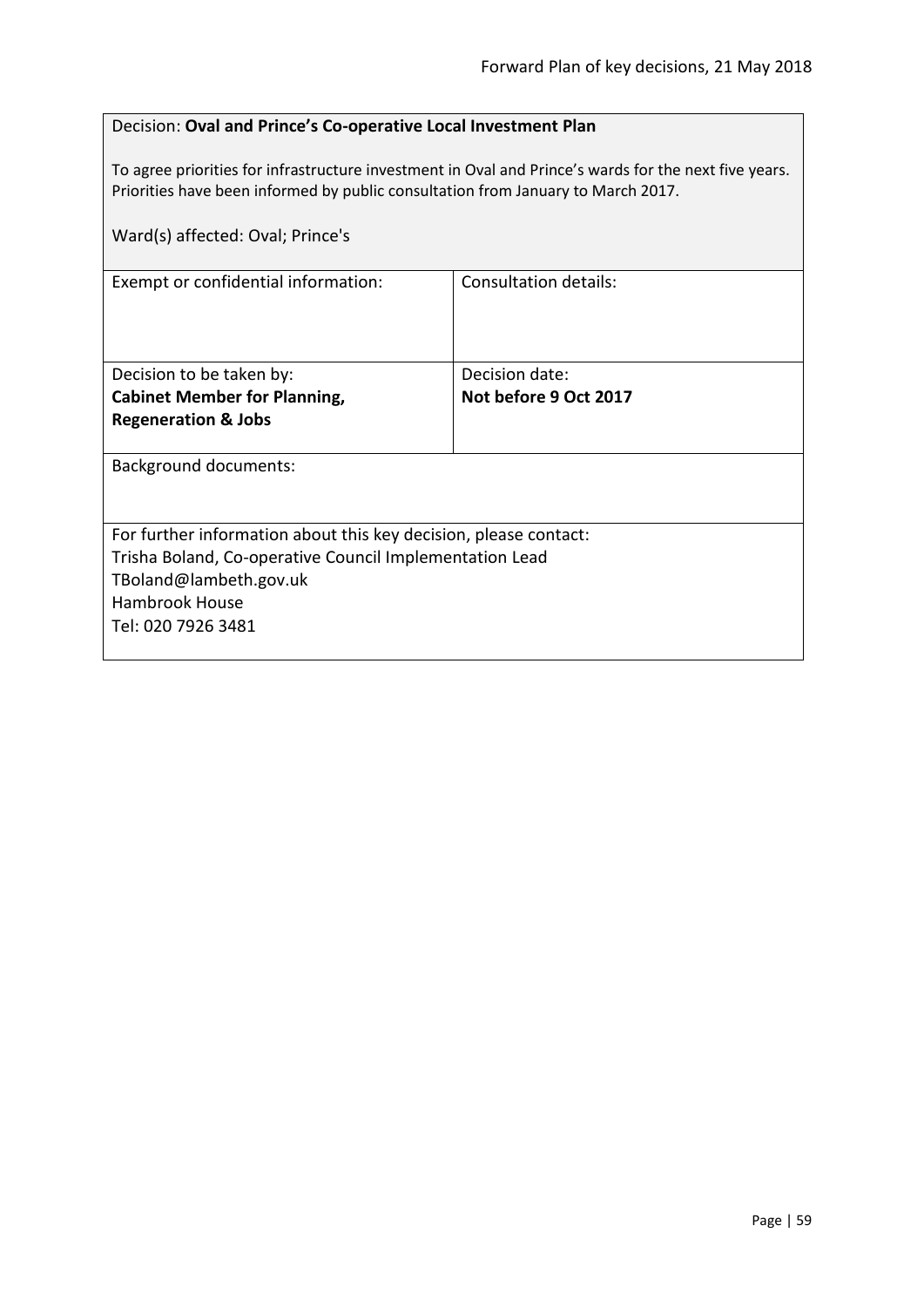| Decision: Future Use of International House                                                           |                        |  |
|-------------------------------------------------------------------------------------------------------|------------------------|--|
| To consider the options and approve an approach to the future use of International House, SW9<br>7QE. |                        |  |
| Ward(s) affected: Coldharbour                                                                         |                        |  |
| Exempt or confidential information:                                                                   | Consultation details:  |  |
| Decision to be taken by:                                                                              | Decision date:         |  |
| <b>Cabinet Member for Planning,</b>                                                                   | Not before 18 Dec 2017 |  |
| <b>Regeneration &amp; Jobs</b>                                                                        |                        |  |
| <b>Background documents:</b>                                                                          |                        |  |
| For further information about this key decision, please contact:                                      |                        |  |
| Tom Bridgman                                                                                          |                        |  |
| tbridgman@lambeth.gov.uk                                                                              |                        |  |
|                                                                                                       |                        |  |
|                                                                                                       |                        |  |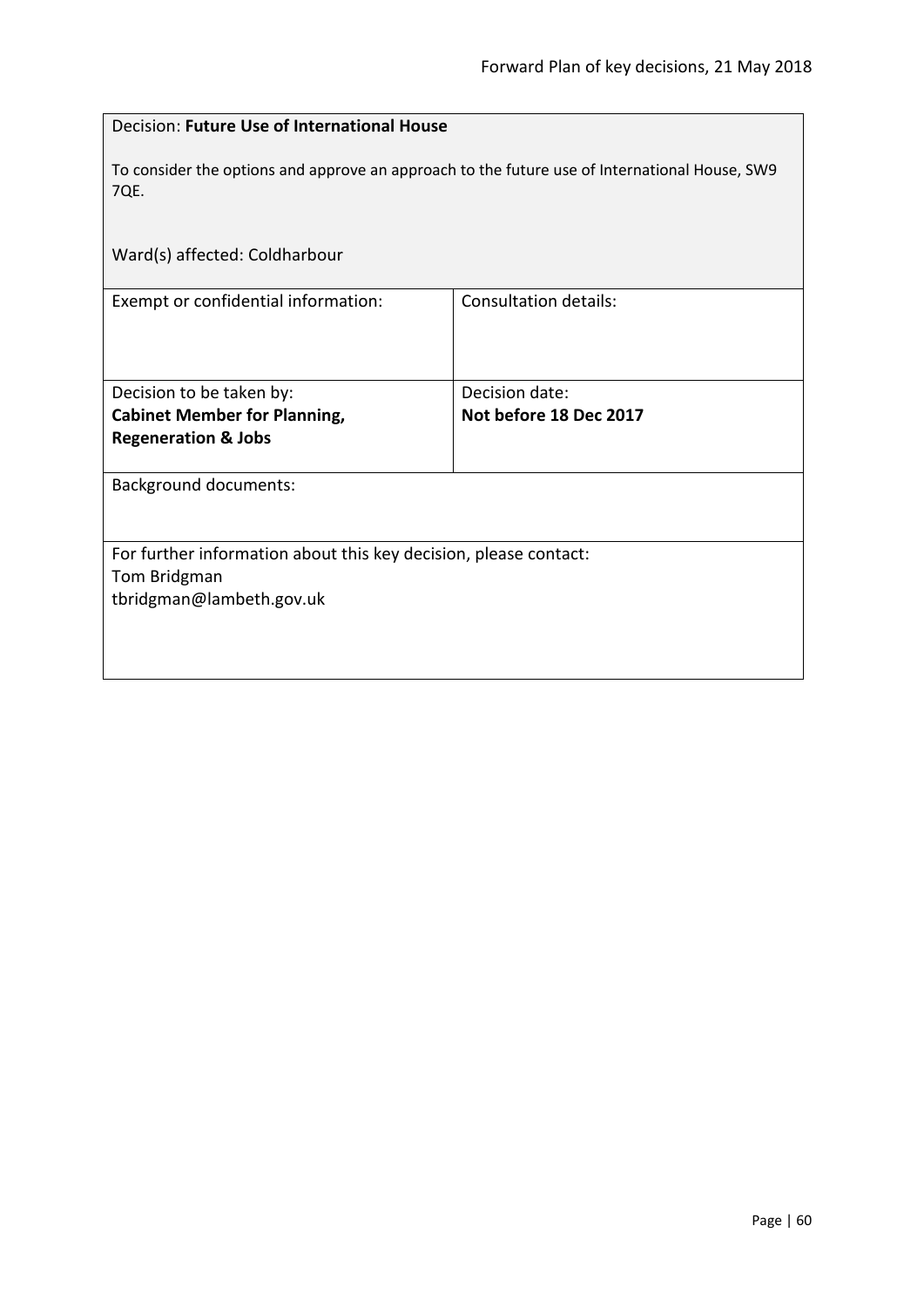| Decision: Keybridge House, Phase II Land, affordable housing subsidy                                                                                      |                              |  |
|-----------------------------------------------------------------------------------------------------------------------------------------------------------|------------------------------|--|
| 1) To approve an investment of £2,050,000 towards the delivery of 13 intermediate rented<br>homes with within a development at Keybridge House, Vauxhall. |                              |  |
| To agree the funding sources.<br>2)                                                                                                                       |                              |  |
| Ward(s) affected: Oval                                                                                                                                    |                              |  |
| Exempt or confidential information:                                                                                                                       | <b>Consultation details:</b> |  |
| Decision to be taken by:                                                                                                                                  | Decision date:               |  |
| <b>Cabinet Member for Planning,</b><br><b>Regeneration &amp; Jobs</b>                                                                                     | Not before 19 Feb 2018       |  |
| Background documents:                                                                                                                                     |                              |  |
| For further information about this key decision, please contact:                                                                                          |                              |  |
| Conor McDonagh, Delivery Lead - Regeneration<br>cmcdonagh@lambeth.gov.uk                                                                                  |                              |  |
| 1st Floor, Phoenix House, 10 Wandsworth Road, London, SW8 2LL<br>Tel: 020 7926 5980                                                                       |                              |  |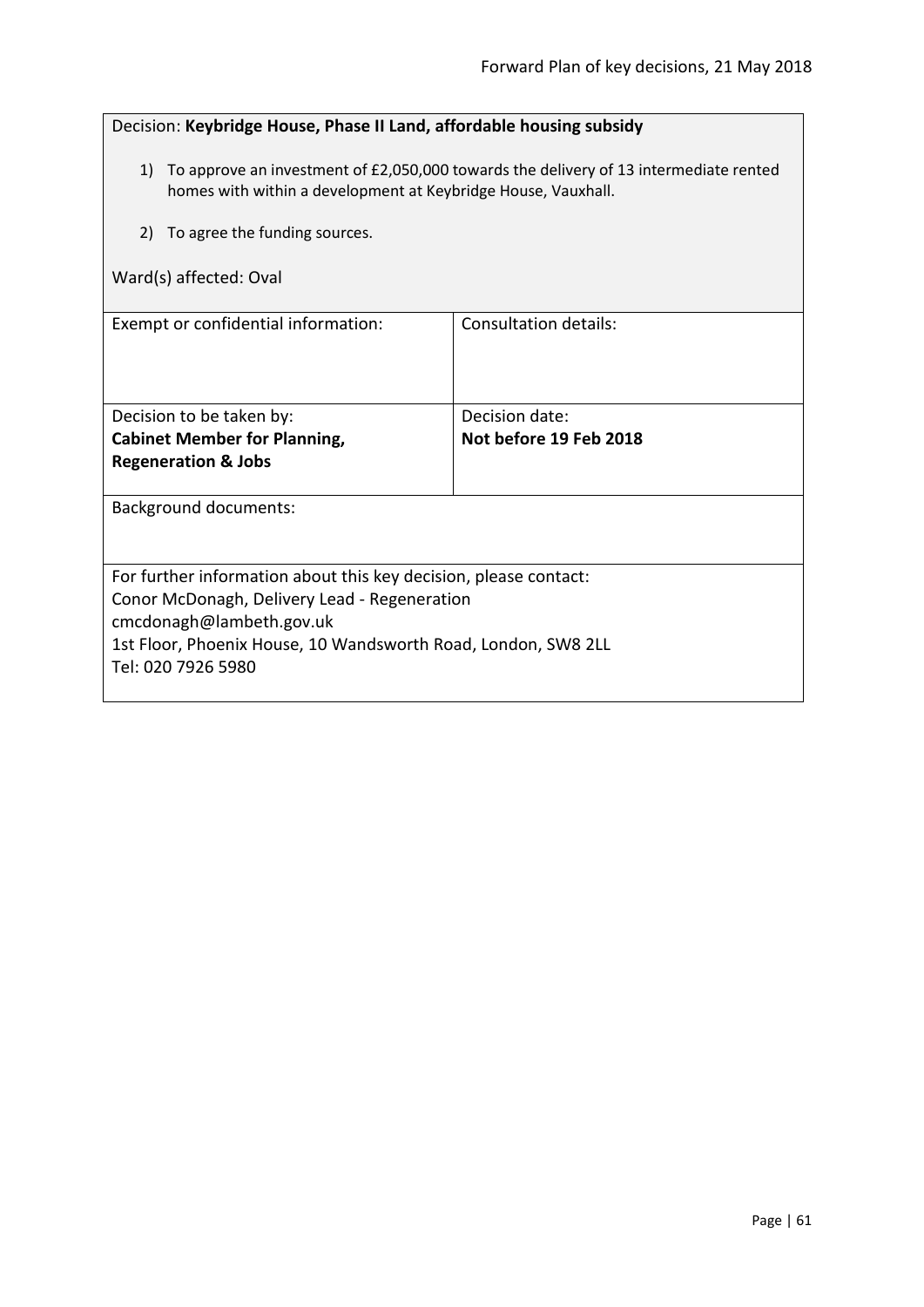| Decision: Norwood High Street site acquisition                                                                                                                                                                                                             |                                          |  |
|------------------------------------------------------------------------------------------------------------------------------------------------------------------------------------------------------------------------------------------------------------|------------------------------------------|--|
| To seek to acquire a site in Norwood High Street on the terms recommended within the<br>1.<br>decision report<br>To approve the procurement of additional commercial property and legal services to<br>2.<br>support the potential acquisition of the site |                                          |  |
| Ward(s) affected: Gipsy Hill                                                                                                                                                                                                                               |                                          |  |
| Exempt or confidential information:                                                                                                                                                                                                                        | Consultation details:                    |  |
| Decision to be taken by:<br><b>Cabinet Member for Planning,</b>                                                                                                                                                                                            | Decision date:<br>Not before 19 Feb 2018 |  |
| <b>Regeneration &amp; Jobs</b>                                                                                                                                                                                                                             |                                          |  |
| <b>Background documents:</b>                                                                                                                                                                                                                               |                                          |  |
| For further information about this key decision, please contact:<br>Conor McDonagh, Delivery Lead - Regeneration<br>cmcdonagh@lambeth.gov.uk<br>1st Floor, Phoenix House, 10 Wandsworth Road, London, SW8 2LL<br>Tel: 020 7926 5980                        |                                          |  |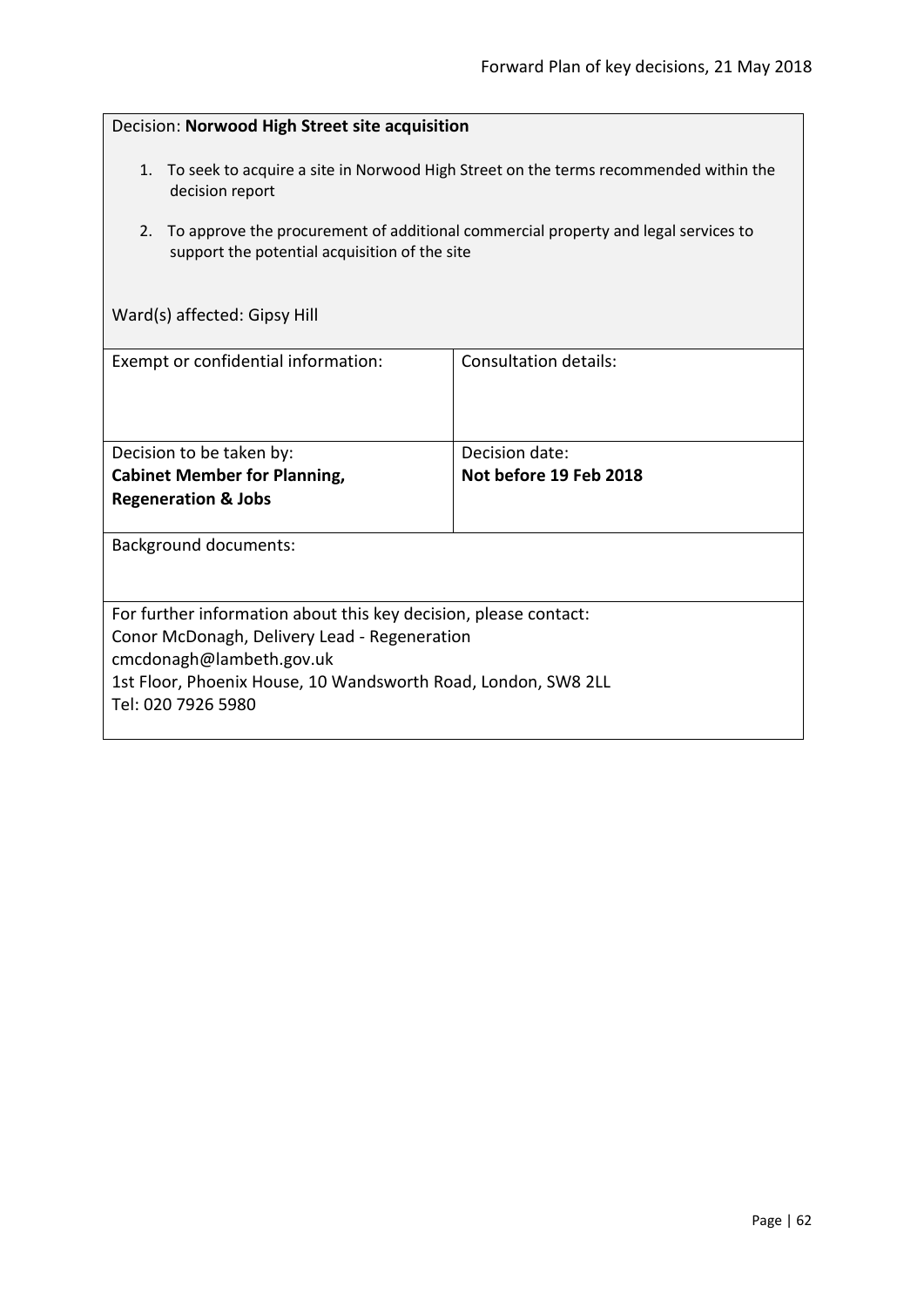# Decision: **Approval of Proposed Amendments to the Regulation 123 List**

To amend Lambeth's Regulation 123 List as proposed in the public consultation as included in Appendix 4 to come into effect on the 1st of the month following the Cabinet Member decision.

| Ward(s) affected: All Wards                                                                                                            |                                          |  |
|----------------------------------------------------------------------------------------------------------------------------------------|------------------------------------------|--|
| Exempt or confidential information:                                                                                                    | Consultation details:                    |  |
| Decision to be taken by:<br><b>Cabinet Member for Planning,</b><br><b>Regeneration &amp; Jobs</b>                                      | Decision date:<br>Not before 11 Jun 2018 |  |
| <b>Background documents:</b>                                                                                                           |                                          |  |
| For further information about this key decision, please contact:<br>Benny Clutario, S106 Programme Officer<br>bclutario@lambeth.gov.uk |                                          |  |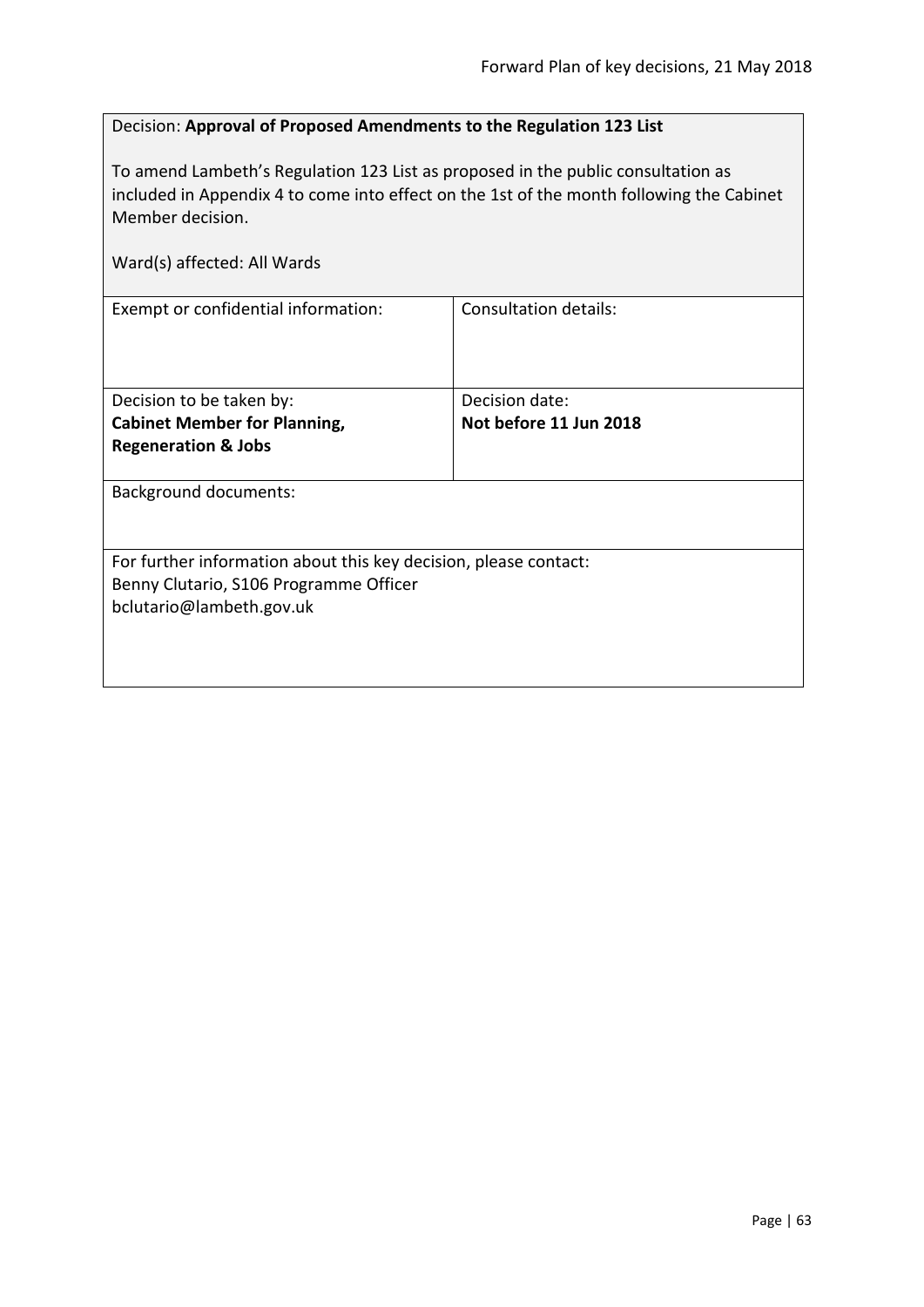# Decision: **Waterloo Works! Community Enterprise Hub Facility**

To approve a capital investment valued at approximately £570,000 in order to enter into a grant agreement with the Greater London Authority as part of the Mayors Good Growth Fund award to build and operate a new community enterprise hub at the council owned 30 Wooten Street site for a period of approximately 5 years.

| Ward(s) affected: Bishop's                                       |                              |  |
|------------------------------------------------------------------|------------------------------|--|
| Exempt or confidential information:                              | <b>Consultation details:</b> |  |
| Decision to be taken by:                                         | Decision date:               |  |
| <b>Cabinet Member for Planning,</b>                              | Not before 18 Jun 2018       |  |
| <b>Regeneration &amp; Jobs</b>                                   |                              |  |
|                                                                  |                              |  |
| <b>Background documents:</b>                                     |                              |  |
|                                                                  |                              |  |
| For further information about this key decision, please contact: |                              |  |
| lago Griffith, Project Officer                                   |                              |  |
| igriffith2@lambeth.gov.uk                                        |                              |  |
| Service Team House                                               |                              |  |
| Tel: 020 7926 8975                                               |                              |  |
|                                                                  |                              |  |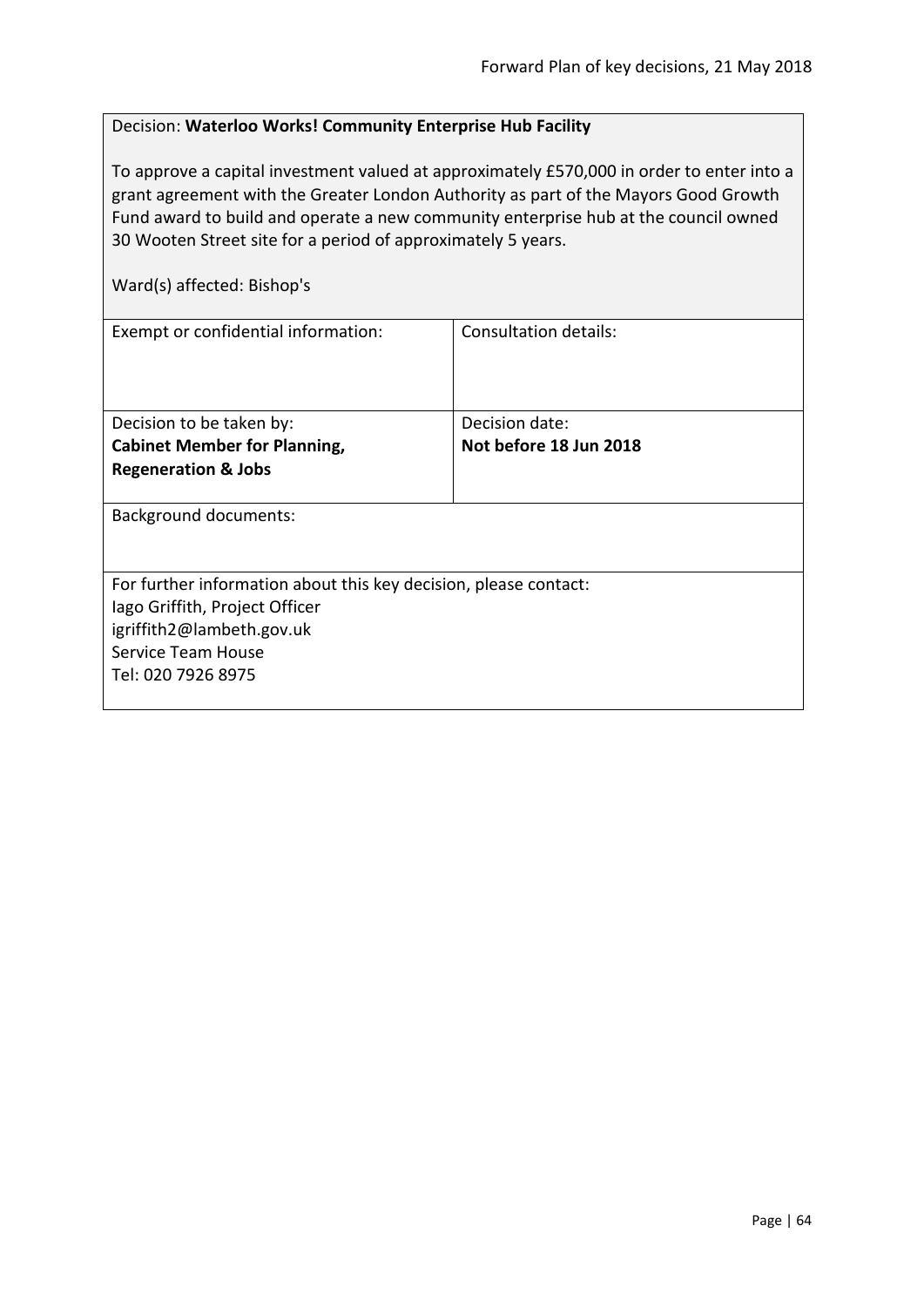# Decision: **Advertising / Sponsorship Trial**

This report seeks approval for the Council to allow Community Partners to develop a concession agreement to explore income generation opportunities for the council from sponsorship of sites and structures in the borough.

|  | Ward(s) affected: All Wards |  |  |
|--|-----------------------------|--|--|
|--|-----------------------------|--|--|

| Exempt or confidential information:                              | Consultation details:  |  |
|------------------------------------------------------------------|------------------------|--|
| Decision to be taken by:                                         | Decision date:         |  |
| <b>Cabinet Member for Equalities and Culture</b>                 | Not before 16 Jan 2017 |  |
|                                                                  |                        |  |
| Background documents:                                            |                        |  |
| For further information about this key decision, please contact: |                        |  |
| Jo Phillips, Head of Strategic Business Development              |                        |  |
| JPhillips@lambeth.gov.uk                                         |                        |  |
| Olive Morris House                                               |                        |  |
| Tel: 020 7926 0473                                               |                        |  |
|                                                                  |                        |  |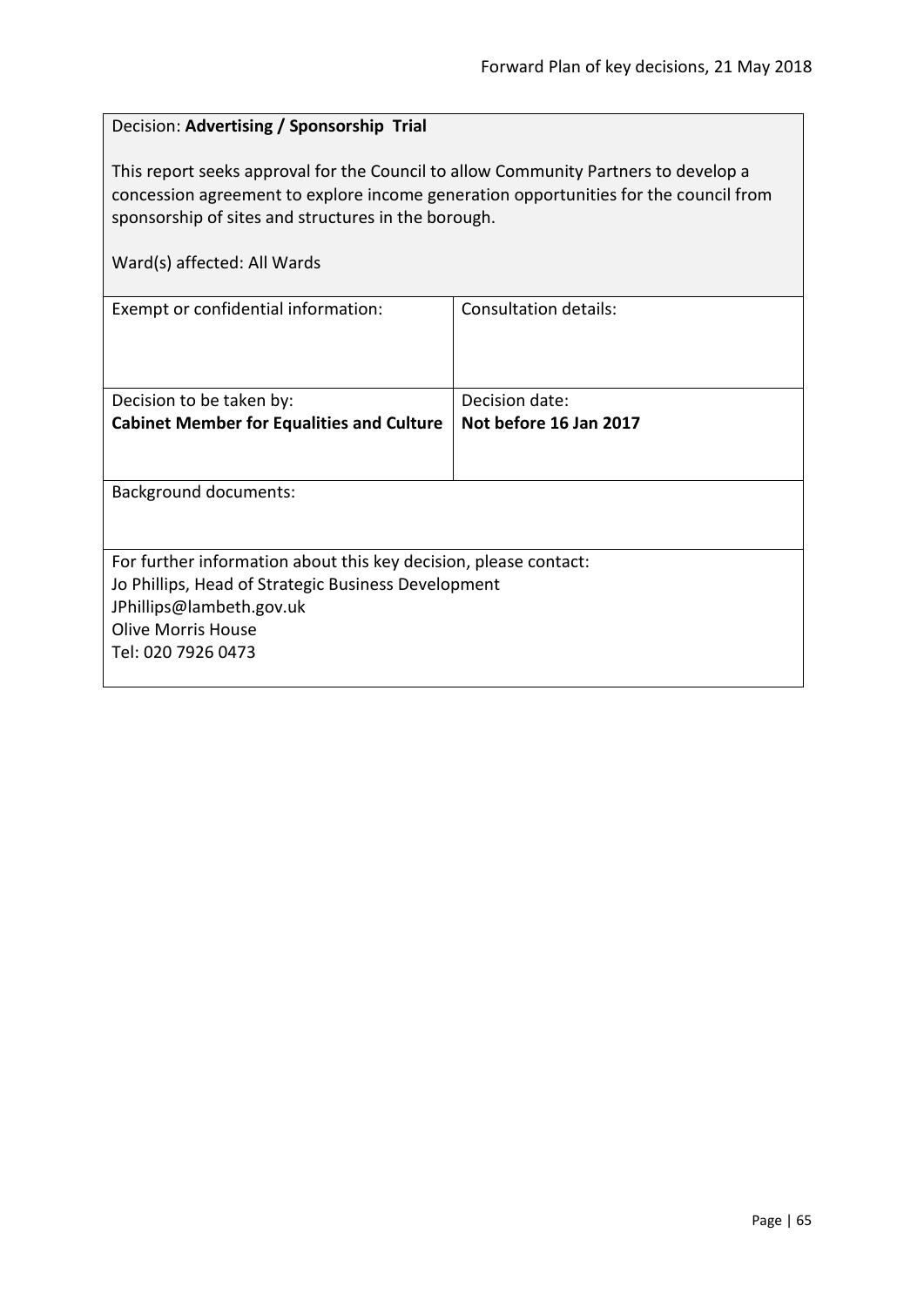# Decision: **Contract Award – Carnegie Building**

Provision of fit-out works at Carnegie building to create a library, healthy living centre and gym.

Ward(s) affected: Herne Hill

| Exempt or confidential information:                                       | Consultation details:  |  |
|---------------------------------------------------------------------------|------------------------|--|
|                                                                           |                        |  |
|                                                                           |                        |  |
|                                                                           |                        |  |
|                                                                           | Decision date:         |  |
| Decision to be taken by:                                                  |                        |  |
| <b>Cabinet Member for Equalities and Culture</b>                          | Not before 11 Dec 2017 |  |
|                                                                           |                        |  |
|                                                                           |                        |  |
| <b>Background documents:</b>                                              |                        |  |
|                                                                           |                        |  |
|                                                                           |                        |  |
|                                                                           |                        |  |
| For further information about this key decision, please contact:          |                        |  |
| Michael Munnelly                                                          |                        |  |
| MMunnelly@lambeth.gov.uk                                                  |                        |  |
|                                                                           |                        |  |
| 1st Floor, Service Team House, 185-205 Shakespeare Road, London, SE24 0PZ |                        |  |
|                                                                           |                        |  |
|                                                                           |                        |  |
|                                                                           |                        |  |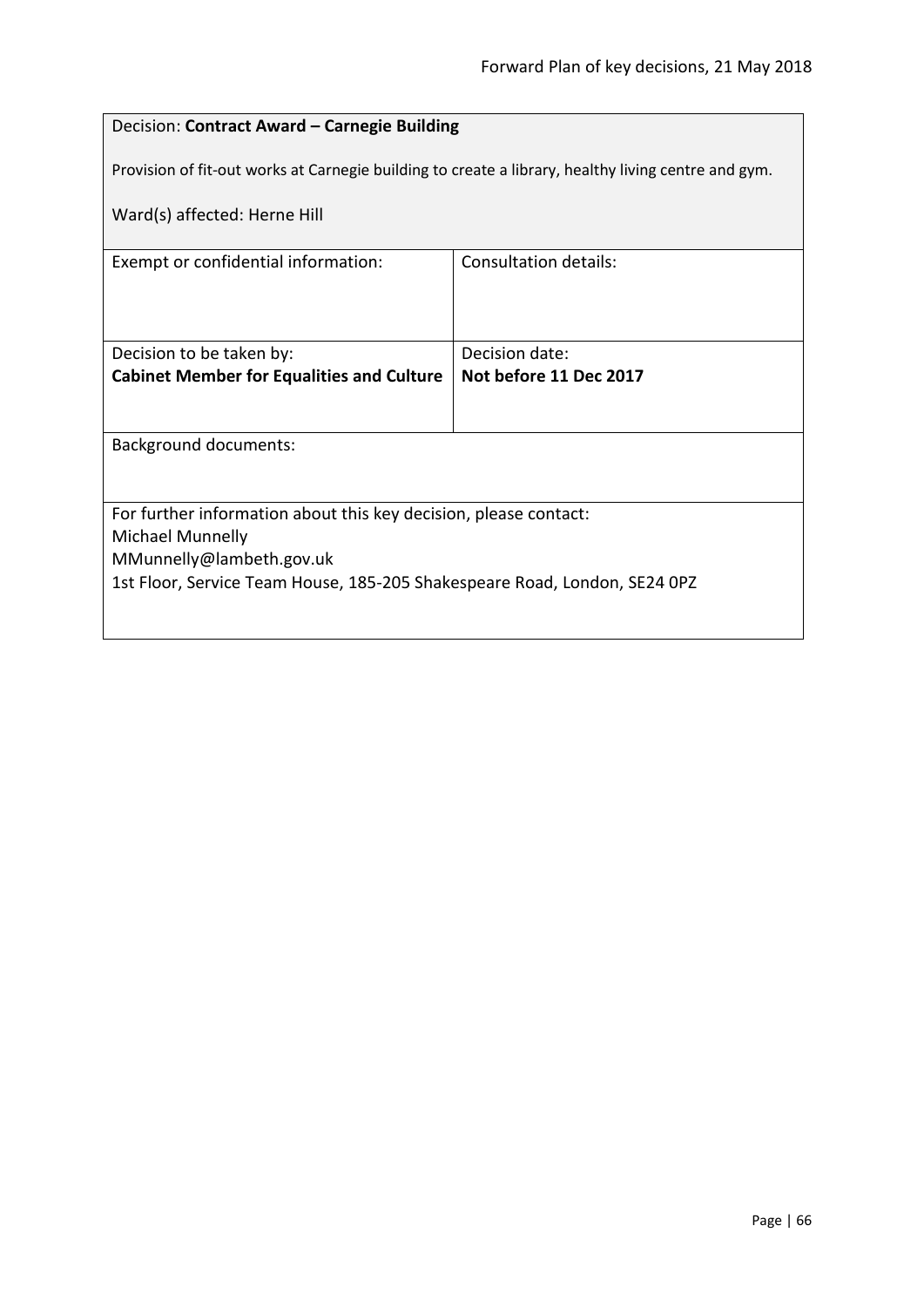### Decision: **London Eye S106 Agreement**

Under the terms of a S106 agreement, the South Bank Employers Group (SBEG) provides specified operational and community initiatives in the South Bank area. These are financed by payments that the Council receives annually from the operator of the Coca-Cola London Eye. The Council makes payment to SBEG in arrears on the basis of goods provided and services rendered according to an agreed programme of work.

To approve the total budget of £847,998.00 and the remaining Q3 and Q4 payment of £388,380.00.

Ward(s) affected: Bishop's

| Exempt or confidential information:                                                          | Consultation details:  |
|----------------------------------------------------------------------------------------------|------------------------|
| Decision to be taken by:                                                                     | Decision date:         |
| <b>Cabinet Member for Equalities and Culture</b>                                             | Not before 15 Jan 2018 |
|                                                                                              |                        |
| Background documents:                                                                        |                        |
| For further information about this key decision, please contact:                             |                        |
| Andrew Burton, Head of Capital Programmes and Highways                                       |                        |
| ABurton@lambeth.gov.uk<br>5th Floor Blue Star House, 234-244 Stockwell Road, London, SW9 9SP |                        |
| Tel: 0207 926 6221                                                                           |                        |
|                                                                                              |                        |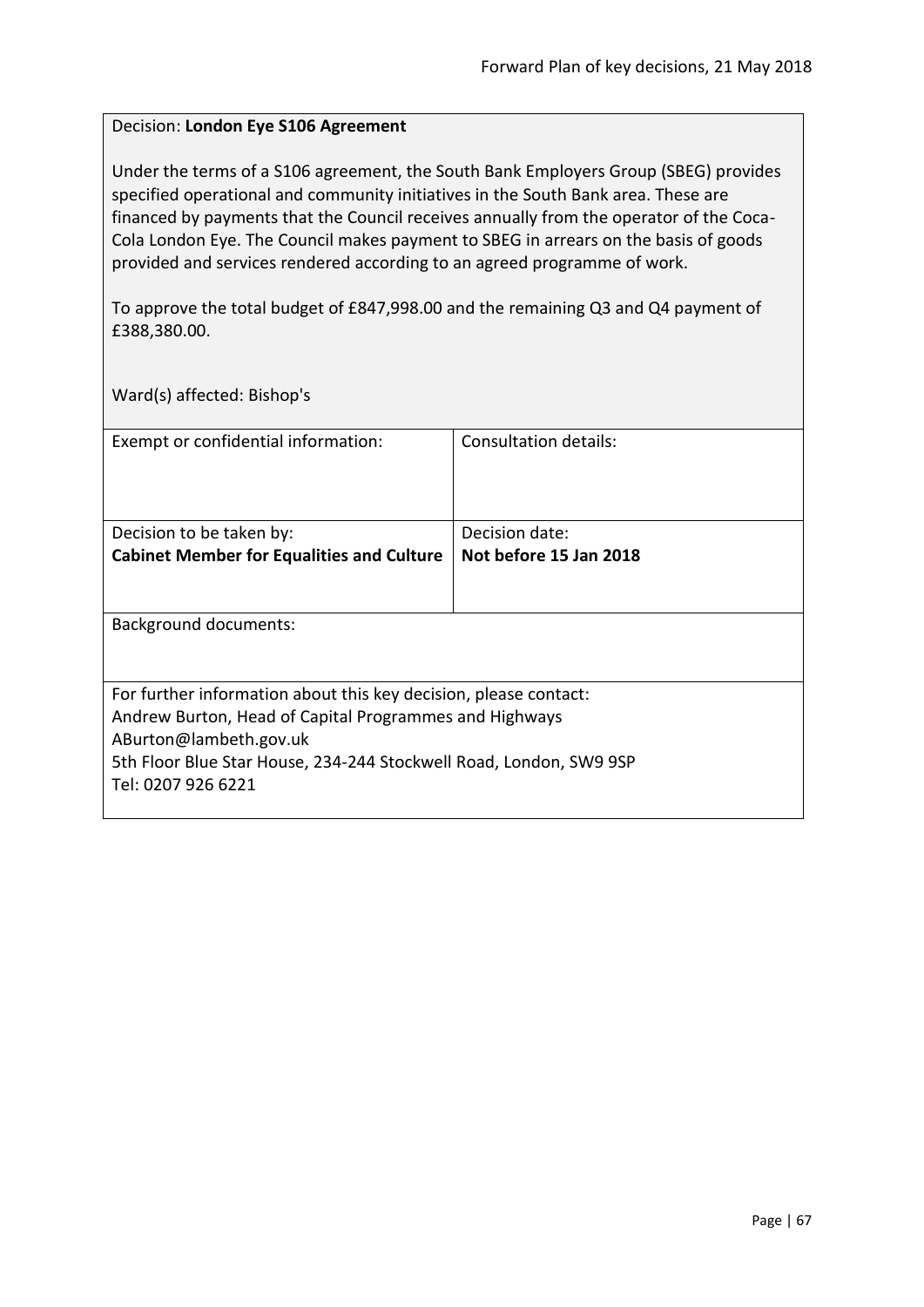## Decision: **Establishing an integrated gateway for homeless 16-21 year-olds**

This decision will enable the Council to implement an integrated gateway and assessment process for all young people aged 16-21 that are homeless or at risk of homelessness, run jointly by Housing and Children's Services.

| Ward(s) affected: All Wards                                                                                                                                                                                                      |                              |
|----------------------------------------------------------------------------------------------------------------------------------------------------------------------------------------------------------------------------------|------------------------------|
| Exempt or confidential information:                                                                                                                                                                                              | <b>Consultation details:</b> |
| Decision to be taken by:                                                                                                                                                                                                         | Decision date:               |
| <b>Cabinet Member for Children and Schools</b>                                                                                                                                                                                   | Not before 10 Jul 2016       |
| Background documents:                                                                                                                                                                                                            |                              |
| For further information about this key decision, please contact:<br>Emily Newell, Commissioning Officer, Strategy & Commissioning: Housing & Communities<br>ENewell@lambeth.gov.uk<br><b>Phoenix House</b><br>Tel: 0207 926 0973 |                              |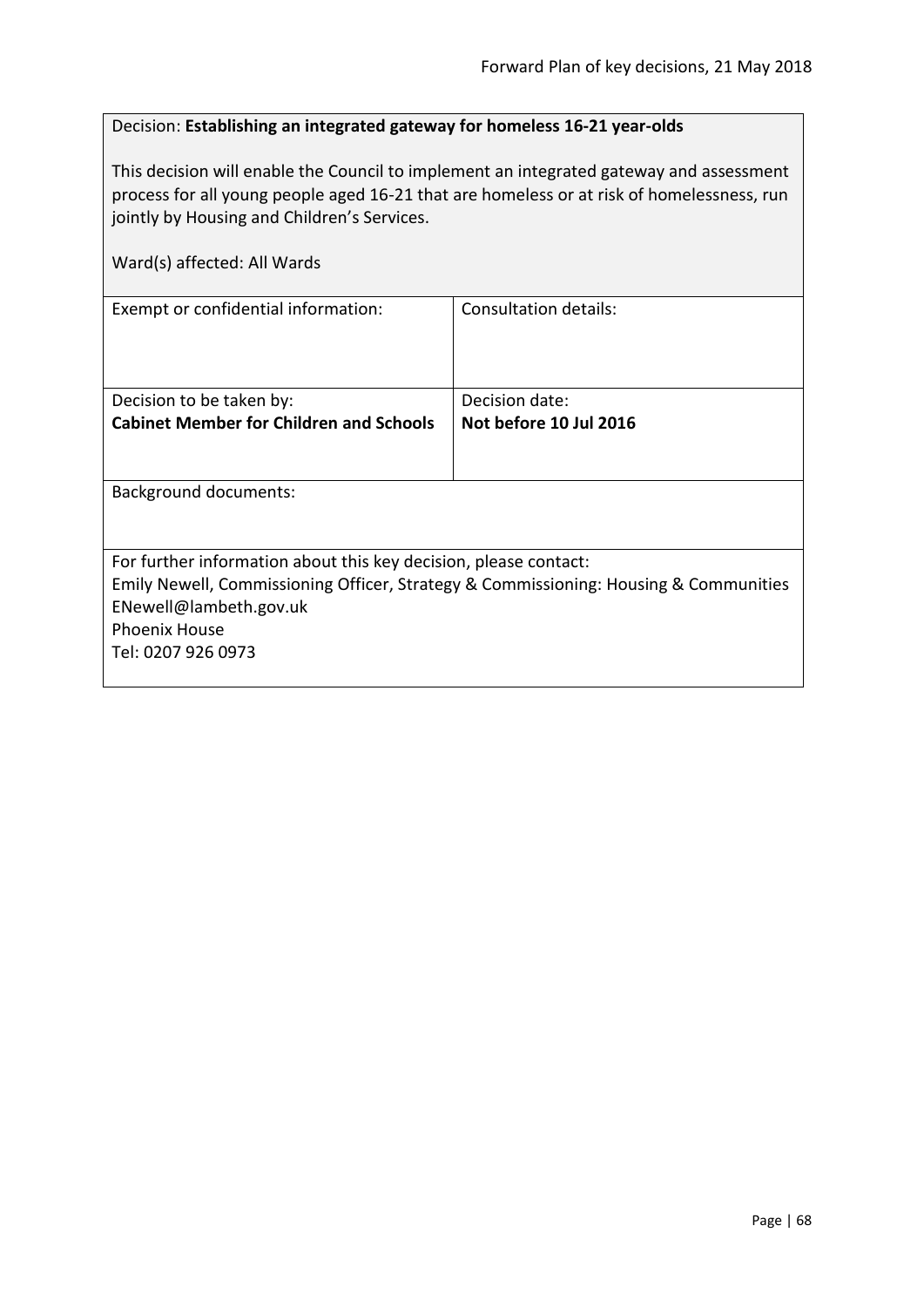| Decision: Supported housing for young people aged 16-21                                                                                                                                                                          |                        |  |
|----------------------------------------------------------------------------------------------------------------------------------------------------------------------------------------------------------------------------------|------------------------|--|
| Ward(s) affected: All Wards                                                                                                                                                                                                      |                        |  |
| Exempt or confidential information:                                                                                                                                                                                              | Consultation details:  |  |
| Decision to be taken by:                                                                                                                                                                                                         | Decision date:         |  |
| <b>Cabinet Member for Children and Schools</b>                                                                                                                                                                                   | Not before 17 Oct 2017 |  |
|                                                                                                                                                                                                                                  |                        |  |
| <b>Background documents:</b>                                                                                                                                                                                                     |                        |  |
|                                                                                                                                                                                                                                  |                        |  |
| For further information about this key decision, please contact:<br>Emily Newell, Commissioning Officer, Strategy & Commissioning: Housing & Communities<br>ENewell@lambeth.gov.uk<br><b>Phoenix House</b><br>Tel: 0207 926 0973 |                        |  |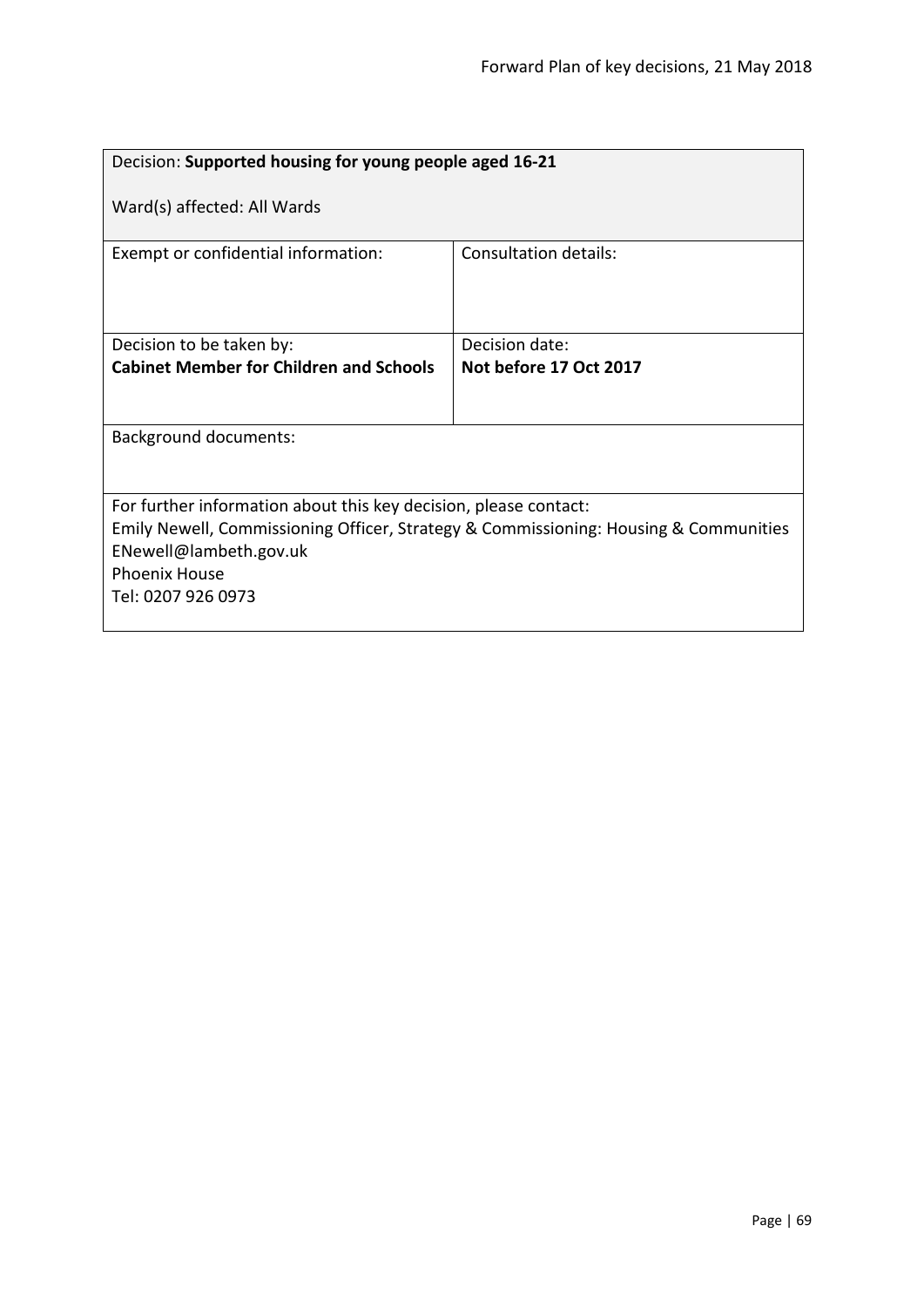### Decision: **Schools Broadband 1st Sept 2017 – 31st August 2020**

As part of Education, Learning and Skills traded services, the schools broadband and a range of online services are aggregated on behalf of schools and this has provided an annual income stream to Lambeth. The current agreement with the service provider London Grid for Learning (LGfL) and Lambeth expires on 31st August 2017.

| Exempt or confidential information:                                                                                                                                                                                      | Consultation details:  |
|--------------------------------------------------------------------------------------------------------------------------------------------------------------------------------------------------------------------------|------------------------|
| Decision to be taken by:                                                                                                                                                                                                 | Decision date:         |
| <b>Cabinet Member for Children and Schools</b>                                                                                                                                                                           | Not before 23 Jan 2017 |
|                                                                                                                                                                                                                          |                        |
| Background documents:                                                                                                                                                                                                    |                        |
| For further information about this key decision, please contact:<br>Richard Charlton, Technical Manager, Building Schools for the Future<br>rcharlton@lambeth.gov.uk<br><b>International House</b><br>Tel: 020 7926 9543 |                        |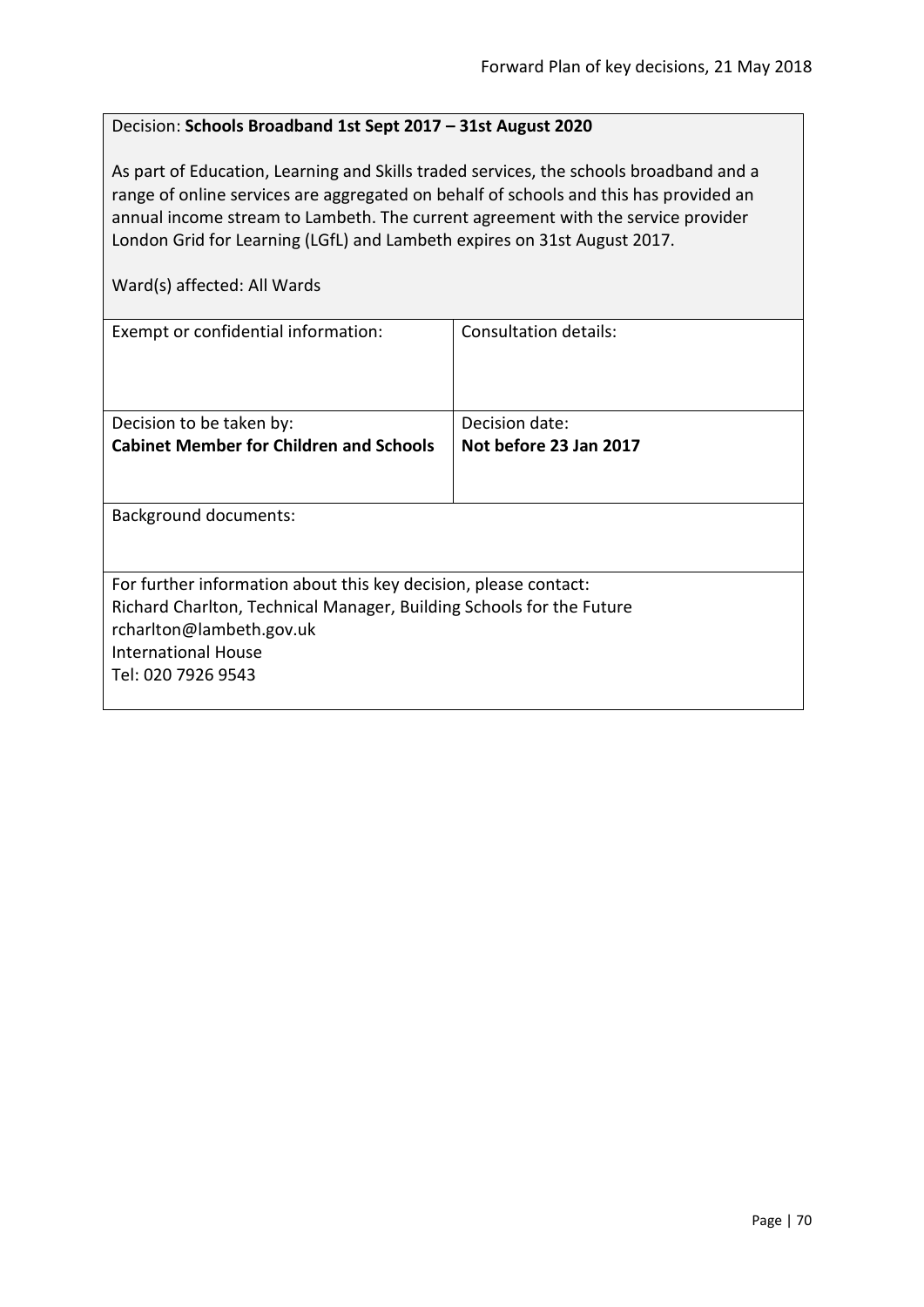Decision: **Woodmansterne Secondary Enabling Works and Minor Modifications to the Primary School.**

Willmott Dixon has been procured as the preferred bidder for the delivery of the new 5FE Secondary Department and 150 place Sixth From at Woodmansterne School.

The programme to deliver the new school is very challenging and in order to mitigate some of the delay, it is proposed to engage Willmott Dixon early in the process to undertake some enabling works, works deferred from the primary school project and to complete some of the external works and drainage.

Its also proposed to engage with Willmott Dixon earlier in the design process including progressing with surveys and detailed design development. This will enable an early start of the construction works in parallel with the Pre-Contract Agreement being signed and the award of the main contract to Willmott Dixon.

Willmott Dixon will be asked to provide 3 quotes for each package of works to be awarded (as per the terms of the SCF Framework Agreement).

Ward(s) affected: Streatham South

| Exempt or confidential information:                                                                      | Consultation details:                    |
|----------------------------------------------------------------------------------------------------------|------------------------------------------|
| Decision to be taken by:<br><b>Cabinet Member for Children and Schools</b>                               | Decision date:<br>Not before 20 Mar 2017 |
| <b>Background documents:</b>                                                                             |                                          |
| For further information about this key decision, please contact:<br>Peter Dawes<br>PDawes@lambeth.gov.uk |                                          |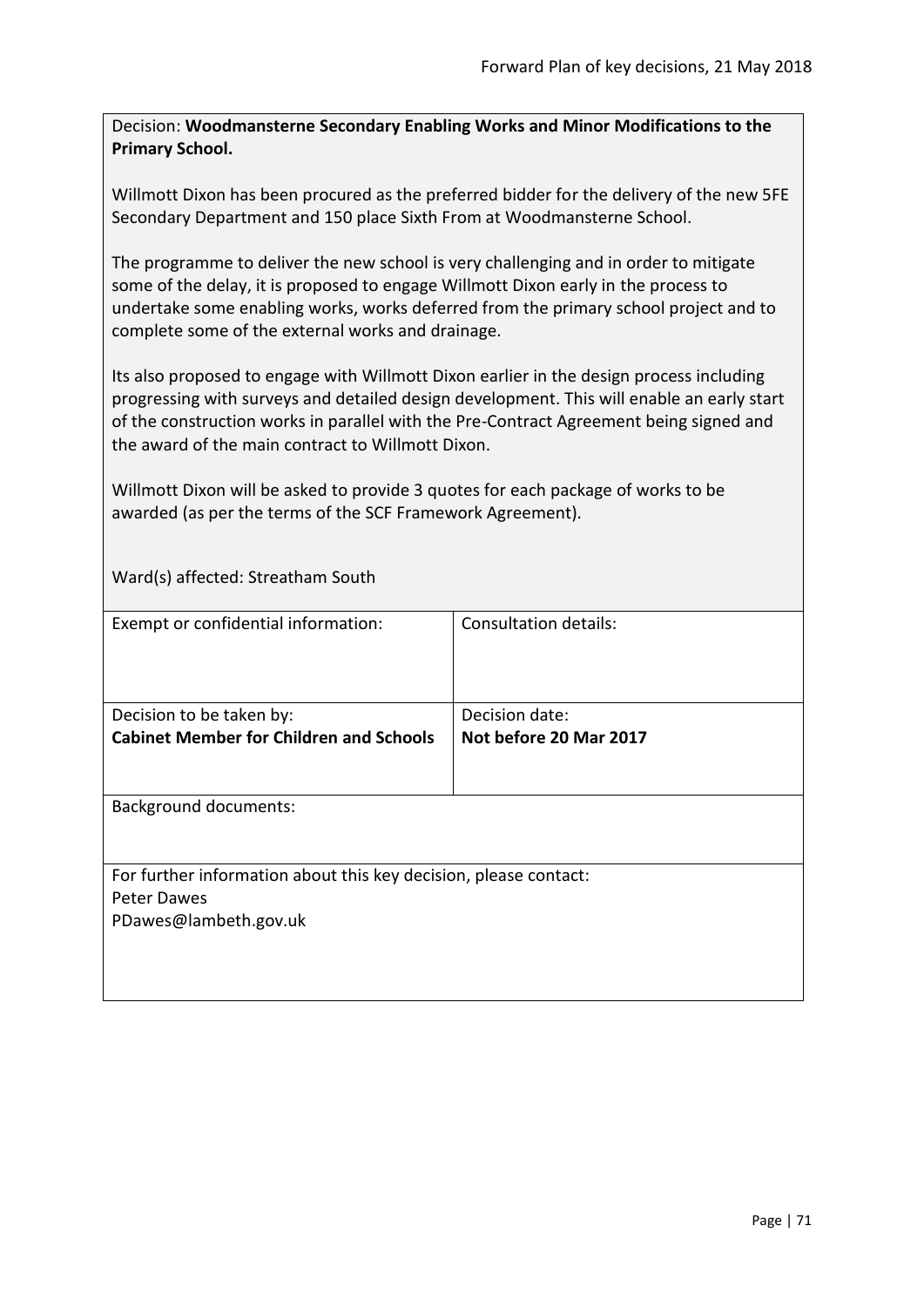| Decision: Telferscot SEN Resource Base works                                                                        |                        |
|---------------------------------------------------------------------------------------------------------------------|------------------------|
| To appoint a construction contractor to undertake construction work on the for the<br>Telferscot SEN Resource base. |                        |
| Ward(s) affected: Thornton                                                                                          |                        |
| Exempt or confidential information:                                                                                 | Consultation details:  |
| Decision to be taken by:                                                                                            | Decision date:         |
| <b>Cabinet Member for Children and Schools</b>                                                                      | Not before 13 Mar 2017 |
| <b>Background documents:</b>                                                                                        |                        |
| For further information about this key decision, please contact:                                                    |                        |
| Rosemary Mann<br>rmann1@lambeth.gov.uk                                                                              |                        |
| 6th Floor International House                                                                                       |                        |
| Tel: 020 7926 3221                                                                                                  |                        |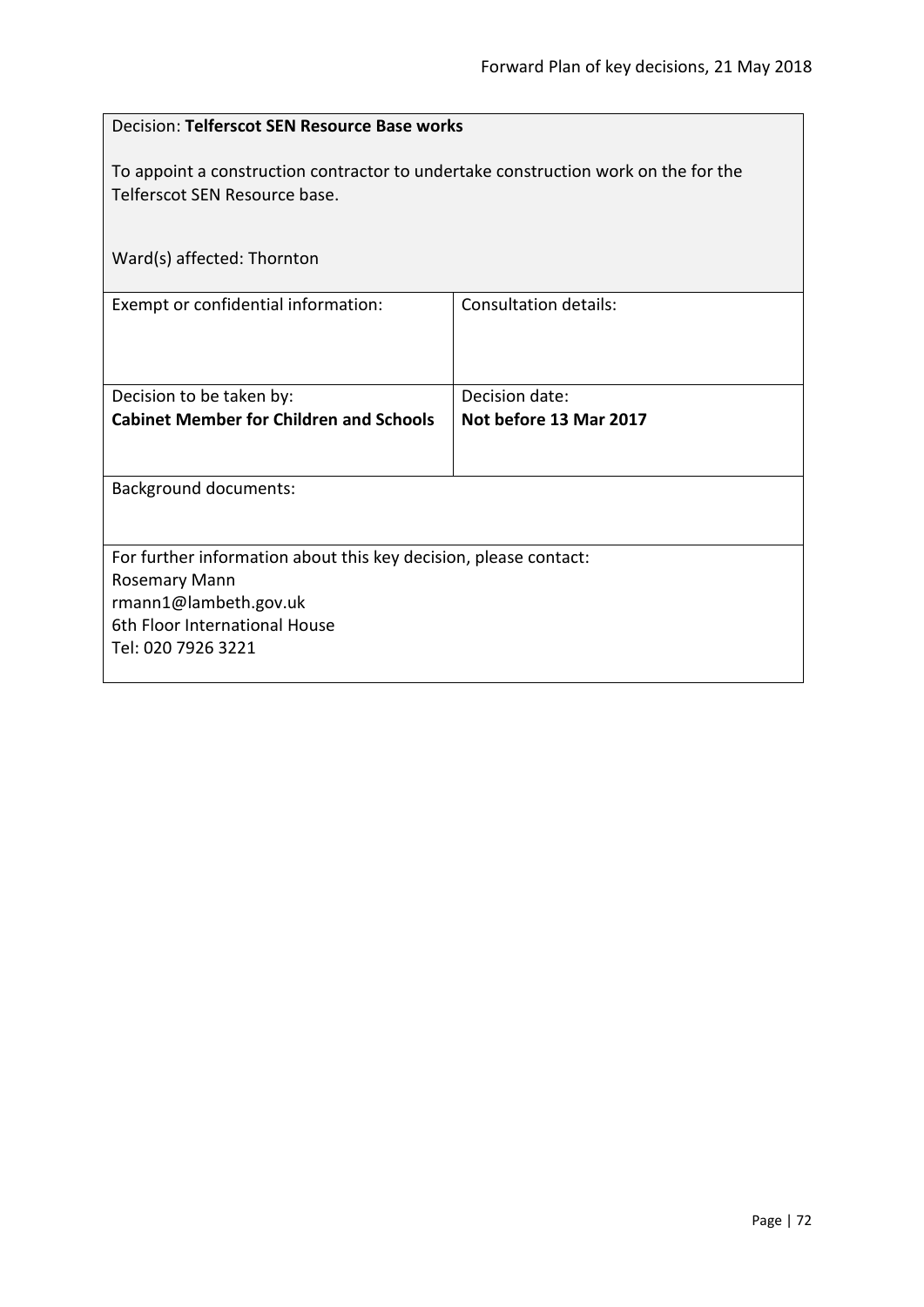| Decision: School admissions policy and arrangements for 2019/20 entry                                                                                                                                    |                              |  |
|----------------------------------------------------------------------------------------------------------------------------------------------------------------------------------------------------------|------------------------------|--|
| Ward(s) affected: All Wards                                                                                                                                                                              |                              |  |
| Exempt or confidential information:                                                                                                                                                                      | <b>Consultation details:</b> |  |
| Decision to be taken by:                                                                                                                                                                                 | Decision date:               |  |
| <b>Cabinet Member for Children and Schools</b>                                                                                                                                                           | 19 Feb 2018                  |  |
| Background documents:                                                                                                                                                                                    |                              |  |
| For further information about this key decision, please contact:<br>Mark Stancer, Director of Children's Social Care<br>mstancer@lambeth.gov.uk<br>International House, Canterbury Crescent, London, SW9 |                              |  |